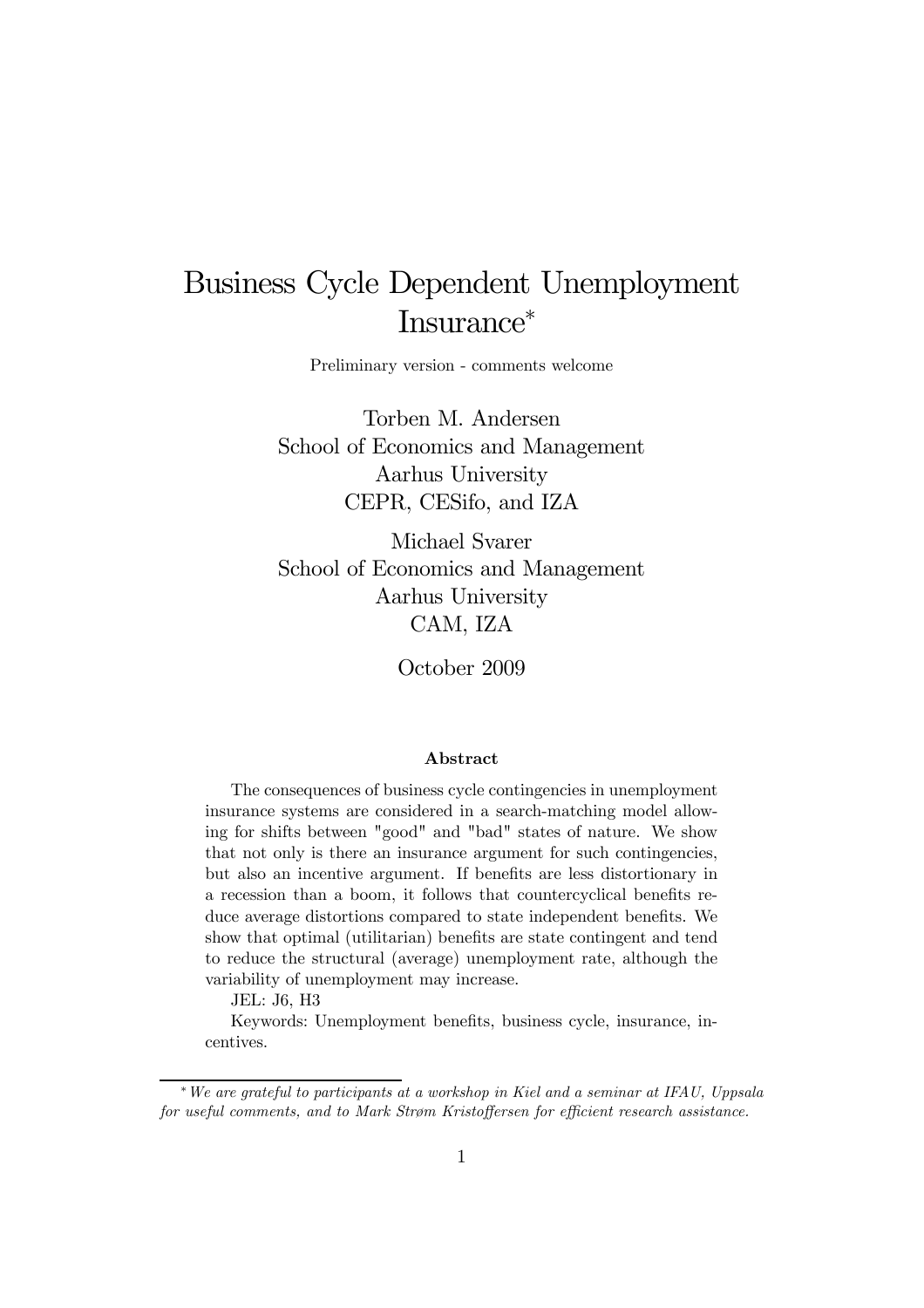### 1 Introduction

Optimal unemployment insurance systems trade off incentives and insurance. Since unemployment risk is intimately related to the business cycle situation, it is to be expected that the value of insurance is business cycle dependent. At the same time, it may be conjectured that the distortions from unemployment insurance may be larger in periods with low unemployment, and vice versa. Both of these effects go in the direction of making optimal benefit levels counter-cyclical; that is, benefit generosity is high when unemployment is high, and low when unemployment is low.

However, the key parameters of unemployment schemes are business cycle independent in most countries. Though, there are cases where elements of the unemployment insurance system is explicitly linked to the state of the labour market. Probably the most sophisticated scheme is found in Canada where benefit eligibility, levels, and duration depend on the level of unemployment according to pre-determined rules<sup>1</sup>. The US has a system of extended benefit duration in high unemployment periods (see Committee on Way and Means (2004)). Some countries have pursued a more discretionary approach - in some cases in a semi automatic fashion<sup>2</sup> - by adjusting labour market policies to the state of the labour market; i.e. extending benefits or labour market policies in general in high unemployment periods, and tightening the schemes in periods with low unemployment.

The issue of business cycle contingencies in unemployment insurance has gained further interest in perspective of the downturn induced by the financial crisis. Calls for increases in unemployment benefits or extension of benefit duration have been made by e.g. the IMF and the OECD (see Spilimbergo et al. (2008) and OECD (2009)), and if such changes are made, it is an important issue whether they should be made contingent on the business cycle to prevent that these changes become permanent.

There is a large literature on the design of unemployment insurance schemes. Since Baily (1978) it is well-known that the optimal benefit level trades-off insurance and incentives. Recent work has extended these insights in various directions (for a survey see e.g. Frederiksson and Holmlund (2006)). Surprisingly, there is neither a large theoretical literature on the effects of business cycle dependent unemployment insurance nor an empirical literature3 exploring the state of nature dependencies in the effects of various labour market policies including the benefit level. Kiley (2003) and

<sup>&</sup>lt;sup>1</sup>See http://www.hrsdc.gc.ca/eng/ei/menu/eihome.shtml.

<sup>&</sup>lt;sup>2</sup>Sweden is an example of a country which has used labour market policies in this way. 3The few exceptions are: Moffitt (1985), Arulampalam and Stewart (1995), Jurajda

and Tannery (2003), and Røed and Zhang (2005), see section 2.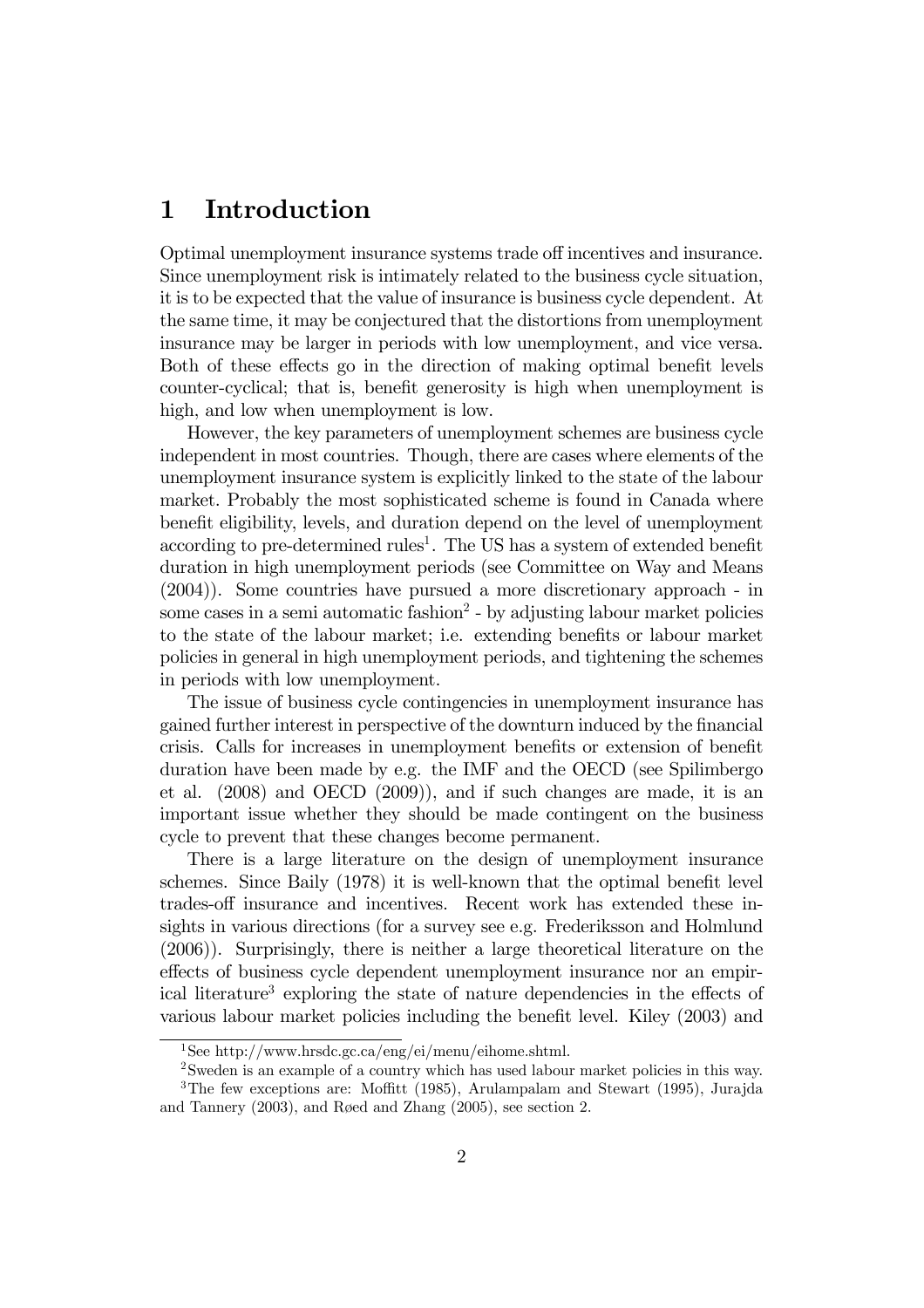Sanchez (2008) argue within a search framework that the initial benefit level should be higher and its negative duration dependence weaker in a business cycle downturn compared to an upturn. Both models are partial and rely on the assumption that benefits are more distortionary in a boom4. In Andersen and Svarer (2008), it is shown that the optimality of counter-cyclical benefit levels depends not only on the possibility of using the public budget as a buffer but also whether distortions move pro-cyclically. If this is the case, countercyclical unemployment benefits may also contribute to lower the structural (average) unemployment rate. However, the model is static and does not allow for changes in the business cycle situation.

This paper develops a search model in which the business cycle situation may change between "good" and "bad" states of nature<sup>5</sup>. Matching frictions imply a co-existence of unemployed persons and vacant jobs, but the underlying job separation rates and job finding rates are business cycle dependent. The unemployment benefit scheme is tax financed, and benefits are allowed to be business cycle dependent. Since the main issue in this paper is the trade-off between insurance and incentive, the model is cast in such a way that focus is on how unemployment benefits affect job search incentives. The paper addresses both the positive issue of how such state contingencies affect labour market performance and the normative issue of the optimal (utilitarian) state of nature contingencies to build into unemployment insurance schemes.

In addition, business cycle dependent unemployment benefits would also strengthen automatic stabilizers, which may have effects via aggregate demand effects. Such effects do not arise in the present framework which focuses on the structural consequences of business cycle dependent benefit levels.

In the search context considered in this paper the response of job search to both unemployment benefits and the business cycle situation plays a crucial role. It is shown that the distortion of search incentives caused by benefits tends to be business cycle dependent in a pro-cyclical way; i.e. a high benefit level distorts incentives more in a good than a bad business cycle situation. At the same time, insurance arguments may call for counter-cyclical bene-

<sup>&</sup>lt;sup>4</sup>In a related study, Costain and Reiter (2005) analyse a business cycle model with exogenous search state allowing for contingencies in social security contributions levied on firms and unemployment benefits. In this model the public budget does not need to balance in each state due to contingent assets traded with risk neutral capitalists. It is shown that it is optimal to have pro-cyclical social security contributions, while benefits are almost state invariant.

<sup>&</sup>lt;sup>5</sup>The main modelling difficulty here is to ensure stationarity of public finances under a tax financed unemployment insurance scheme. This is done by the specific assumptions concerning state transitions and the tax policy.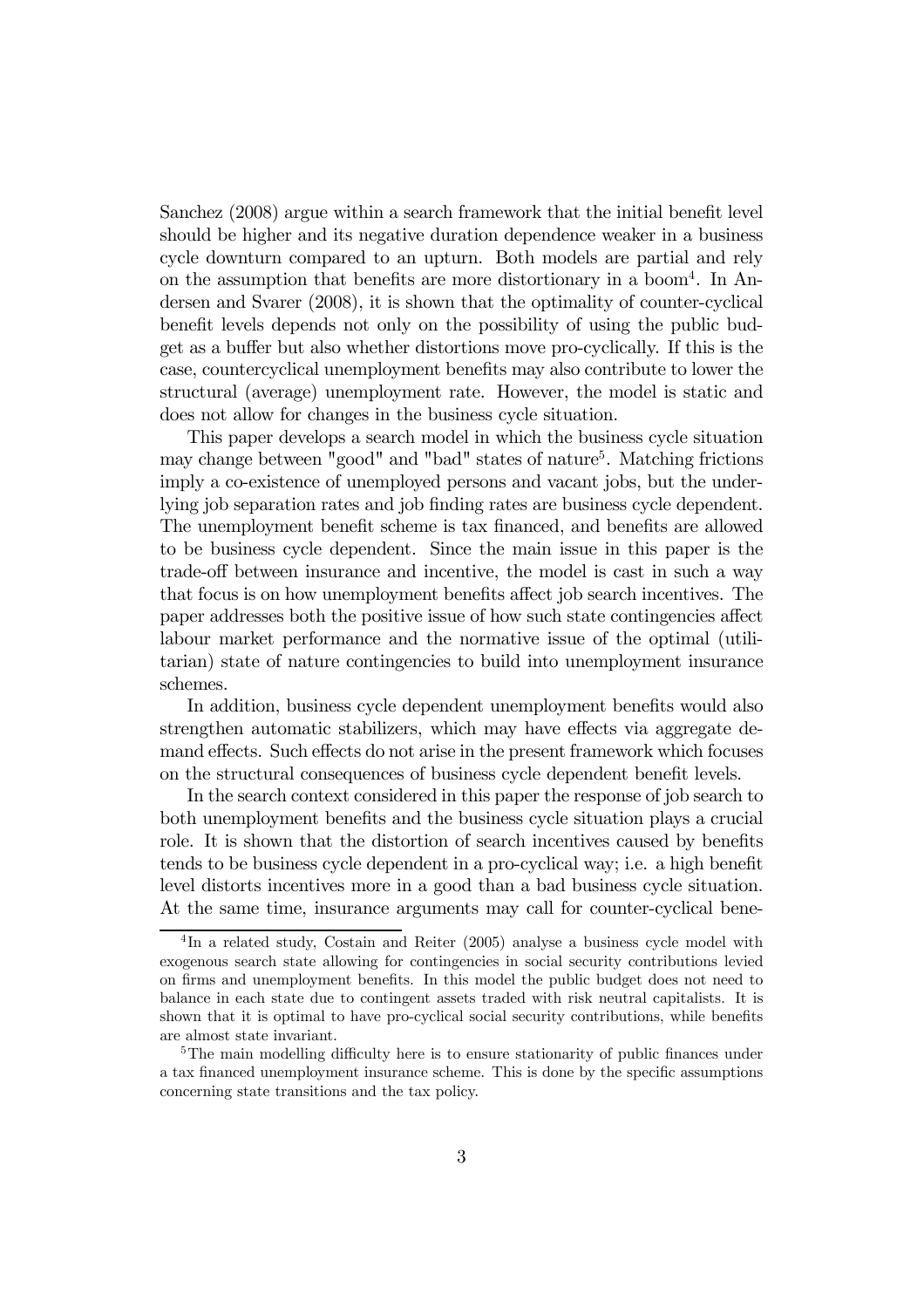fit levels. This has two important implications, namely, first that optimal benefits may be counter-cyclical, and second that the structural (average) unemployment rate could be lower with business cycle contingent compared to business cycle independent benefits. However, as a consequence the actual unemployment rate may become more variable.

In addition, it is shown that the possible change in the business cycle situation has an important effect on search behaviour and therefore on unemployment and other key variables. The reason is that agents perceive the possibility of a change in the business cycle situation, and this affects the search behaviour of the unemployed. Clearly, this effect depends on both the difference between the two states of nature and the likelihood of a change in the business cycle situation. This may even imply that counter-cyclical benefits may increase search effort in both states of nature, and therefore cause a fall in unemployment in both states. This arises if the business cycle situation is not too persistent and if agents in a downturn expect a shift to an upturn with a higher job finding rate.

The paper is organized as follows: We start in section 2 by providing some indicative empirical evidence on business cycle dependent effects of unemployment benefits. A search model with business cycle fluctuations is set up and characterized in section 3. The issue of business cycle dependent incentive and insurance effects are analysed in section 4 and 5, respectively. The consequences of business cycle dependent benefits are addressed in section 6, while section 7 considers optimal benefits for a utilitarian policy maker. A few concluding remarks are given in section 8.

## 2 Business cycle dependent effects of UI benefits on job finding rate?

The incentive (moral hazard) effects of unemployment insurance have been extensively studied. Higher UI benefits tend to decrease the return to finding a job and hence results in reduced search effort and therefore a lower exit rate from unemployment. It is crucial to the design of unemployment insurance schemes where these incentive effects are business cycle dependent. As mentioned above only a few authors have tried to test empirically whether the effect of UI benefits are larger in booms than in recessions. This includes Moffitt (1985), Arulampalam and Stewart (1995), Jurajda and Tannery (2003), and Røed and Zhang (2005). The first three of these studies find that benefits affect incentives less in a downturn, whereas the study by Røed & Zhang (2005) does not find any differences in the effect of benefit on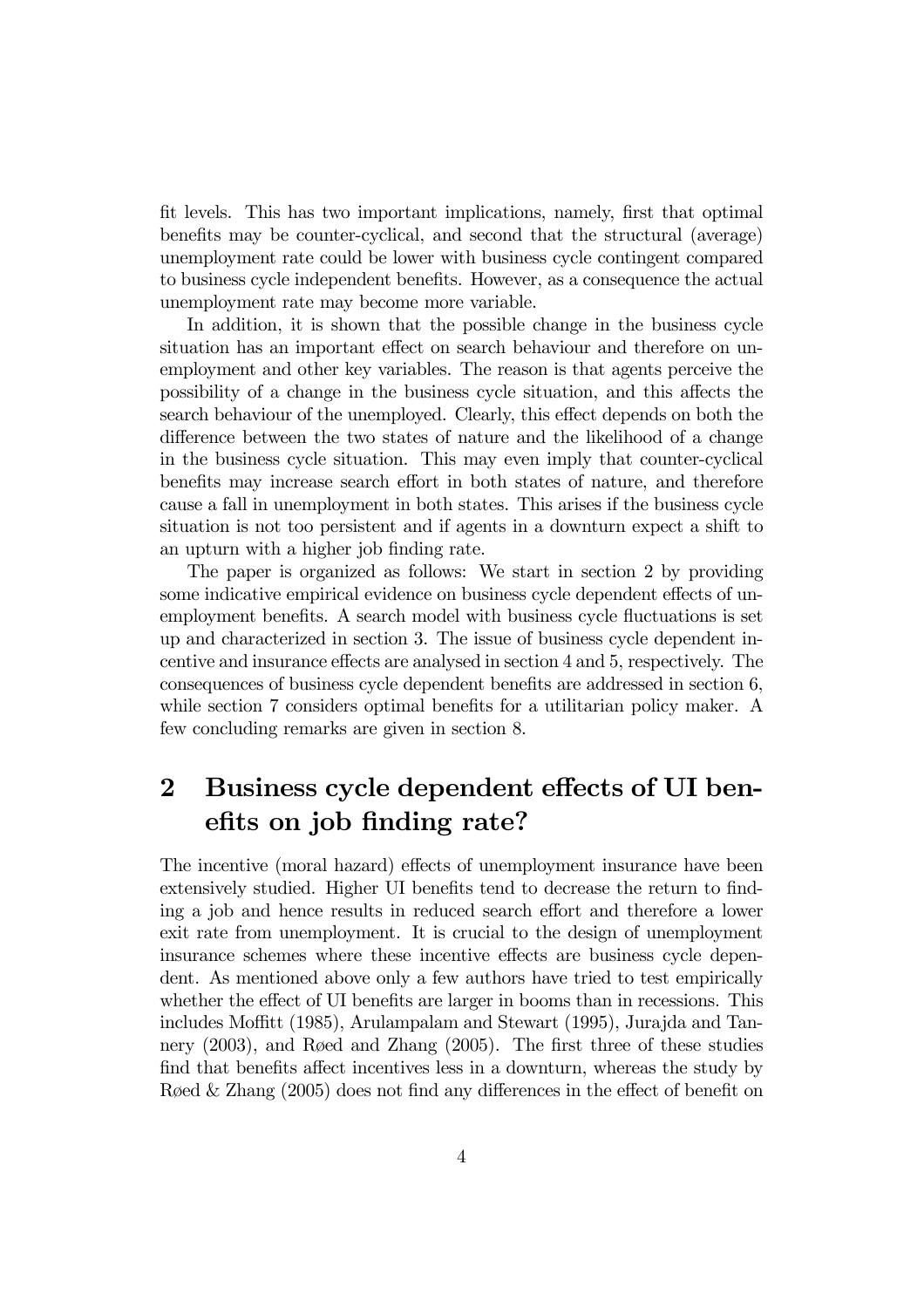incentives across the business cycle. Disentangling possible business cycle dependencies in the inventice effects is very difficult, and the main empirical challenge is to find exogenous changes in UI benefits that are uncorrelated with the job finding rate not only at one point in time, but across the business cycle. Neither of the mentioned studies nor we have access to such data. As and illustration and to supplement the findings in the literature we take a closer look at the association between the level of benefits and the exit rate from unemployment across the business cycle based on a sample of Danish unemployed (reference?)<sup>6</sup>.

For each unemployed we use information on the level of benefit and the duration of the unemployment spell. Below we show how sensitive the weekly exit rate, e, from unemployment is to the weekly level of benefits, b. Specifically, we estimate a Cox hazard model of the following form:

$$
\log e_{it} = \alpha + \beta_{1t} \log b_{it} + \beta_{2t} \log x_{it}.
$$

Here  $\alpha$  gives the baseline hazard,  $\beta_1$  gives the elasticity of the hazard rate with respect to the UI benefits and  $\beta_2$  gives the elasticity wrt other exogenous variables x. UI benefits are constant across the unemployment period and in Denmark the period in which unemployed can receive UI benefits is never shorter than 4 years in the observation period. Clearly, the interpretation of  $\beta_1$  is contaminated by endogeneity issues and we do not pretend to make causal inference in what follows, but merely to provide an illustration of the size of  $\beta_1$  across the business cycle. We estimate the Cox hazard separately for unemployment spells beginning in each of the years from 1985 to 2003 and in Figure 1 where we plot  $\beta_1$  for each year along with the annual aggregate unemployment rate as a cyclical indicator.

Figure 1: The elasticity of the hazard rate with respect to UI benefits

<sup>&</sup>lt;sup>6</sup>The data from Statistics Denmark covers all Danish unemployed who have received UI benefits in the period from 1985 to 2003. In order to receive unemployment insurance in Denmark, the unemployed has to be a member of a UI fund. The membership rate is around 80 %. The benefit rate amounts to 90% of the previous wage, but with a maximum level of benefits, which is reached if the wage earner is in the top 95 % of the earnings distribution. That is, most employed workers face a replacement rate below 90 %. The typical replacement rate is around 60%.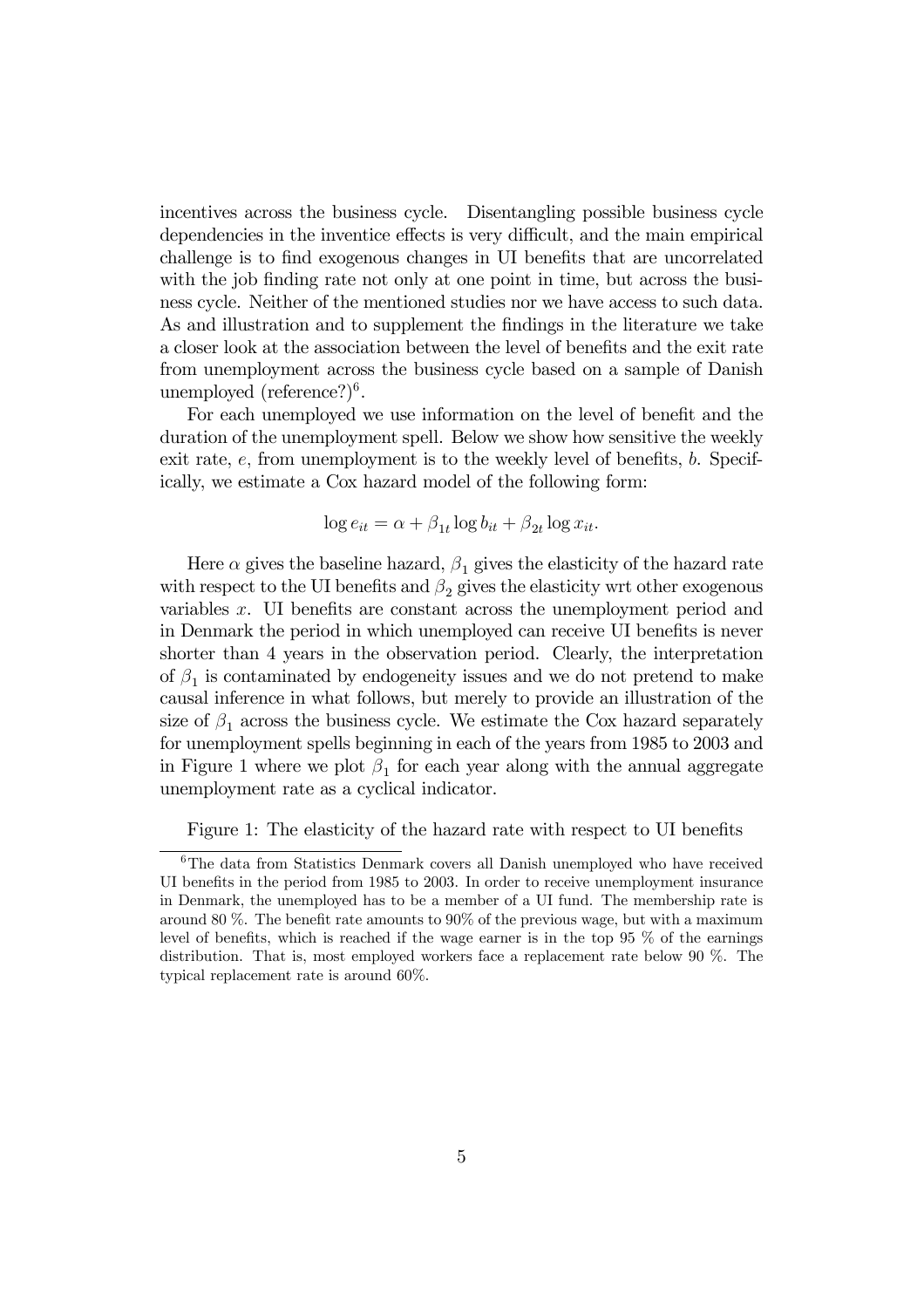

----- Unemployment (left scale) - Elasticity of benefit (right scale)

#### Note:

Source: Own calculations

First, notice that the unemployment rate is increasing from the mid 1980s to the early 1990s, and it has since been on a downward trend until a mild recession sat in in the beginning of the new millennium. Second, notice that the elasticity of the hazard rate with respect to benefits is on average around  $-0.5$ . That is, a 10 % increase in UI benefits is associated with a 5 % drop in the hazard rate from unemployment. This level corresponds to what e.g. Chetty (2008) finds for the U.S.. Third, the figure shows that the estimated elasticity of benefits varies pro-cyclically over the observation period. That is, the elasticity of the hazard rate wrt. benefits is higher in periods when unemployment is low and vice versa. This is interpreted as indicative evidence that the disincentive effects of benefits is lower in recessions than in booms. Clearly, Figure 1 can not claim to provide causal inference and shall merely be taken as an illustration of the raw correlation between UI benefits levels and the exit rate from unemployment. The findings here are consistent with the pattern in the abovementioned analyses that suggests that benefits are less distortionary in recessions than in booms, but the literature still awaits the - perhaps unrealistic - data set that enables a more satisfactory test of the effects of benefits on job finding across the business cycle.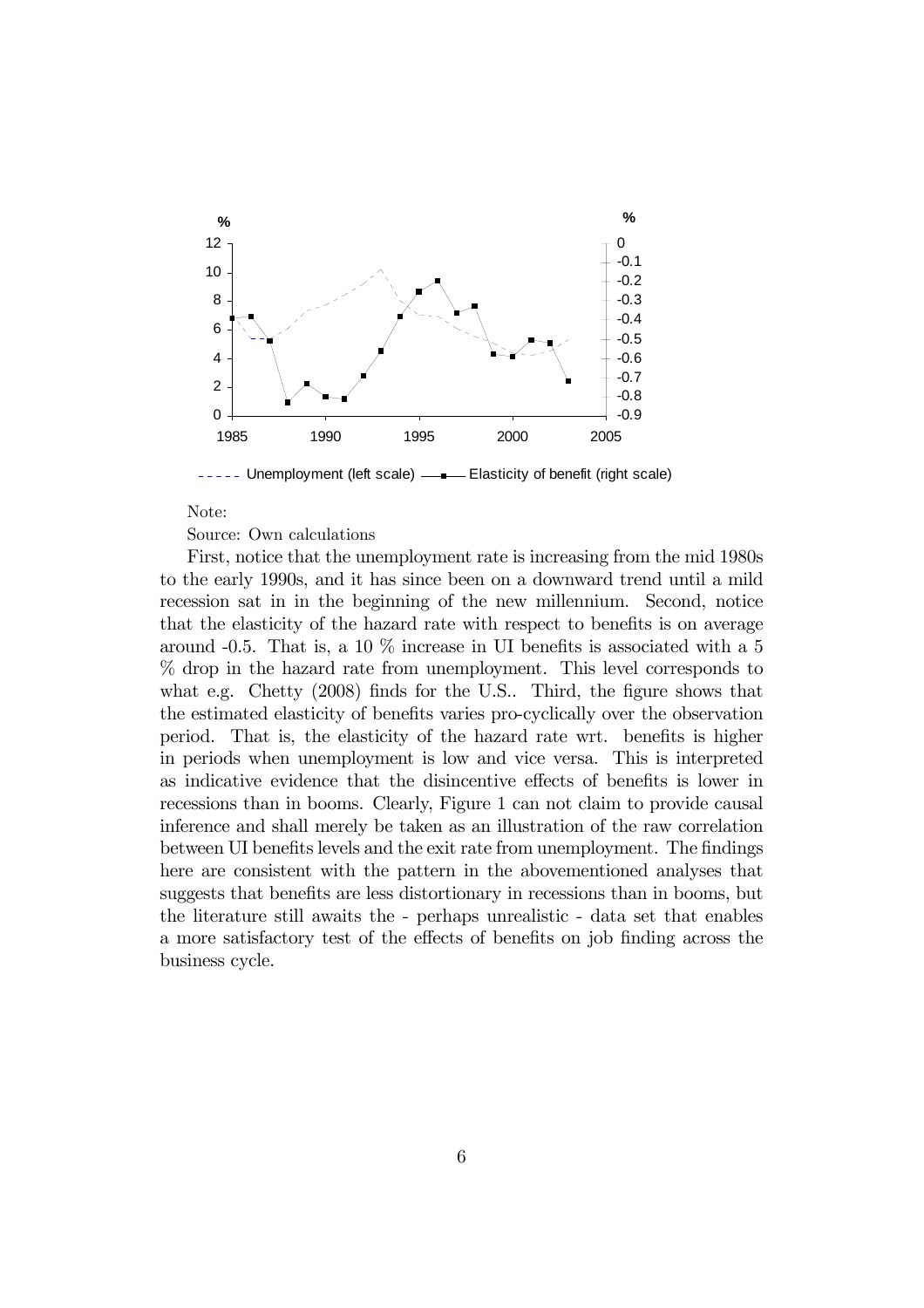## 3 A search matching model with business cycles

Consider a standard search matching model of the Pissarides-Mortensen type in continuous time (see e.g. Mortensen and Pissarides (1994) and Pissarides (2000)). All workers are ex-ante identical and have the same productivity. Workers search for jobs, but a matching friction implies that unemployment and vacancies coexist. Firms create vacancies, and filled jobs are destructed by some exogenous separation rate  $p \ (p \in [0,1])$ . All probabilities are parameters of the associated time homogeneous Poisson process.

The state of nature evolves between two states, good  $(G)$  and bad  $(B)$ , with the following (symmetric) transition<sup>7</sup> probabilities<sup>8</sup>

| present \past state $ B $ |         |  |
|---------------------------|---------|--|
|                           |         |  |
|                           | $1-\pi$ |  |

where  $0 \leq \pi \leq 1$ . This formulation captures that if the economy is in a boom (recession), this state of nature may continue with probability  $\pi$  and terminate and turn into a recession (boom) with probability  $1 - \pi$ . Hence,  $\pi$  is also a measure of the persistence in the current business cycle situation.

The job separation rate  $p$  is in the four possible states of nature given as follows

| present past state $ B $ |                                                                  |                                 |
|--------------------------|------------------------------------------------------------------|---------------------------------|
| B                        | $\begin{array}{ c c } \hline p_{BB} & p_{BG} \hline \end{array}$ |                                 |
| G                        |                                                                  | $ p_{GB} \quad p_{GG} < p_{BB}$ |

i.e. the basic transition is between a regime with either a low level  $(p_{GG})$ or high level  $(p_{BB} > p_{GG})$  of job separations<sup>9</sup>. Upon transition there is an extraordinarily high  $(p_{BG} > p_{BB})$  or low  $(p_{GB} < p_{GG})$  level of job separations (see below)<sup>10</sup>.

<sup>7</sup>We assume a symmetric transition matrix to simplify the analysis. Empirical evidence indicates some asymmetry with more persistence in good than in bad business cycle situations. The estimated value of  $\pi$  in discrete models on quarterly data is in the range 0.7 to 0.9, see Hamilton (1994). In a three state model (recession, normal and high growth) somewhat higher levels of persistence are found, see Artis et al. (2004).

<sup>&</sup>lt;sup>8</sup>Note that the unconditional stationary probability of being in a given state  $B$  or  $G$ is  $Pr(G) = Pr(B) = \frac{1}{2}$ . The unconditional probabilities of the four possible states are:  $\Pr(BB) = \Pr(GG) = \frac{1}{2}\pi$  and  $\Pr(GB) = \Pr(BG) = \frac{1}{2}$ 

<sup>&</sup>lt;sup>9</sup>Differences in the business cycle situation may be generated by changing other variables in the model like job creation, the costs of vacancies, matching efficiency etc., but the qualitative results would be the same, see Andersen and Svarer (2008).

<sup>&</sup>lt;sup>10</sup>There has been some debate on the extent to which changes in the job separation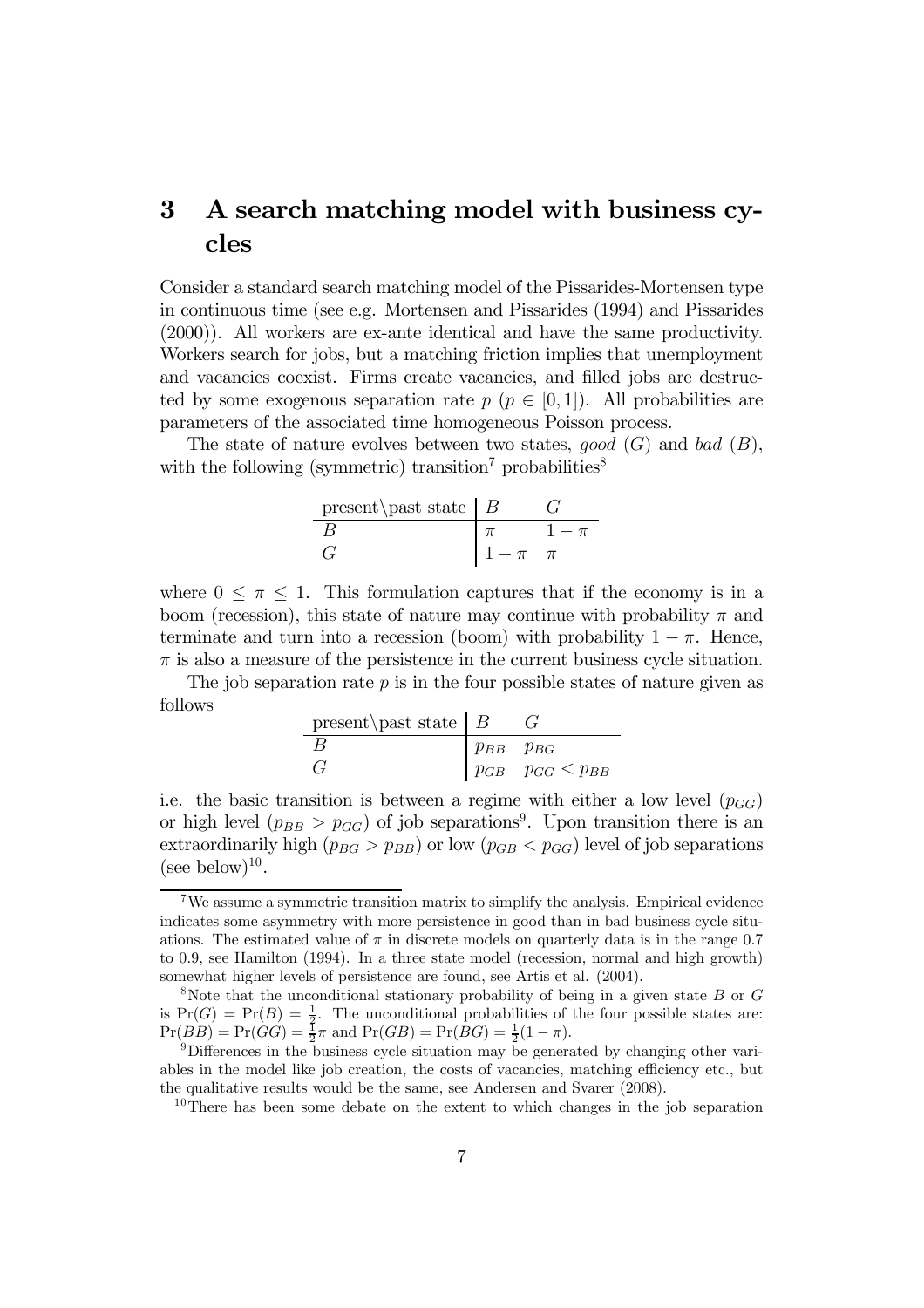There is an unemployment benefit scheme providing a flow benefit b to unemployed workers, and it is financed by a proportional wage income tax  $(\tau)$  and a lump sum tax  $(T)$  (see below). The inclusion of lump sum taxes facilitates the analysis involving four possible states of nature and public budget effects. The key problem is that the budget balance in general will display path dependence. To cope with this and to ensure stable debt levels, policies will in general have to be path dependent. This is captured via the lump-sum tax. The income tax rate is assumed state independent, while the benefit level may depend on whether the state is "good" or "bad". Note that there are no marginal labour supply decisions (intensive margin) in the following, so the use of lump sum taxation does not affect any results, but serves the purpose of making the analysis more simple and transparent. Search is affected by the gains from employment and thus net taxes and benefits.

### 3.1 Individual utility and search effort

Consider an infinite number of identical households, and normalize the population size to unity. Employed workers receive a wage  $w$  and work  $l$  hours. Both  $w$  and  $l$  are business cycle independent, and the instantaneous utility is assumed to be separable in the utility from consumption (first term) and leisure (second term), i.e.

$$
g(w[1-\tau]-T_{ij})+f(1-l)
$$

where  $\tau$  is the income tax rate and  $T_{ij}$  is the tax paid if the current state is i and the previous state j. Working hours l are exogenous, and the time endowment has been normalized to 1. Both  $g()$  and  $f()$  are concave functions. The instantaneous utility for unemployed is similarly assumed separable over consumption and leisure and given by

$$
g\left(b_i-T_{ij}\right)+f(1-s_{ij})
$$

where  $s_{ij}$  is time spent searching for a job if the current state is i and the previous state  $j$ <sup>11</sup> Note that the separability assumption ensures that search

rate are a driver of unemployment fluctuations, especially in the US (see Shimer (2005)). Elsby et al. (2008) find that the US is an outlier compared to other OECD countries where fluctuations in both inflow and outflow rates are found to be important.

<sup>&</sup>lt;sup>11</sup>The underlying utility function is assumed to be the same for employed and unemployed workers. In a more general formulation stigmatization and other factors may cause both the utility from income to depend on its source and the distulity from work to may depend on the type of time use. In an earlier version we allowed for such differences, but they did not have any qualitative implications for the results.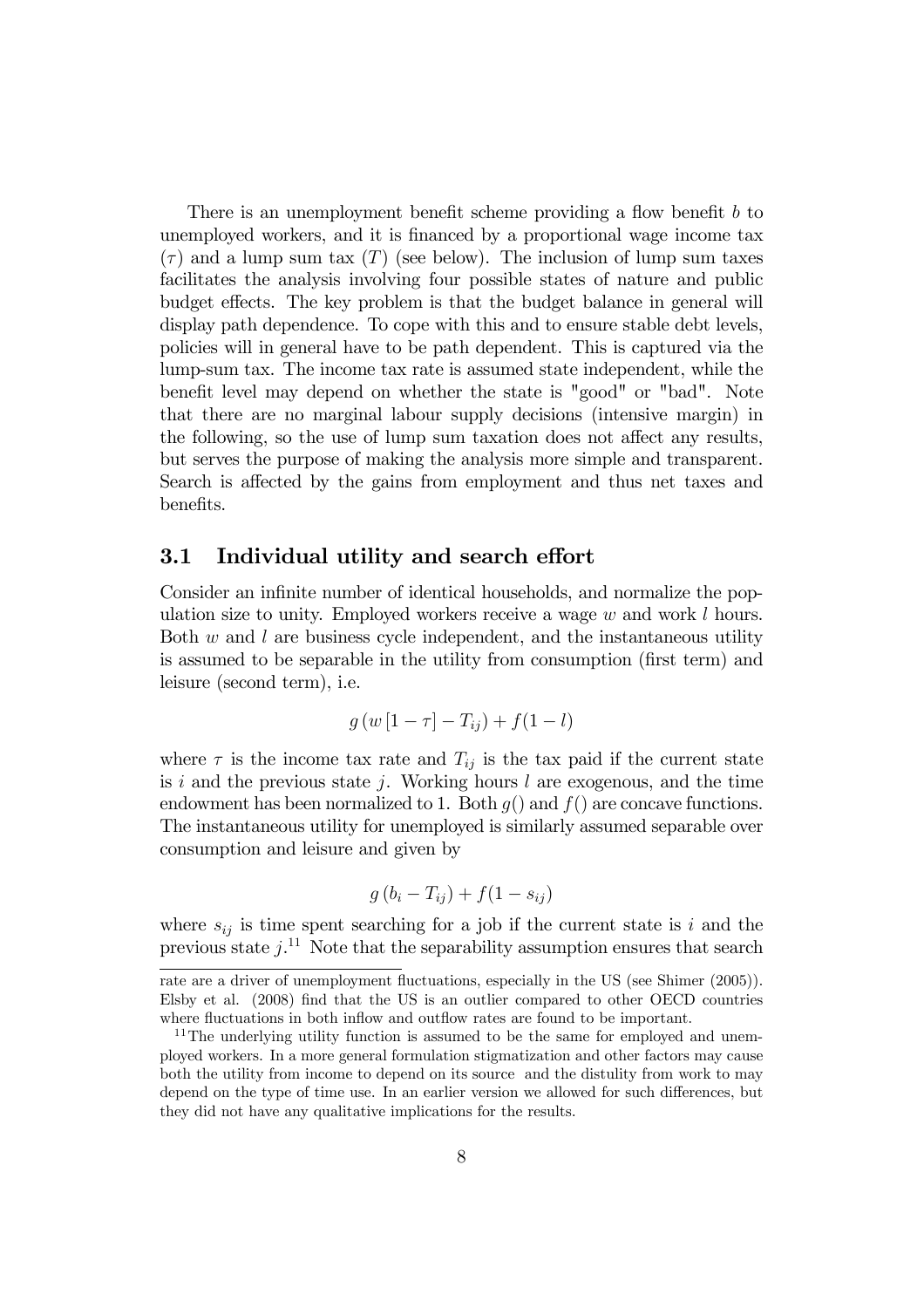is not dependent on current income (see below)<sup>12</sup>. In addition, note that the benefit level only takes two values conditional on the current state, whereas the lump sum tax also depends on the past state. This results in four different levels of net compensation to the unemployed.

#### Value functions

Consider first the value functions for currently employed workers  $(W_{ij}^E)$ in a given current state  $(i)$  and past state  $(j)$ .

$$
\rho W_{BB}^{E} = h(w[1 - \tau] - T_{BB}) + e(1 - l) + \pi p_{BB} [W_{BB}^{U} - W_{BB}^{E}] \n+ (1 - \pi) [(1 - p_{GB}) [W_{GB}^{E} - W_{BB}^{E}] + p_{GB} [W_{GB}^{U} - W_{BB}^{E}]] \n\rho W_{BG}^{E} = h(w[1 - \tau] - T_{BG}) + e(1 - l) + W_{BB}^{E} - W_{BG}^{E} + \pi p_{BB} [W_{BB}^{U} - W_{BB}^{E}] \n+ (1 - \pi) [(1 - p_{GB}) [W_{GB}^{E} - W_{BB}^{E}] + p_{GB} [W_{GB}^{U} - W_{BB}^{E}]] \n\rho W_{GG}^{E} = h(w[1 - \tau] - T_{GG}) + e(1 - l) + \pi p_{GG} [W_{GG}^{U} - W_{GG}^{E}] \n+ (1 - \pi) [(1 - p_{BG}) [W_{BG}^{E} - W_{GG}^{E}] + p_{BG} [W_{BG}^{U} - W_{GG}^{E}] \n\rho W_{GB}^{E} = h(w[1 - \tau] - T_{GB}) + e(1 - l) + W_{GG}^{E} - W_{GB}^{E} + \pi p_{GG} [W_{GG}^{U} - W_{GG}^{E}] \n+ (1 - \pi) [(1 - p_{BG}) [W_{BG}^{E} - W_{GG}^{E}] + p_{BG} [W_{BG}^{U} - W_{GG}^{E}]]
$$

where  $\rho$  is the subjective discount rate. The value function for current unemployed workers in a given current state  $(i)$  and a past state  $(j)$  is denoted  $W_{ij}^U$ :

$$
\rho W_{BB}^{U} = g(b_B - T_{BB}) + f(1 - s_{BB}) + \pi \alpha_B s_{BB} \left[W_{BB}^{E} - W_{BB}^{U}\right] \n+ (1 - \pi) \left[ (1 - \alpha_G s_{BB}) \left[W_{GB}^{U} - W_{BB}^{U}\right] + \alpha_G s_{BB} \left[W_{GB}^{E} - W_{BB}^{U}\right] \right] \n\rho W_{BG}^{U} = g(b_B - T_{BG}) + f(1 - s_{BG}) + W_{BB}^{U} - W_{BG}^{U} + \pi \alpha_B s_{BG} \left[W_{BB}^{E} - W_{BB}^{U}\right] \n+ (1 - \pi) \left[ (1 - \alpha_G s_{BG}) \left[W_{GB}^{U} - W_{BB}^{U}\right] + \alpha_G s_{BG} \left[W_{GB}^{E} - W_{BB}^{U}\right] \right] \n\rho W_{GG}^{U} = g(b_G - T_{GG}) + f(1 - s_{GG}) + \pi \alpha_G s_{GG} \left[W_{GG}^{E} - W_{GG}^{U}\right] \n+ (1 - \pi) \left[ (1 - \alpha_B s_{GG}) \left[W_{BG}^{U} - W_{GG}^{U}\right] + \alpha_B s_{GG} \left[W_{BG}^{E} - W_{GG}^{U}\right] \right] \n\rho W_{GB}^{U} = g(b_G - T_{GB}) + f(1 - s_{GB}) + W_{GG}^{U} - W_{GB}^{U} + \pi \alpha_G s_{GB} \left[W_{GG}^{E} - W_{GG}^{U}\right] \n+ (1 - \pi) \left[ (1 - \alpha_B s_{GB}) \left[W_{BG}^{U} - W_{GG}^{U}\right] + \alpha_B s_{GB} \left[W_{BG}^{E} - W_{GG}^{U}\right] \right]
$$

We focus here only on risk sharing via the unemployment insurance scheme. One issue is the role private savings may play as a buffer and thus selfinsurance mechanism13. Allowing for interaction between different forms of

<sup>&</sup>lt;sup>12</sup>There is no on-the-job search since all jobs are assumed identical and have the same wage.

<sup>&</sup>lt;sup>13</sup>The issue of how individual savings can be a buffer and thus a form of self-insurance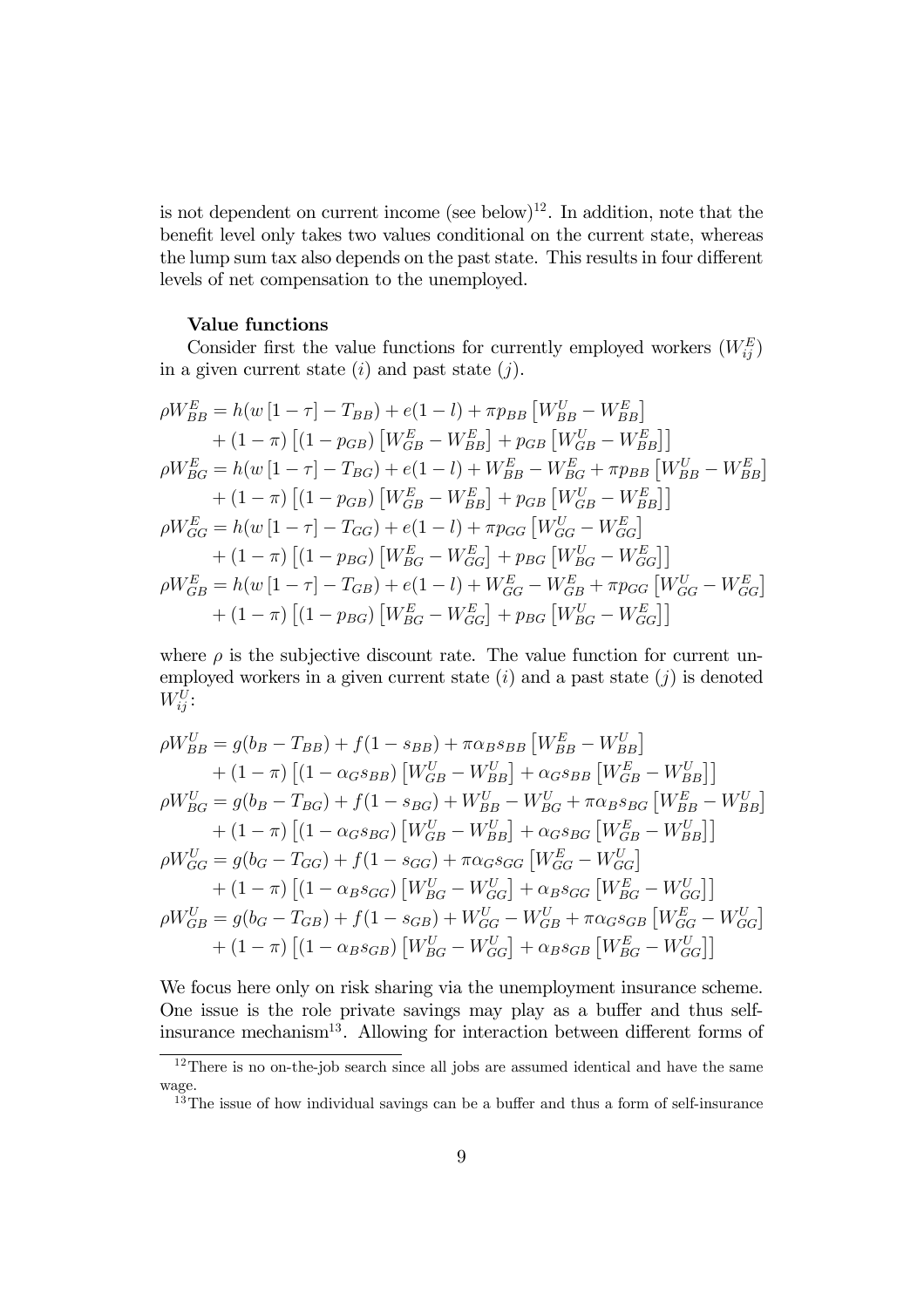insurance will complicate the analysis, and since risk diversification offered by savings is incomplete<sup>14</sup>, we focus only on the unemployment insurance  $scheme<sup>15</sup>$ .

#### Job Search

Individuals choose search effort  $s_{ij}$  to maximize  $W_{ij}^U$ , taking all "macro" variables as given. The first order conditions to the search problem read<sup>16</sup>

$$
f'(1 - s_{BB}) = \pi \alpha_B \left[ W_{BB}^E - W_{BB}^U \right] + (1 - \pi) \alpha_G \left[ W_{GB}^E - W_{GB}^U \right] \tag{1}
$$

$$
f'(1 - s_{BG}) = \pi \alpha_B \left[ W_{BB}^E - W_{BB}^U \right] + (1 - \pi) \alpha_G \left[ W_{GB}^E - W_{GB}^U \right] \tag{2}
$$

$$
f'(1 - s_{GG}) = \pi \alpha_G \left[ W_{GG}^E - W_{GG}^U \right] + (1 - \pi) \alpha_B \left[ W_{BG}^E - W_{BG}^U \right] \tag{3}
$$

$$
f'(1 - s_{GB}) = \pi \alpha_G \left[ W_{GG}^E - W_{GG}^U \right] + (1 - \pi) \alpha_B \left[ W_{BG}^E - W_{BG}^U \right] \tag{4}
$$

Note that search depends, in the usual way, on the gain from shifting from unemployment into a job. However, since the business cycle situation may change, job search depends on the gain from finding a job if remaining in the current state (probability  $\pi$ ) and the gain if there is a shift in the state of nature (probability  $1 - \pi$ ). The higher  $\pi$ , the more search is affected by the current state, and vice versa.

It follows immediately that search depends on the current state of nature only, and hence there are only two levels of search, i.e.

$$
s_{BB} = s_{BG} = s_B
$$
  

$$
s_{GG} = s_{GB} = s_G
$$

in the case of unemployment has been analysed in relation to unemployment insurance benefits in e.g. Lenz and Tranæs (2005) and the wider context of so-called welfare accounts by Bovenberg, Hansen and Sørensen (2008).

<sup>&</sup>lt;sup>14</sup>The scope for self-insurance via savings is restricted both due to capital market imperfections affecting the scope for intertemporal diversification and the fact that savings and accumulation of wealth do not provide much insurance for young workers (see e.g. Bailey (1976) and Chetty (2008)). Empirical evidence shows that unemployment is associated with reductions in consumption, and that a large fraction of unemployed are liquidity constrained, see e.g. Gruber (1997) and Bloemen and Stancanelli (2005). The argument that risk diversification via savings is incomplete is here taken to the limit.

<sup>15</sup>However, note that in the special case where utility functions over consumption are linear (  $g(w[1 - \tau] - T_{ij}) = w[1 - \tau] - T_{ij}$  and  $g(b_i - T_{ij}) = b_i - T_{ij}$ ) and the discount rate  $\rho$  is interpreted as the market rate of interest, the value functions equal the expected present value of income (net of disutility from work/search). This special case can therefore be interpreted as reflecting a situation with a perfect capital market allowing individuals to smooth consumption via saving/dissaving.

<sup>&</sup>lt;sup>16</sup>Concavity of the f function ensures that the second order conditions are fulfilled.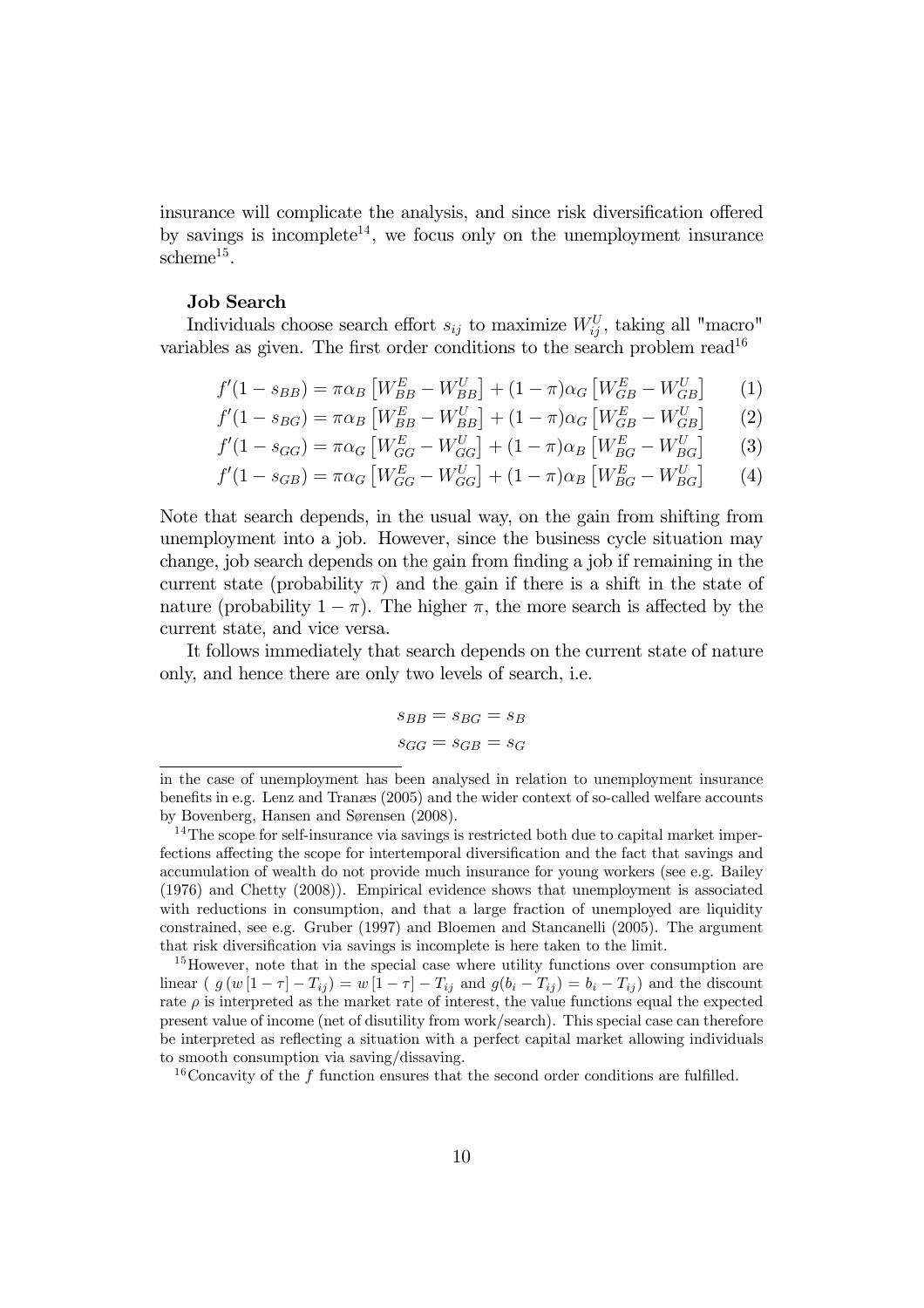The intuition behind this implication is that the search decision is forwardlooking since current search influences the future labour market status, and therefore it is independent of the past state<sup>17</sup>.

### 3.2 Firms

A filled job generates an output (exogenous) y, and firms can create job vacancies at a flow cost of  $ky (k > 0)$ . A filled job may be destroyed in the next period if there is a job separation. The value of a filled job in a given state of nature is

$$
\rho J_B^E = y - w + \pi p_{BB} (J_B^V - J_B^E) + (1 - \pi) \left[ p_{GB} (J_G^V - J_B^E) + (1 - p_{GB}) (J_G^E - J_B^E) \right]
$$
  
\n
$$
\rho J_G^E = y - w + \pi p_{GG} (J_G^V - J_G^E) + (1 - \pi) \left[ p_{BG} (J_B^V - J_G^E) + (1 - p_{BG}) (J_B^E - J_G^E) \right]
$$
  
\n(6)

Note that the value of a filled job does not depend on the past state. A vacant job may be filled in the future if there is a job match, and hence the current value of a vacant job in a given state is

$$
\rho J_B^V = -ky + \pi q_B (J_B^E - J_B^V) + (1 - \pi) q_G (J_G^E - J_G^V) \n\rho J_G^V = -ky + \pi q_G (J_G^E - J_G^V) + (1 - \pi) q_B (J_B^E - J_B^V)
$$

where  $q_i$  denotes the probability of filling a vacant job in state i (see below). Vacancies are created up to the point where the value of a vacancy is zero, i.e.  $J_G^V = J_B^V = 0$ . From this it follows that

$$
J_B^E = \frac{q_G}{q_B} J_G^E \tag{7}
$$

i.e. the relative value of having a filled job in either state  $(B \text{ or } G)$  depends on the ratio of the job finding rates, and  $J_G^E > J_B^E$  if  $q_B > q_G$ . Hence, the value of a filled job is higher in the  $G$  state than in the  $B$  state provided the job filling rate is lower  $q_G < q_B$ . The intuition is that the more difficult it is to fill a vacant job, the higher is the value of a filled job. The value of a filled job in the two states is therefore given as

$$
J_B^E = \frac{ky}{q_B}
$$

$$
J_G^E = \frac{ky}{q_G}
$$

<sup>&</sup>lt;sup>17</sup>Note that the separability assumption is crucial for this property.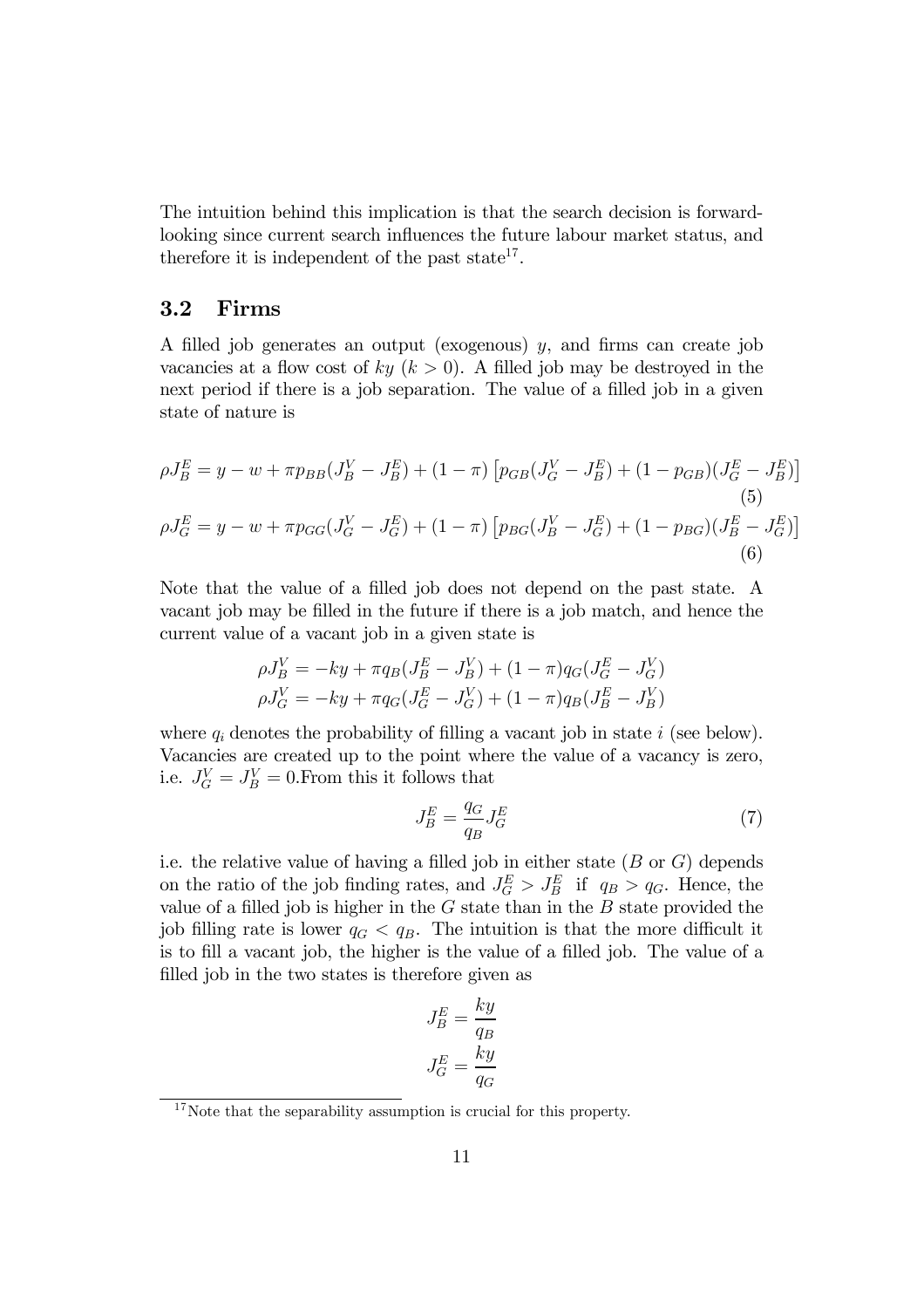#### 3.3 Wages

Wages are assumed to be set in a Nash-bargain after a match has been made. Employed workers are represented by unions having the objective of maximizing wages for employed workers. As has been argued in noncooperative approaches to justify this bargaining model, the relevant outside option is what can be achieved during delay in reaching an agreement (see Binmore, Rubinstein and Wolinski (1986)). This outside option is assumed to be zero for both workers and firms, and hence the wage setting problem is given as the solution to

$$
Max_w \quad [w]^\beta \left[ y - w \right]^{1 - \beta}
$$

where  $0 < \beta < 1$ . The bargaining power of firms is thus  $\beta$ , and for workers  $(1 - \beta)$ . This wage setting model implies that the wage is given as

$$
w = \beta y \tag{8}
$$

The main attraction of this approach is that it gives a simple wage relation which implies that the wage is rigid across states of nature<sup>18</sup>. Alternative routes may be pursued in modelling wage rigidities (see e.g. Hall (2005) and Hall and Milgrom (2008) for recent work in a search matching context), and the specific formulation adopted here is to be considered as an illustrative workhorse model. The crucial property is that wages do not respond to variations in unemployment (job separations etc.)<sup>19</sup>.

### 3.4 Public sector

The public sector provides the benefit level  $b_i$  to unemployed in a given state of nature i and finances this by a proportional tax rate  $\tau$  and a (path) dependent) lump sum tax  $T_{ii}$ . The income tax rate  $\tau$  is assumed to be constant across states of nature; i.e. any business cycle dependency runs via the benefit level and the lump sum tax.

The primary budget balance in any state is

$$
B_{ij} = (1 - u_{ij})\tau w + T_{ij} - b_i u_{ij}
$$

<sup>&</sup>lt;sup>18</sup>The issue of the cyclical properties of wages is a controversial question in macroeconomics. However, the empirical evidence on cyclical properties of wages is inconclusive (see e.g. Abraham & Haltivanger (1995) and Messina et al. (2009)).

<sup>&</sup>lt;sup>19</sup>Allowing for wages to be different across states of nature may contribute to dampen unemployment variations via lower wages in downturns and higher wages in upturns, see e.g. Coles and Masters (2007).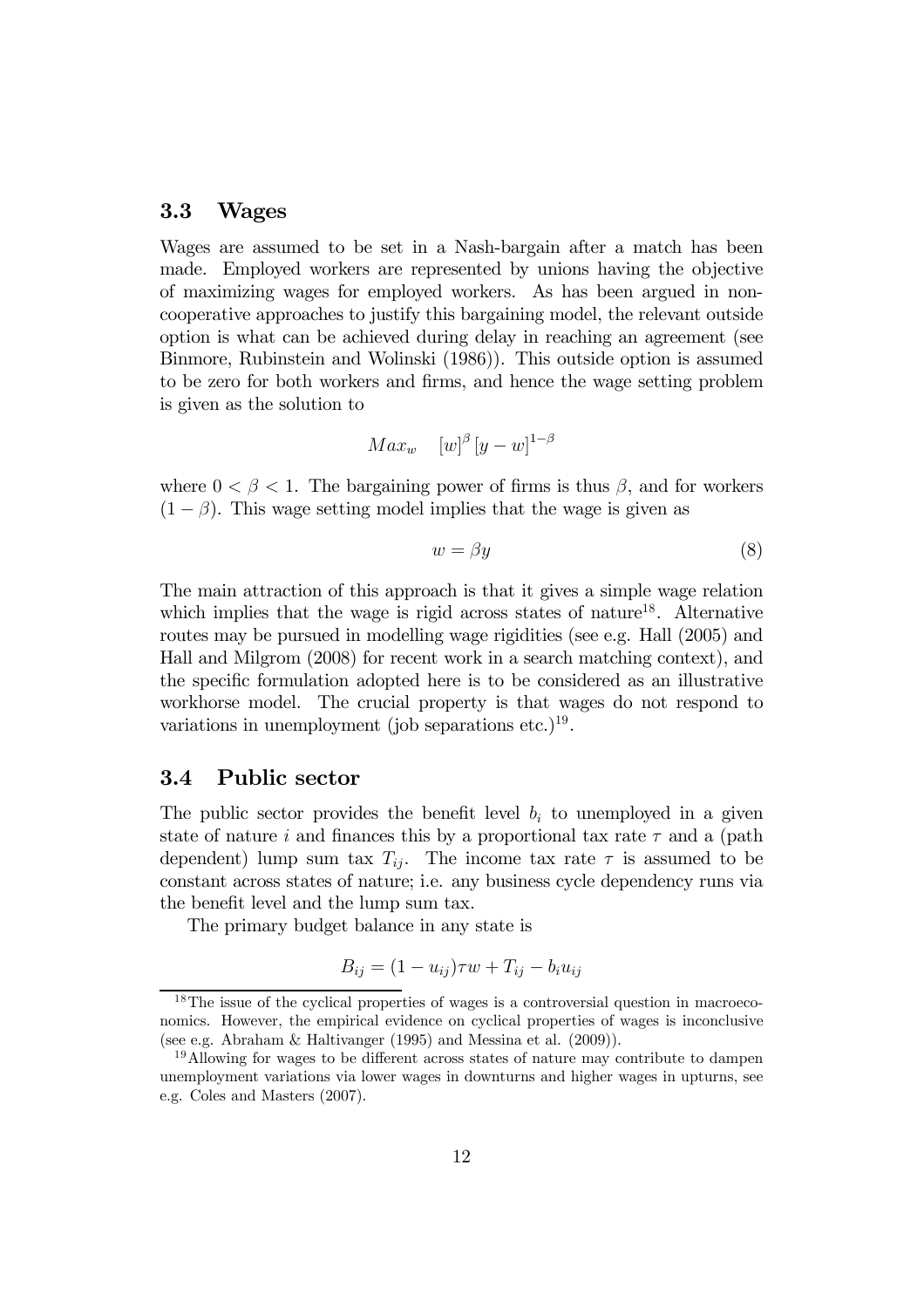Hence, the debt level  $D_{ij}$  in the different states is given as

$$
\rho D_{BB} = b_B u_{BB} - \tau w (1 - u_{BB}) - T_{BB} + (1 - \pi) [D_{GB} - D_{BB}] \n\rho D_{GB} = b_G u_{GB} - \tau w (1 - u_{GB}) - T_{GB} + \pi [D_{GG} - D_{GB}] + (1 - \pi) [D_{BG} - D_{GB}] \n\rho D_{BG} = b_B u_{BG} - \tau w (1 - u_{BG}) - T_{BG} + \pi [D_{BB} - D_{BG}] + (1 - \pi) [D_{GB} - D_{BG}] \n\rho D_{GG} = b_G u_{GG} - \tau w (1 - u_{GG}) - T_{GG} + (1 - \pi) [D_{BG} - D_{GG}]
$$

Since the primary budget is dependent on the current state of nature nothing ensures that the debt level is stationary. A sequence of bad draws in combination with debt servicing may lead to a non-sustainable debt level. To avoid this consider the following simple policy for the lump-sum tax

$$
T_{BB} = b_B u_{BB} - \tau w (1 - u_{BB})
$$
  
\n
$$
T_{GG} = b_G u_{GG} - \tau w (1 - u_{GG})
$$
  
\n
$$
T_{BG} = b_G u_{GB} - \tau w (1 - u_{GB})
$$
  
\n
$$
T_{GB} = b_B u_{BG} - \tau w (1 - u_{BG})
$$

This policy rule is not necessarily optimal, but it allows some diversification across states of nature while at the same time ensuring a stationary debt level in all states of nature (see Appendix A). Hence, it is useful to illustrate the basic mechanisms in a simple way. Clearly, more sophisticated schemes can deliver more insurance, and hence the present case tends to underestimate the scope for insurance.

The policy rule outlined above implies that the primary balance is given as

$$
B_{BB} = 0
$$
  
\n
$$
B_{BG} = [b_G u_{GB} - \tau w (1 - u_{GB})] - [b_B u_{BG} - \tau w (1 - u_{BG})]
$$
  
\n
$$
B_{GB} = [b_B u_{BG} - \tau w (1 - u_{BG})] - [b_G u_{GB} - \tau w (1 - u_{GB})]
$$
  
\n
$$
B_{GG} = 0
$$

Note that  $B_{BG} < 0$  and  $B_{GB} > 0$  if  $u_{BG} > u_{GB}$  and/or  $b_B > b_G$ ; i.e. there is a net transfer when the state of nature shifts from low job separations (good) to high job separations (bad), and vice versa. It is thus implied that there is an across state of nature insurance mechanism when the state of nature changes, but not when it persists. Broadly speaking, this captures that transitory shocks can be diversified, while persistent shocks can not.

It is shown in Appendix A that this policy implies stationary debt levels and thus satisfies the no-Ponzi condition.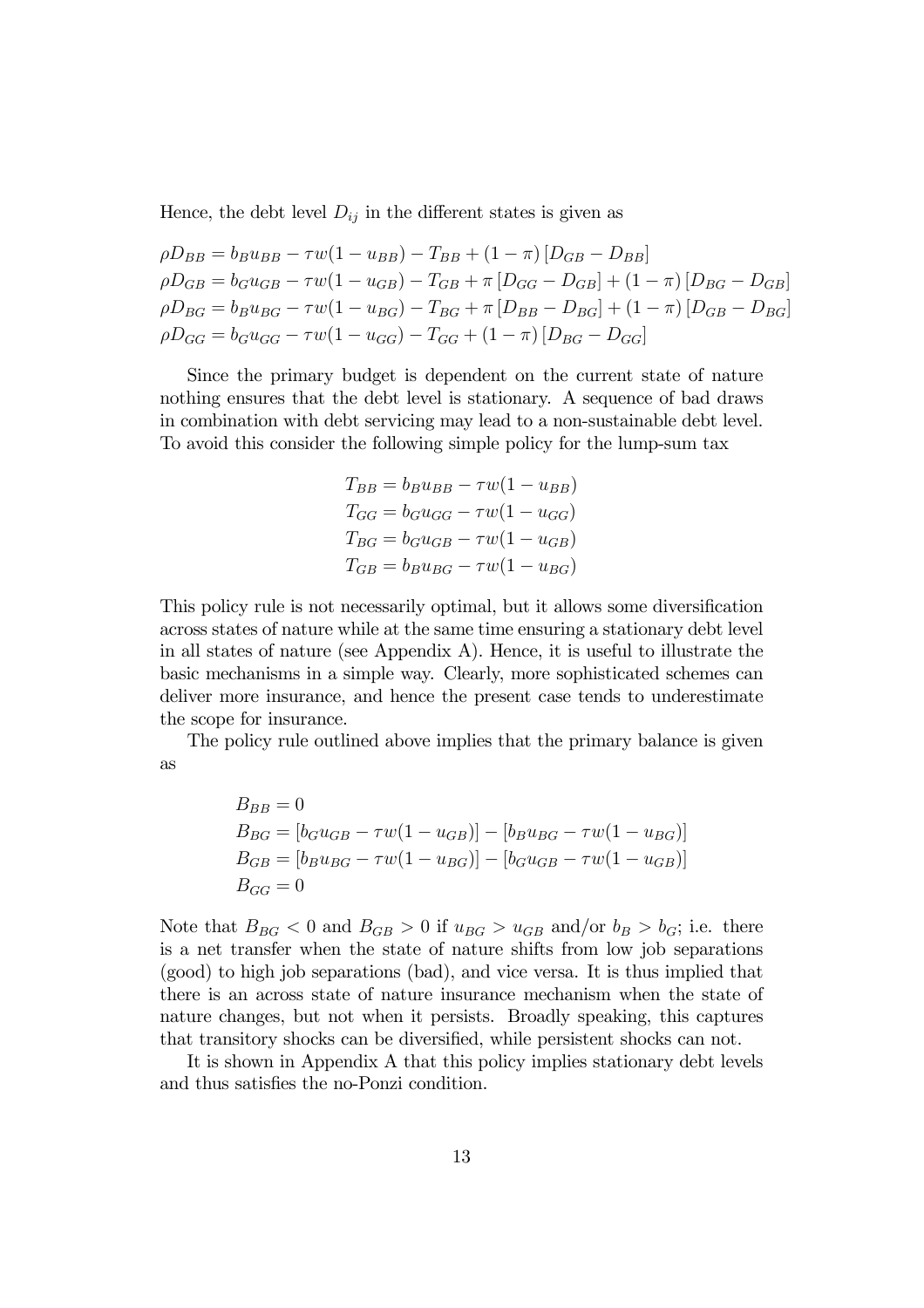### 3.5 Matching

Matches are determined by a standard constant returns to scale matching function; i.e. the number of matches in state  $i$  are given as

$$
m(S_{ij}, V_{ij}) \equiv AS_{ij}^{\varepsilon} V_{ij}^{1-\varepsilon} \quad , 0 < \varepsilon < 1
$$

where  $V_i$  is the number of vacancies in state i and aggregate search is given as

$$
S_{ij} = s_i u_{ij}
$$

The job finding rate is therefore

$$
\alpha_{ij} \equiv \frac{m(S_{ij}, V_{ij})}{S_{ij}} = m(1, \theta_{ij}) = A\theta_{ij}^{1-\epsilon}
$$

where  $\theta_{ij} \equiv \frac{V_{ij}}{S_{ij}}$  measures market tightness, and  $\alpha(\theta_{ij})$ ,  $\alpha'_{\theta}(\theta_{ij}) > 0$ . Firms fill vacancies at the rate

$$
q_{ij} \equiv \frac{m(S_{ij}, V_{ij})}{V_{ij}} = m(\theta_{ij}^{-1}, 1) = A\theta_{ij}^{-\varepsilon}
$$

where  $q'_{\theta}(\theta) < 0$ .

### 3.6 Inflows and outflows

The unemployment rate is a stock variable displaying inertia due to the matching friction. Hence, in general the unemployment rate adjusts sluggishly to changes in the state of nature<sup>20</sup>, and therefore it displays path dependence. To avoid complexities associated with this, it is assumed that job separation rates differ at state transitions so as to ensure that the unemployment rate only takes on two values,  $u_B$  and  $u_G$ . The intuition is that if there is a shift from the "good" to the "bad" state, there is an extraordinarily high job separation rate, and vice versa when shifting from a "bad" to a "good" equilibrium. Hence,

$$
u_{BG} = u_{BB} = u_B
$$
  

$$
u_{GB} = u_{GG} = u_G
$$

The change in unemployment is given as the difference between job separations and hires. Hence, to ensure that the economy fluctuates between two

<sup>&</sup>lt;sup>20</sup>See e.g. Pissarides and Mortensen (1994) and Shimer (2005) for business cycle versions of the search model in which the unemployment rate evolves from the initial unemployment rate conditional on the realization of shocks.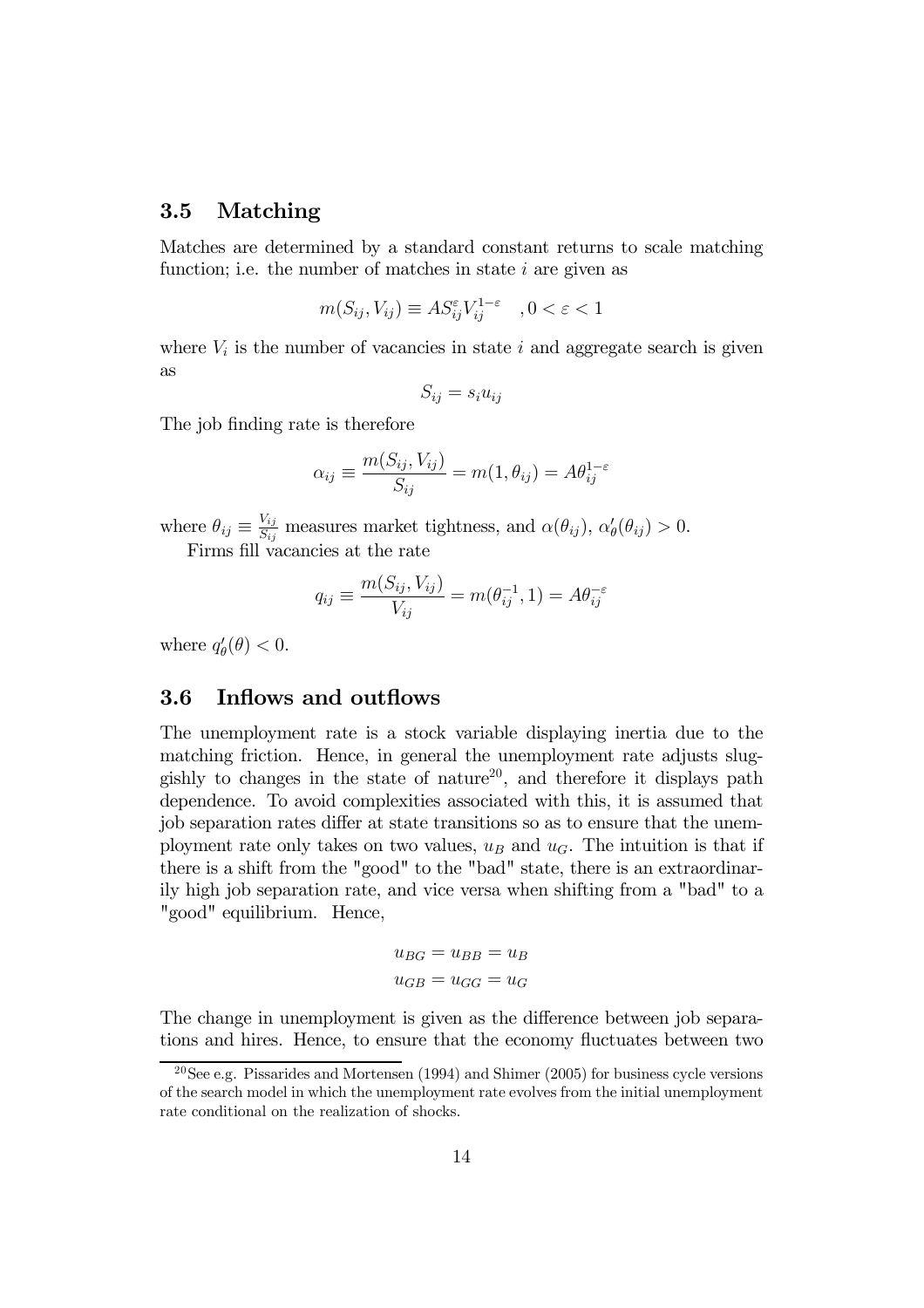levels of unemployment  $u_B$  and  $u_G$  for given exogenous job separation rates  $p_{BB}$  and  $p_{GG}$ , it is required that the following restrictions are met

$$
0 = (1 - u_B)p_{BB} - \alpha_B s_B u_B \tag{9}
$$

$$
u_G - u_B = (1 - u_B)p_{GB} - \alpha_G s_G u_G \tag{10}
$$

$$
u_B - u_G = (1 - u_G)p_{BG} - \alpha_B s_B u_B \tag{11}
$$

$$
0 = (1 - u_G) p_{GG} - \alpha_G s_G u_G \tag{12}
$$

Note that  $\alpha$  and s only depend on the current state, and  $u_i$  is the unemployment rate in state  $i(= B, G)$ . It is an implication that the above conditions determine  $p_{GB}$  and  $p_{BG}^{21}$ . From (9) and (11) we have

$$
p_{BG} = \frac{u_B - u_G}{(1 - u_G)} + \frac{(1 - u_B)}{(1 - u_G)} p_{BB}
$$
\n(13)

and from (10) and (12) that

$$
p_{GB} = \frac{u_G - u_B}{(1 - u_B)} + \frac{(1 - u_G)}{(1 - u_B)} p_{GG}
$$
 (14)

It follows that  $u_G-u_B < 0$  implies that a shift from the G-state to the B-state is associated with extraordinarily high job separations, i.e.  $p_{BG} > p_{BB}$ , and a shift from the B-state to the G-state is associated with an extraordinarily low level of job separations<sup>22</sup>, i.e.  $p_{GB} < p_{GG}$ .

### 3.7 Equilibrium

In Appendix  $B$  it is proved that there exists an equilibrium in which market tightness is larger in a good than a bad state of nature  $\theta_G > \theta_B$ . This implies that i) unemployment is higher in a bad state than a good state, i.e.  $u_B > u_G$ , ii) the job finding rate is lower in a bad state  $\alpha_B < \alpha_G$ , iii) the job filling rate is higher in a bad state  $q_B > q_G$ , and therefore iv) the value of a filled job is higher in a good state  $J_G^E > J_B^E$ .

### 3.8 Numerical illustrations

Can we make the following somewhat more convincing/realistic?

 $21$ Note that this makes the job separations at "switching" states a jump variable to ensure that unemployment only varies between two levels.

<sup>&</sup>lt;sup>22</sup>Conditions ensuring that  $p_{GB} > 0$  are assumed fulfilled.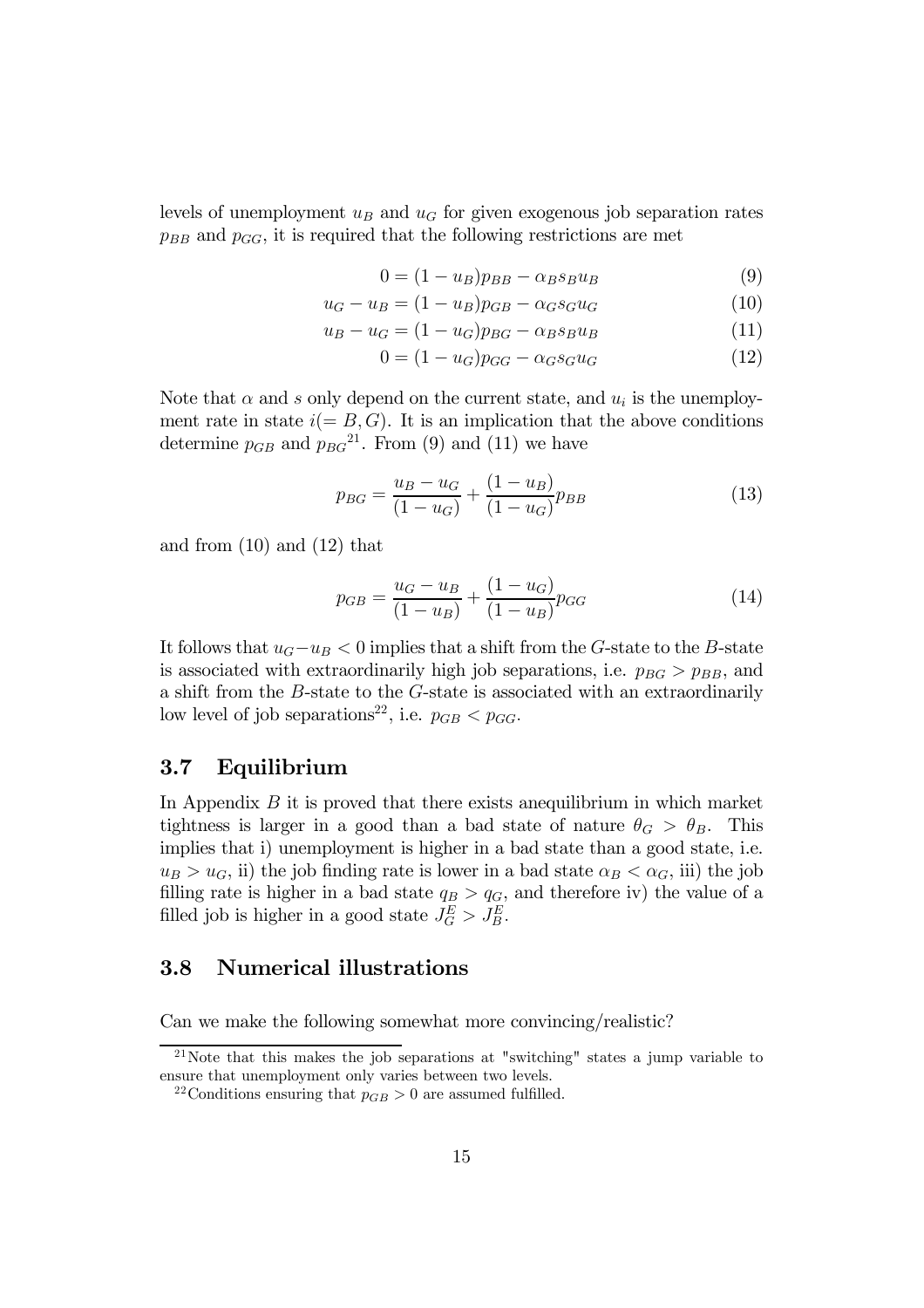In the following we present some numerical results based on the following assumptions concerning the functional forms. The utility from income is

$$
g(y) = \frac{(y)^{1-\alpha}}{1-\alpha}
$$

and from leisure (the following figures are based on log formulation, we should change that!)

$$
f(1 - l) = \frac{(1 - l)^{1 - \beta}}{1 - \beta}
$$

where  $\alpha = 8$  and  $\beta = 1.1$ . Following Frederiksson & Holmlund (2006), among others, the matching function is assumed to be Cobb-Douglas of the form  $m = As^{1-\epsilon}v^{\epsilon}$ , with  $\varepsilon = 0.5$  and  $A = 0.29$ . Time is quarterly, and we discount utility at  $\rho = 0.003$  and assume that workers spend 10% of their time at work,  $l = 0.1$ . The tax rate is  $t = 0.01$  and  $\beta = 0.9$ . Finally, output is set to  $y = 1$ , vacancy costs are set to  $k = 0.2$ .

### 4 Business cycles and search

The key behavioural variable is job search. It turns out that the way job search depends on the business cycle situation is crucial to the effects of unemployment benefits in different business cycle situations. The standard version of the matching model with a stationary equilibrium (one state of nature) implies that a higher job separation rate and thus unemployment rate is associated with less search (see Appendix  $C$  and  $xxx$ ). Making inferences from a comparison of stationary equilibria would thus lead to the conclusion that search is lower in bad than in good states of nature. This conclusion does not hold when business cycle changes are explicitly acounted for, and this underlines the need to model fluctuations explicitly<sup>23</sup>.

To see how changes in the business cycle affect job search consider for the sake for argument search in the bad state determined by (12)

$$
f'(1 - s_{BB}) = \pi \alpha_B \left[ W_{BB}^E - W_{BB}^U \right] + (1 - \pi) \alpha_G \left[ W_{GB}^E - W_{GB}^U \right]
$$

Two type of factors determine the return to job search, namely, the probability of finding a job and the gain from finding a job. Both of these effects goes in the direction of strengthening job search in the bad state and weaking job search in the good state. To see this consider first the ex ante perceived job

<sup>23</sup>Shimer (2009) similarly argues that search intensity needs not be procyclical in a discrete time setting focussing on how the easy of finding a job affects job search.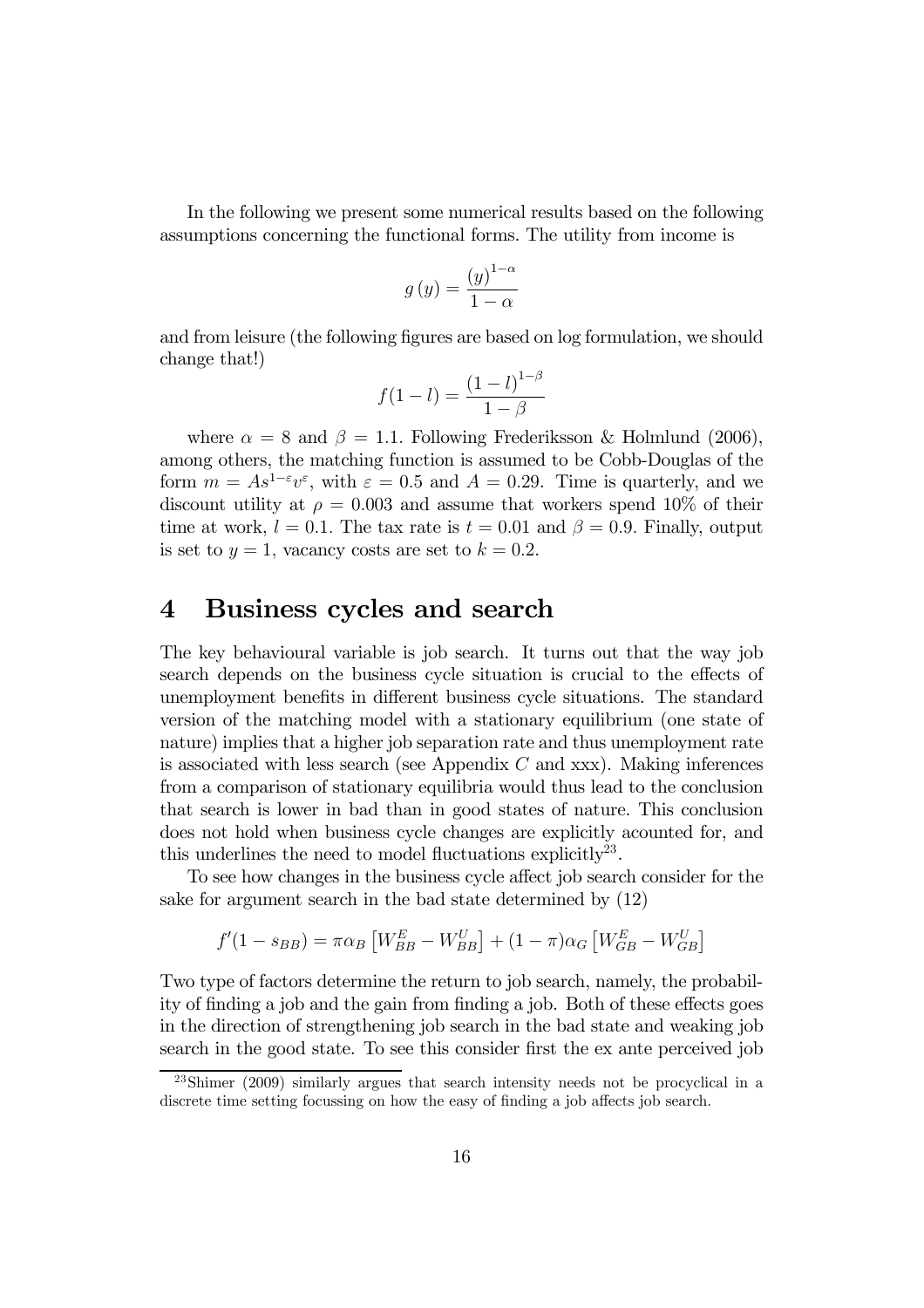finding probability which is given as the probability of being in a given state of nature in the future times the job finding rate in that state of nature. Suppose for the sake of argument that  $W_{BB}^E - W_{BB}^U = W_{GB}^E - W_{GB}^U$  in which case it follows that the possibility of shifting to the "good" state  $(0 < \pi < 1)$  will increase search in the "bad" state compared to a situation with no chance of a change in the bussiness cycle situation ( $\pi = 1$ ) since  $\alpha_G > \alpha_B$  we have

$$
\pi \alpha_B + (1 - \pi) \alpha_G > \alpha_B \text{ for all } \pi < 1
$$

i.e. the possibility of a shift to a state with a higher job finding rate increases, other things being equal, the search level, and the effect is stronger, the larger the difference in job finding rates between the two states. The effect is obviously the opposite for search in the good state of nature, i.e.

$$
\pi\alpha_G + (1 - \pi)\alpha_B < \alpha_G \text{ for all } \pi < 1
$$

Moreover, shifting business cycle situation affects the gain from having a job  $(W^E - W^U)$ . We have from the value functions that

$$
\left[W_{BB}^E - W_{BB}^U\right] = \frac{\Delta + \left[1 - \pi\right]\left(1 - p_{GB} - \alpha_{G} s_{BB}\right)\left[W_{GB}^E - W_{GB}^U\right]}{\rho + 1 + \pi\left[p_{BB} + \alpha_{B} s_{BB} - 1\right]}
$$

where

$$
\Delta \equiv g(w\left[1 - \tau\right] - T_{BB}) + f(1 - l) - g(b_B - T_{BB}) + f(1 - s_{BB})
$$

is the instantaneous utility gain from being employed rather than unemployed. If there is no chance of a change in the business cycle situation  $(\pi = 1)$  we have

$$
\left[W_{BB}^{E} - W_{BB}^{U}\right] |_{\pi=1} = \frac{\Delta}{\rho + p_{BB} + \alpha_{B} s_{BB}}
$$

Hence, using that  $W_{GB}^E - W_{GB}^U > 0$ 

$$
\left[W_{BB}^E - W_{BB}^U\right] > \left[W_{BB}^E - W_{BB}^U\right]|_{\pi=1}
$$

By similar reasoning it can be shown it follows

$$
\left[W_{GG}^E - W_{GG}^U\right] < \left[W_{GG}^E - W_{GG}^U\right]|_{\pi=1}
$$

Hence, the possibility that the business cycle situation changes tend to increase the gain from having a job in the bad state of nature, and to decrease it in the god state of nature. This goes in the direction of increasing search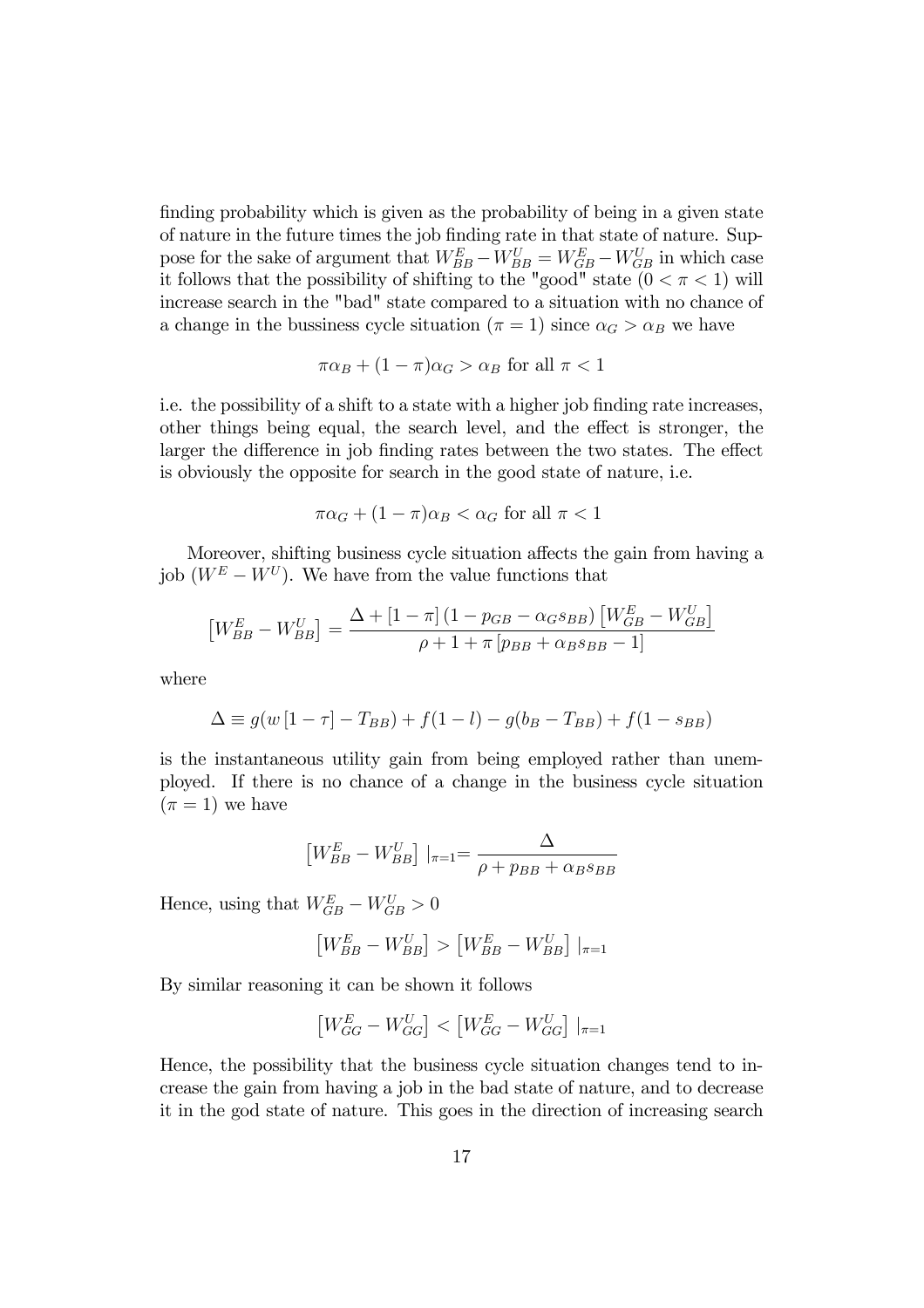in the bad state and lowering it in the good state. In sum both the difference in the job finding rates and the gains from employment induced by shifts in the business cycle situation tend to induce more search in the bad state, and less search in the good state.

The role of the business cycle situation for job search is illustrated in Figure 2 showing on the x axis a widening of the difference in the job separation rate between the two states of nature (zero difference corresponds to a one state model). It is seen that job search is higher in bad states of nature. The difference widens as expected as the two states become more different. For the unemployment rate we have as expected that unemployment is higher in the bad and lower in the good state. Note that the average unemployment rate is (slightly) decreasing as the difference widens; that is, the unemployment rate is convex in the job separation rate (see also Hairault et al. (2008)), and therefore business cycle fluctuations affect the structural/average unemployment rate.





Note: For 0 the job separation rates are  $p_{BB} = p_{GG} = 0.04$ , and for each step 0.01 is added to  $p_{BB}$  and subtracted from  $p_{GG}$ , and the persistence is  $\pi = 0.5$ .

The reasoning given above points to the importance of the persistence in the business cycle situation (measured by  $\pi$ ) via its influence on the expected gain from being employed. The larger  $\pi$ , the more expectations are anchored in the current state, and vice versa. Intuitively, if persistence is weak, expectations are driven by the situation in the alternate state, and oppositely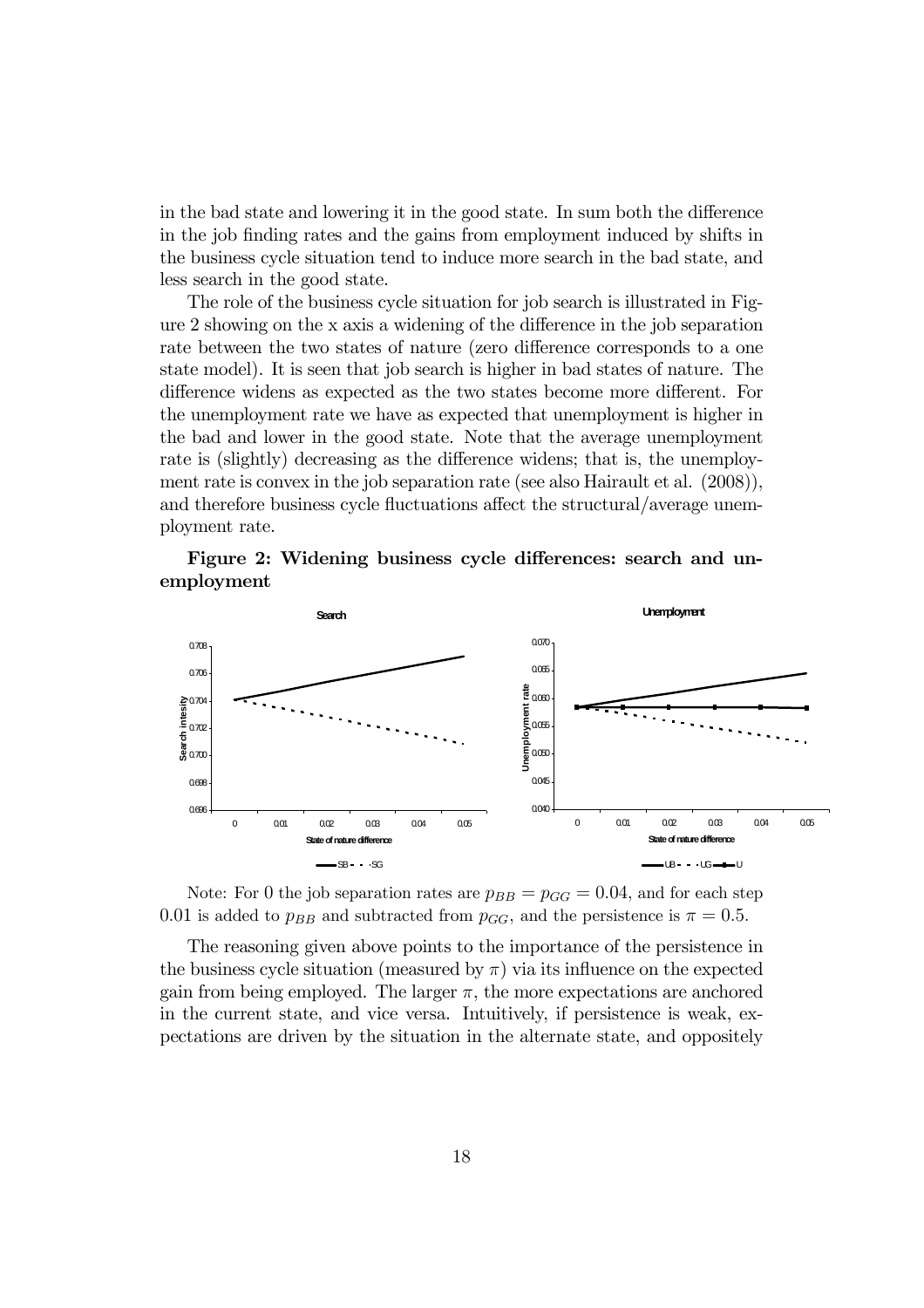if persistence is strong. This is seen by noting that

$$
sign\left(\frac{\partial s_G}{\partial \pi}\right) = sign\left(\alpha_G \left[W_{GG}^E - W_{GG}^U\right] - \alpha_B \left[W_{BG}^E - W_{BG}^U\right]\right)
$$
  

$$
sign\left(\frac{\partial s_B}{\partial \pi}\right) = sign\left(\alpha_B \left[W_{BB}^E - W_{BB}^U\right] - \alpha_G \left[W_{GB}^E - W_{GB}^U\right]\right)
$$

More persistence in the business cycle situation (higher  $\pi$ ) tends to increase search effort if the expected gain from search is higher in the current state than in the new "swing" state, and vice versa. This is also seen from Figure 3 showing that there is a critical level of persistence above which search is largest in the bad state. It is a consequence that unemployment rates differ slightly more between the two states of nature if  $\pi$  is either low or high.





Note: here  $p_{GG} = 0.042$  and  $p_{BB} = 0.038$ .

### 5 Business cycles and distortions

The distortionary effects of the benefit level on unemployment is crucial for the optimal benefit level (see also below). Intuitively, one would expect the benefit level to be more distortionary in good states of nature with higher job finding rates than in bad states of nature. To address this issue, we can rewrite optimal search in a given state i given in  $(1)-(4)$  as

$$
s_i = \phi(z_{ij}) \qquad \phi' > 0
$$

where the expected gain from shifting from unemployment into employment is given as

 $z_{ij} \equiv \pi \alpha_i \left[ W_{ii}^E - W_{ii}^U \right] + (1 - \pi) \alpha_j \left[ W_{ji}^E - W_{ji}^U \right]$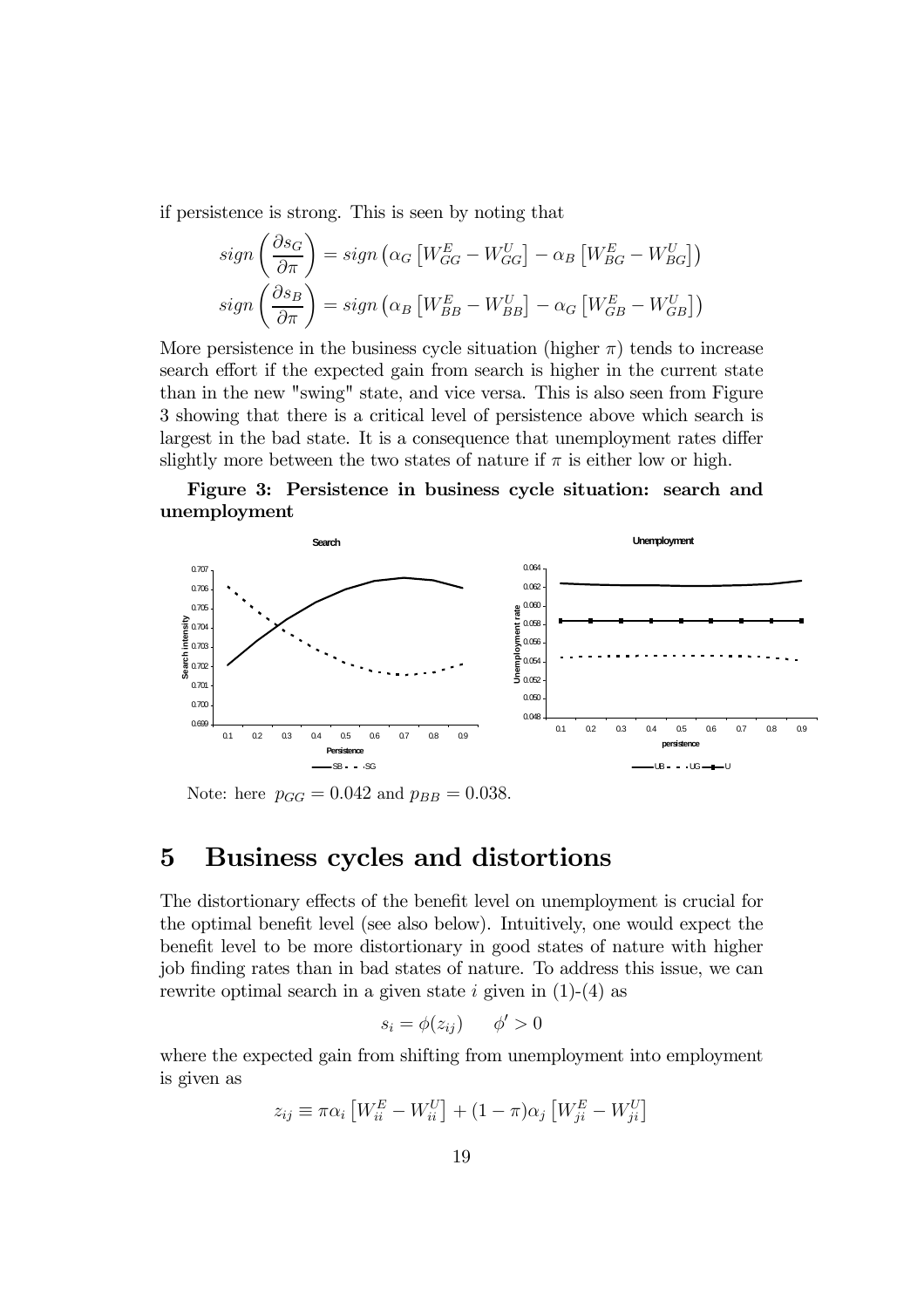i.e. search is increasing in the expected gain from becoming employed. It follows that

$$
\frac{\partial s_i}{\partial z_{ij}} \frac{z_{ij}}{s_i} = \frac{1}{\epsilon(s_i)} \frac{1 - s_i}{s_i}
$$

where  $\epsilon(s_i) \equiv -\frac{f''(1-s)}{f'(1-s)}(1-s) > 0$ . Assuming that the latter elasticity is constant, we have that if unemployed search more in a bad than a good state  $s_B > s_G$ , then it follows that

$$
\frac{\partial s_B}{\partial z_{BG}} \frac{z_{BG}}{s_B} < \frac{\partial s_G}{\partial z_{GB}} \frac{z_{GB}}{s_G}
$$

i.e. the elasticity of search wrt. the expected gain from becoming employed is smaller in a bad than a good state.

The following tables consider this issue and report the elasticities of search and unemployment, respectively, with respect to the benefit level in the two possible states of nature. Consider first search. As expected, higher benefits lower search. There is both a direct effect in the state of nature for which the change applies and an effect in the alternate state since agents perceive the possible shift in the business cycle situation. If the business cycle situation is sufficiently persistent, the direct effect is larger than the indirect effect in the alternate state of nature. Most importantly, it is seen that in all cases the direct effect is numerically larger in the good than in the bad state; i.e. search is affected more by benefits in good than in bad states of nature.

Table 1: Effects of changing benefits: elasticity of search intensity wrt. benefit level

|                                            | $\pi = 0.3$      |                                                          | $\pi = 0.5$ |       | $\pi = 0.7$      |  |
|--------------------------------------------|------------------|----------------------------------------------------------|-------------|-------|------------------|--|
|                                            | $\overline{O}_B$ | $b_G$                                                    | $v_B$       | $b_G$ | $\overline{b}_B$ |  |
| Elasticity of search,<br>bad state: $s_B$  |                  | $-0.83$ $-1.67$ $-1.17$ $-1.29$ $-1.58$ $-0.87$          |             |       |                  |  |
| Elasticity of search,<br>good state: $s_G$ |                  | $-1.60$ $-0.92$ $-1.29$ $-1.26$ $-0.90$ $-1.69$<br>റ റാറ |             |       |                  |  |

Note:  $p_{BB} = 0.042$  and  $p_{GG} = 0.038$ .

The effect of benefits on the unemployment rate derives from its effect on job search and we have

$$
\frac{\partial u_B}{\partial b_B} \frac{b_B}{u_B} = -(1 - u_B) \frac{\partial s_B}{\partial b_B} \frac{b_B}{s_B}
$$

and a similar relation holds for the good state (see Appendix  $C$ ). Using this we can easily characterize distortions in terms of unemployment effects, and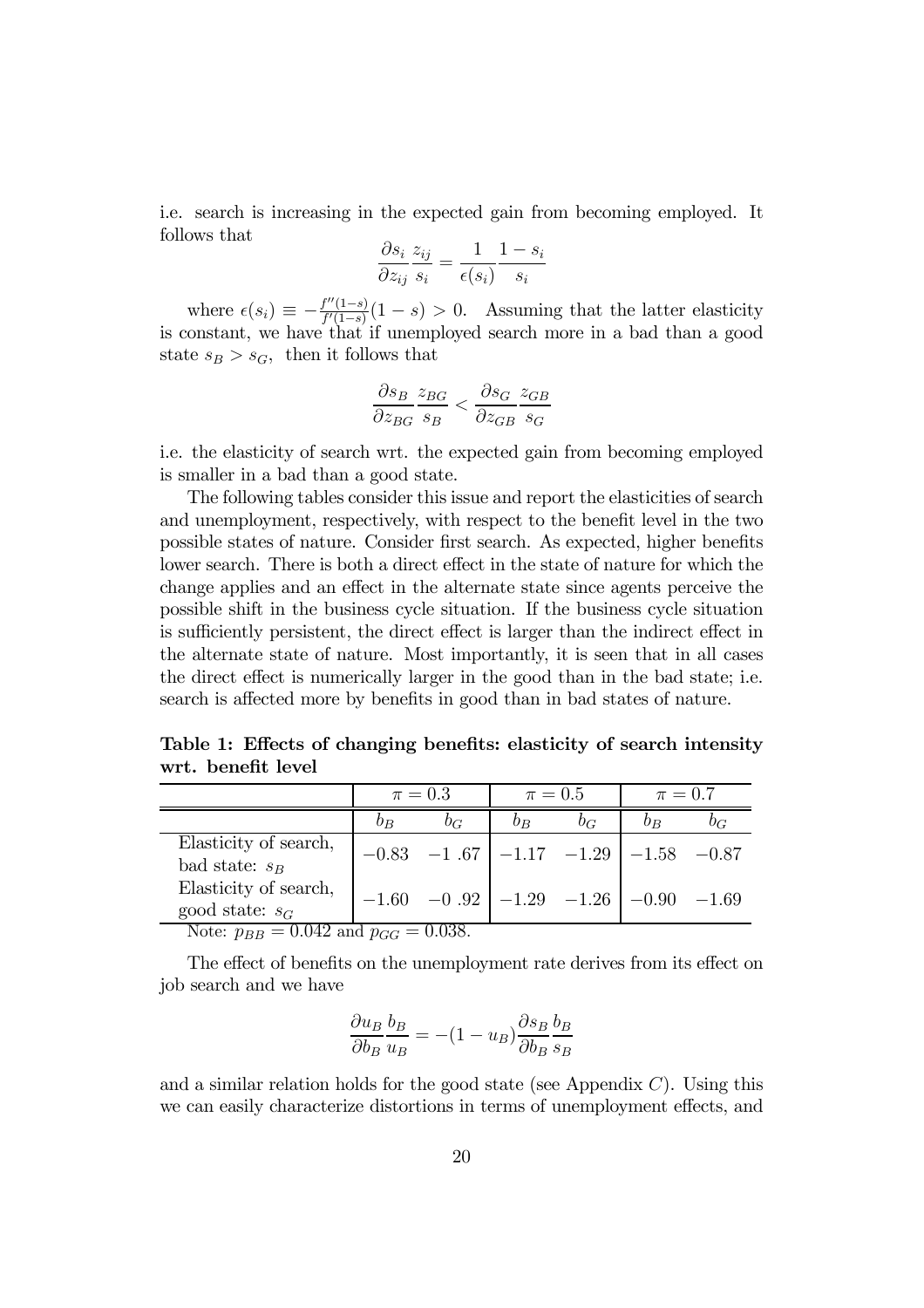table 2 provides numerical illustrations. As should be expected the direct effect is stronger the more persistent the business cycle situation, whereas the indirect effect on the alternate state is stronger the less persistent the business cycle situation. It is seen that the direct effect of benefit increases is larger in good than in bad states of nature; i.e. the distortions are business cycle dependent and we have that they are larger in good than in bad states. This goes in the direction of making optimal benefit levels business cycle dependent, and we explore this issue in the next section.

|                                                  | $\pi=0.3$ |       | $\pi = 0.5$ |       | $\pi = 0.7$ |                  |
|--------------------------------------------------|-----------|-------|-------------|-------|-------------|------------------|
|                                                  | $b_B$     | $b_G$ | $b_B$       | $b_G$ | $b_B$       | $\overline{O}_G$ |
| Elasticity of unemployment,<br>bad state: $u_B$  | 0.80      | 1.56  | 1.10        | 1.21  | 1.47        | 0.83             |
| Elasticity of unemployment,<br>good state: $u_G$ | 1.52      | 0.80  | 1.24 1.21   |       | $0.88$ 1.61 |                  |
| Elasticity of mean<br>$unemptyment: u$           | 1 1 2     | 1.27  | 1.16 1.21   |       | 1.20        |                  |

Table 2: Effects of changing benefits: elasticity of unemployment rate wrt. benefit level

Note:  $p_{BB} = 0.045$  and  $p_{GG} = 0.035$ .

### 6 Business cycles and insurance

Turning to the insurance aspects, there are two dimensions of insurance. One is between the employed and unemployed in a given state of nature. The other dimension is across states of nature. To see this, note that disposable income for the employed  $(y_{ij}^E)$  is

$$
y_{BB}^{E} = w(1 - \tau) - T_{BB} = w - (b_B + \tau w) u_{BB}
$$
  
\n
$$
y_{GB}^{E} = w(1 - \tau) - T_{BG} = w - (b_G + \tau w) u_{GB}
$$
  
\n
$$
y_{BG}^{E} = w(1 - \tau) - T_{GB} = w - (b_B + \tau w) u_{BG}
$$
  
\n
$$
y_{GG}^{E} = w(1 - \tau) - T_{GG} = w - (b_G + \tau w) u_{GG}
$$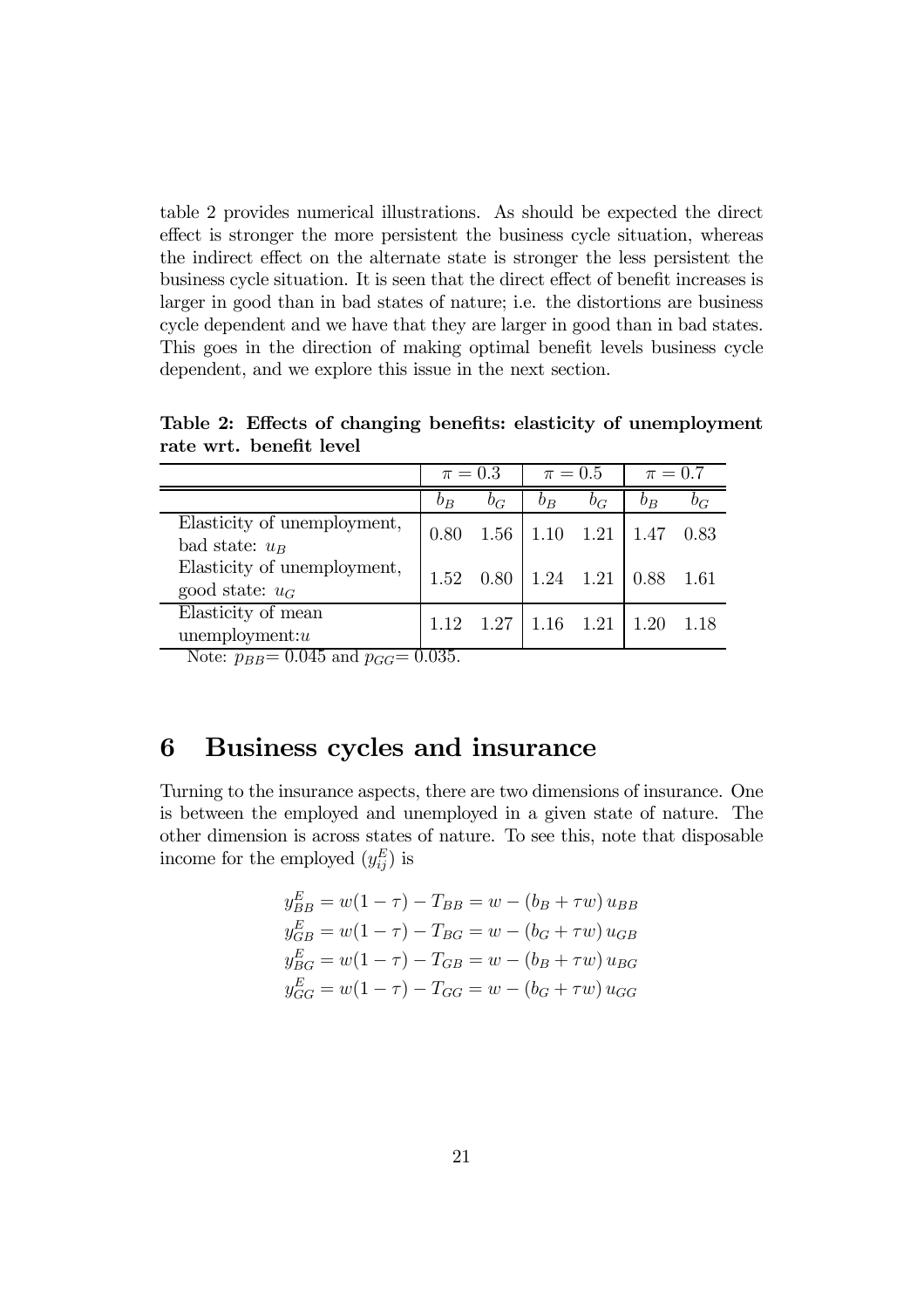and for the unemployed

$$
y_{BB}^U = b_B - T_{BB} = b_B + \tau w - (b_B + \tau w)u_{BB}
$$
  
\n
$$
y_{GB}^U = b_B - T_{BG} = b_B + \tau w - (b_G + \tau w)u_{GB}
$$
  
\n
$$
y_{BG}^U = b_G - T_{GB} = b_G + \tau w - (b_B + \tau w)u_{BG}
$$
  
\n
$$
y_{GG}^U = b_G - T_{GG} = b_G + \tau w - (b_G + \tau w)u_{GG}
$$

It is seen that in a given state an increase in the benefit level increases the disposable income of the unemployed and decreases it for the employed. By changing the benefit level, it is thus possible to provide insurance (redistribute) between employed and unemployed<sup>24</sup>. Second, by running a nonbalanced budget in the swing states  $(GB \text{ and } BG)$ , it is possible to insure across states of nature. In the present context this possibility arises when the state of nature changes, and it is seen that for  $b_B > b_G$  and  $u_B > u_G$ both employed and unemployed are compensated when the state shifts from  $G$  to  $B$ , and vice versa. The latter is also seen by considering how a change in the state of nature affects the overall position of employed where we have

$$
\rho \left[ W_{BG}^E - W_{BB}^E \right] = h(w \left[ 1 - \tau \right] - T_{BG}) - h(w \left[ 1 - \tau \right] - T_{BB})
$$

$$
\rho \left[ W_{GB}^E - W_{GG}^E \right] = h(w \left[ 1 - \tau \right] - T_{GB}) - h(w \left[ 1 - \tau \right] - T_{GG})
$$

Hence, if  $T_{BB} > T_{BG}$  and  $T_{GB} > T_{GG}$ , it follows that

$$
W_{BG}^E > W_{BB}^E
$$
  

$$
W_{GB}^E < W_{GG}^E
$$

i.e. employed are better off when a bad state follows a good state than when it follows a bad state, and they are worse off when a good state follows a bad state rather than a good state. To put it differently, a shift from a good to a bad state is compensated whereas a shift from a bad to good state implies a contribution.

Similarly, a change in the state of nature affects the overall position of the unemployed by

$$
W_{BG}^U - W_{BB}^U = \frac{g(b_H - T_{BG}) - g(b_B - T_{BB})}{\rho + 1}
$$

and

$$
W_{GB}^U - W_{GG}^U = \frac{g(b_G - T_{GB}) - g(b_G - T_{GG})}{\rho + 1}
$$

 $^{24}$ It is easily verified that it is not possible with the state dependent policy to achieve complete insurance as defined by the Borch condition for employed and unemployed across the four different possible states of nature.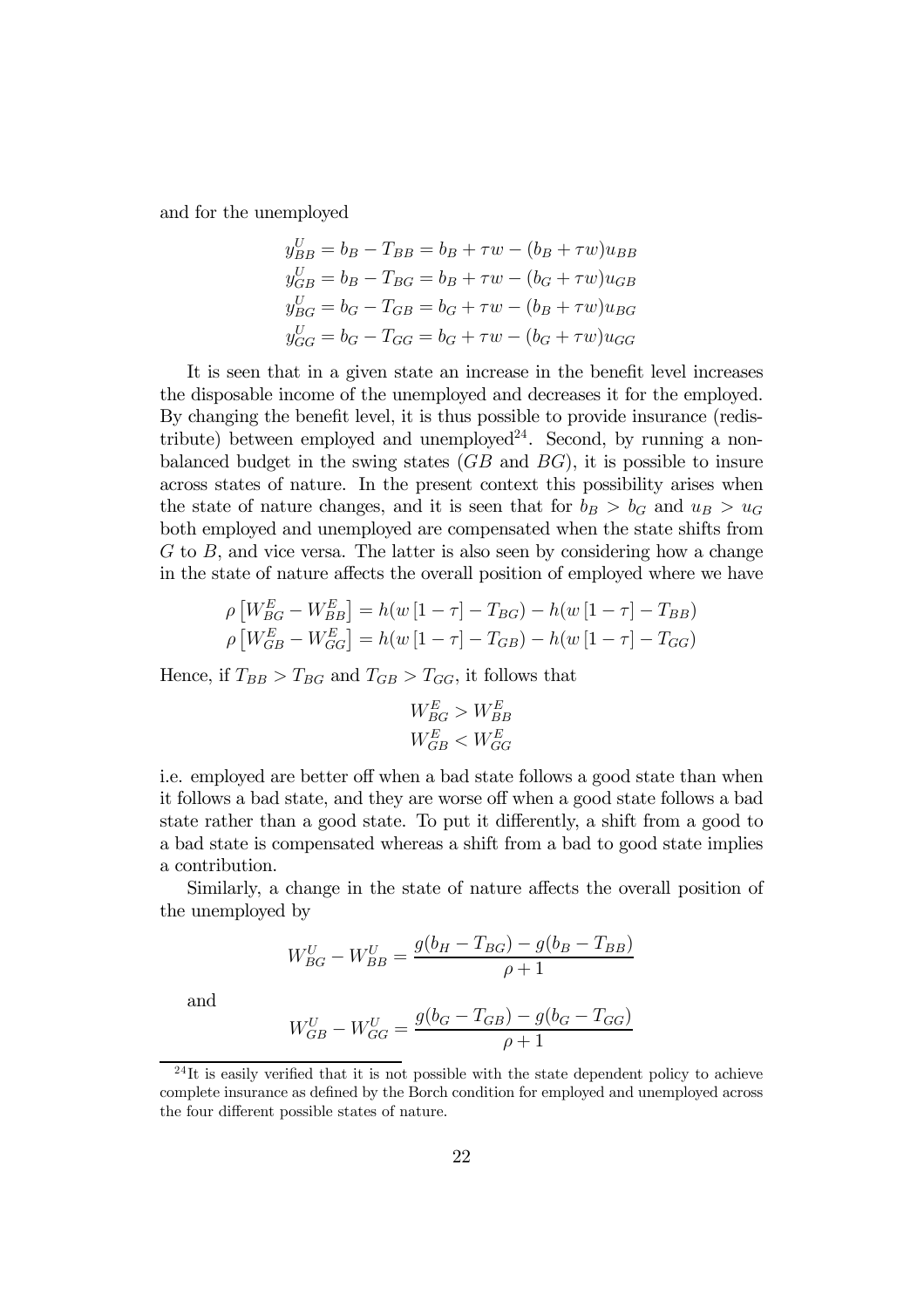and if  $T_{BB} > T_{BG}$  and  $T_{GB} > T_{GG}$ , it follows that

$$
W_{BG}^U > W_{BB}^U
$$
  

$$
W_{GB}^U < W_{GG}^U
$$

i.e. unemployed are better off when a bad state follows a good rather than a bad state, and worse off when a good state follows a bad rather than a good state.

Figure 4: Business cycle dependent benefits: search and unemployment depending on persistence



Note: "% change in benefits" gives the increase in benefits in the bad state and decrease in the good state relative to the initial case (0) where the benefit level is business cycle independent. Hence, the span between the two benefit levels is two times "% change in benefits".

Figure 4 shows the consequences of business cycle dependent benefits for two levels of persistence ( $\pi = 0.5$  and 0.7) in the business cycle situation. The figure reports on the x-axis the  $\%$  increase (decrease) in the benefit level in the bad (good) state relative to an initial situation with business cycle independent benefits. Higher benefits in the "bad" state and lower in the "good" state provide more insurance. Intuitively, it may be expected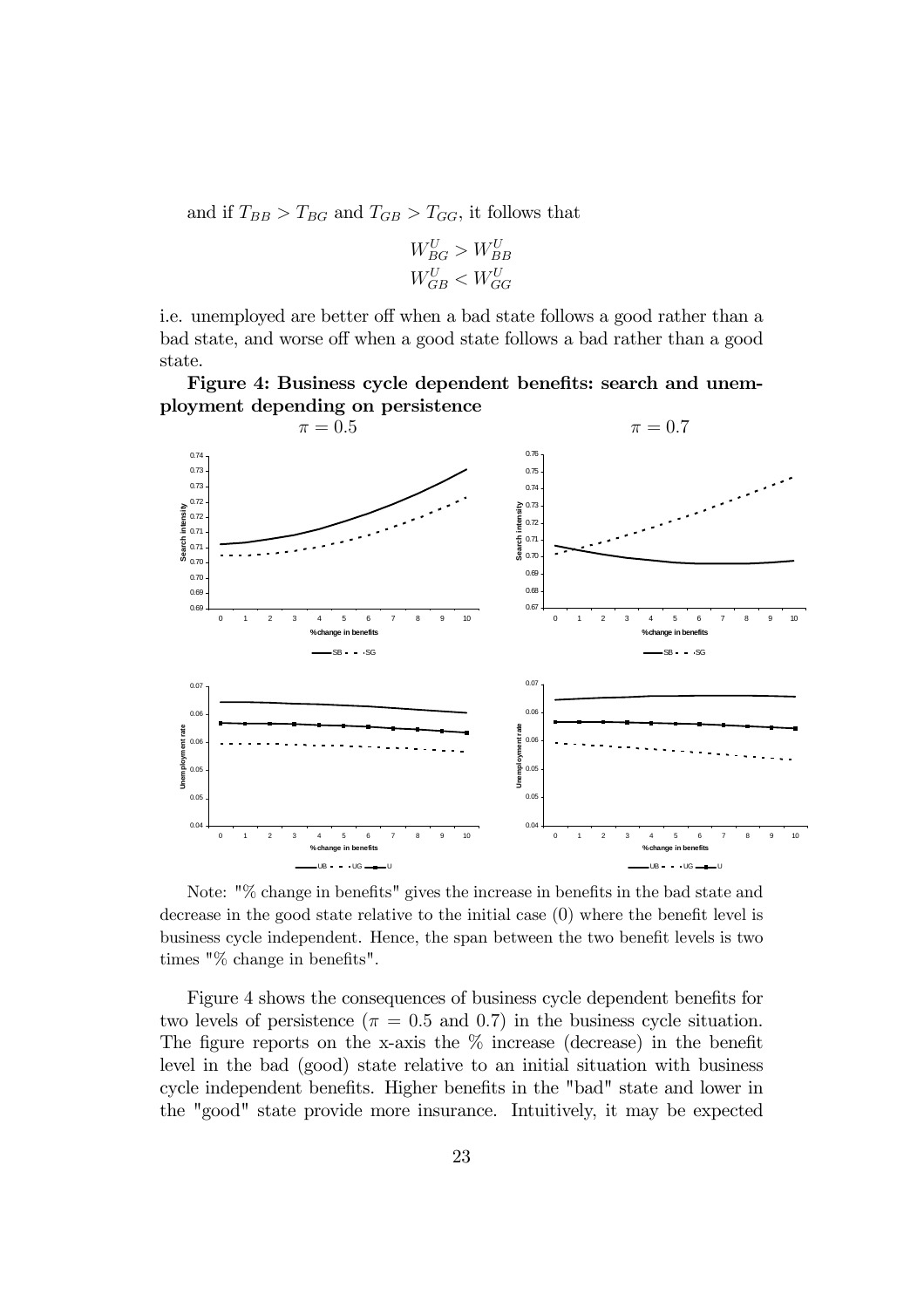that this unambiguously would lead to less search in the "bad" state and more search in the "good" state. One striking finding is that moving from business cycle independent to business cycle dependent benefits may increase job search in both states of nature. That search increases in the G state where benefits are reduced is straightforward; it is more surprising that it also increases in the  $B$  state where benefits are increased. To see the reason for this, note that search in the  $B$  state is determined by

$$
f'(1 - s_{BB}) = \pi \alpha_B \left[ W_{BB}^E - W_{BB}^U \right] + (1 - \pi) \alpha_G \left[ W_{GB}^E - W_{GB}^U \right]
$$

The RHS gives the marginal gain from search as the probabilities of being in the various states times the job finding rate and times the gains from becoming employed. Consider for the sake of argument the case where  $\pi =$  $1 - \pi = 1/2$  and consider a decrease in  $\begin{bmatrix} W_{BB}^E - W_{BB}^U \end{bmatrix}$  and an increase in  $\left[W_{GB}^E - W_{GB}^U\right]$  under the constraint that  $\left[W_{BB}^E - W_{BB}^U\right] + \left[W_{GB}^E - W_{GB}^U\right] =$ constant. Then the RHS increases if  $\alpha_G > \alpha_B$  since the job finding rate is higher in the G state. The change in the gains from finding employment in the good state matters more, ceteris paribus, than the change in the gain in the bad state even though the probability of a shift in the business cycle equals the probability of no shift  $(\pi = 1/2)$ .

Obviously, the strength of this effect depends on the persistence in the business cycle situation. As seen from figure 4, if the business cycle situation is reasonably persistent ( $\pi = 0.7$ ), we have that search in the good state unambiguously increases when the benefit level is lowered. In the bad state, higher benefits may first lead to lower search, but for larger increases it leads to more search. The reason is that the expected gain from shifting to the good state is lower here due to the higher persistence.

Interestingly, business cycle dependent benefits work to lower average (structural) unemployment, see Figure 4. However, the implication for unemployment fluctuations is ambiguous. If the business cycle situation is not very persistent ( $\pi = 0.5$ ), we have that the divergence in unemployment across the two states narrows, and hence unemployment variability falls. If the business cycle situation is more persistent ( $\pi = 0.7$ ), the divergence widens and unemployment variability goes up. It is thus in general ambiguous whether business cycle dependent benefits lead to more or less unemployment variability even if the structural (average) unemployment rate falls.

### 7 Optimal business cycle dependent benefits

We now turn to the issue of optimal asymmetry in benefits between the two states assessed from the utilitarian criterion. In the general case, we have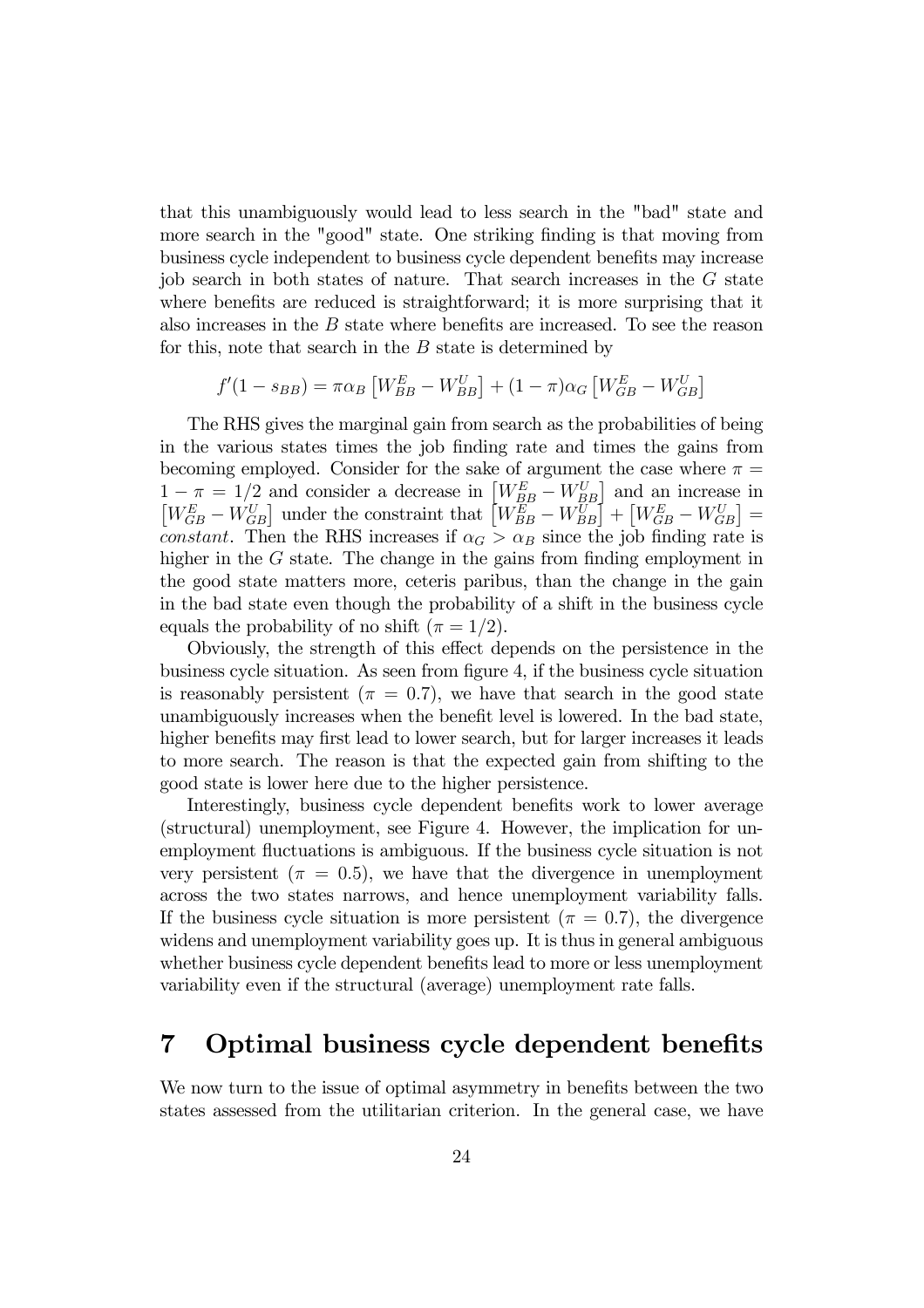that total utility can be written

$$
\Psi = \sum_{i,j=B,G} \sigma_{ij} \left[ (1 - u_{ij}) W_{ij}^E + u_{ij} W_{ij}^U \right]
$$

where  $\sigma_{ij}$  is the ex ante unconditional probability of being in state  $(i, j)$  and the value functions are evaluated for the tax payments implied by the budget constraints given above. Solving for the optimal benefit levels  $(b_B \text{ and } b_G)$ , we have the following first order condition

$$
\sum_{i,j=B,G} \sigma_{ij} \left[ (1 - u_{ij}) \frac{\partial W_{ij}^E}{\partial b_k} + u_{ij} \frac{\partial W_{ij}^U}{\partial b_k} + \left[ W_{ij}^E - W_{ij}^U \right] \frac{\partial u_{ij}}{\partial b_k} \right] = 0 \text{ for } k = B, G
$$
\n(15)

### 7.1 One state model

Since the condition determining the optimal policies (benefit levels and taxes) is rather complex it is useful to to start by considering the one state case, i.e. there is no shift in state of nature  $(\pi = 1)$ , or alternatively that the job separation rate is state invariant  $(p_{BB} = p_{GG} = p)$  (for detailes see Appendix  $D$ ).

In this case there exists a stationary equilibrium (see Appendix B) with a given unemployment rate  $u$  and the budget balances. In equilibrium, unemployment is larger, the higher the job separation rate  $(\frac{\partial u}{\partial p} > 0)$ , and the higher the benefit level  $(\frac{\partial u}{\partial b} > 0)$ .

In the one state case there is only one policy decision since if the compensation to unemployed is determined, then the tax payment for the employed follows directly from the budget constraint. The first order condition for the optimal benefit level is

$$
u\left[g'(b) - g'(w(1-\tau)\right] = \frac{\partial u}{\partial b}\left[W^{E} - W^{U}\right]
$$
\n(16)

The marginal social benefits of an increase in the benefit level are given at the left hand side as the difference in marginal utilities between unemployed and employed times the unemployment rate, and the marginal social costs are given on the right hand side as the effects of the benefit level on unemployment (the distortion) times the consequences of affecting unemployment measured by the value difference between employed and unemployed. This condition shows how the trade-off between insurance and incentive (distortions) effects determine the optimal benefit level.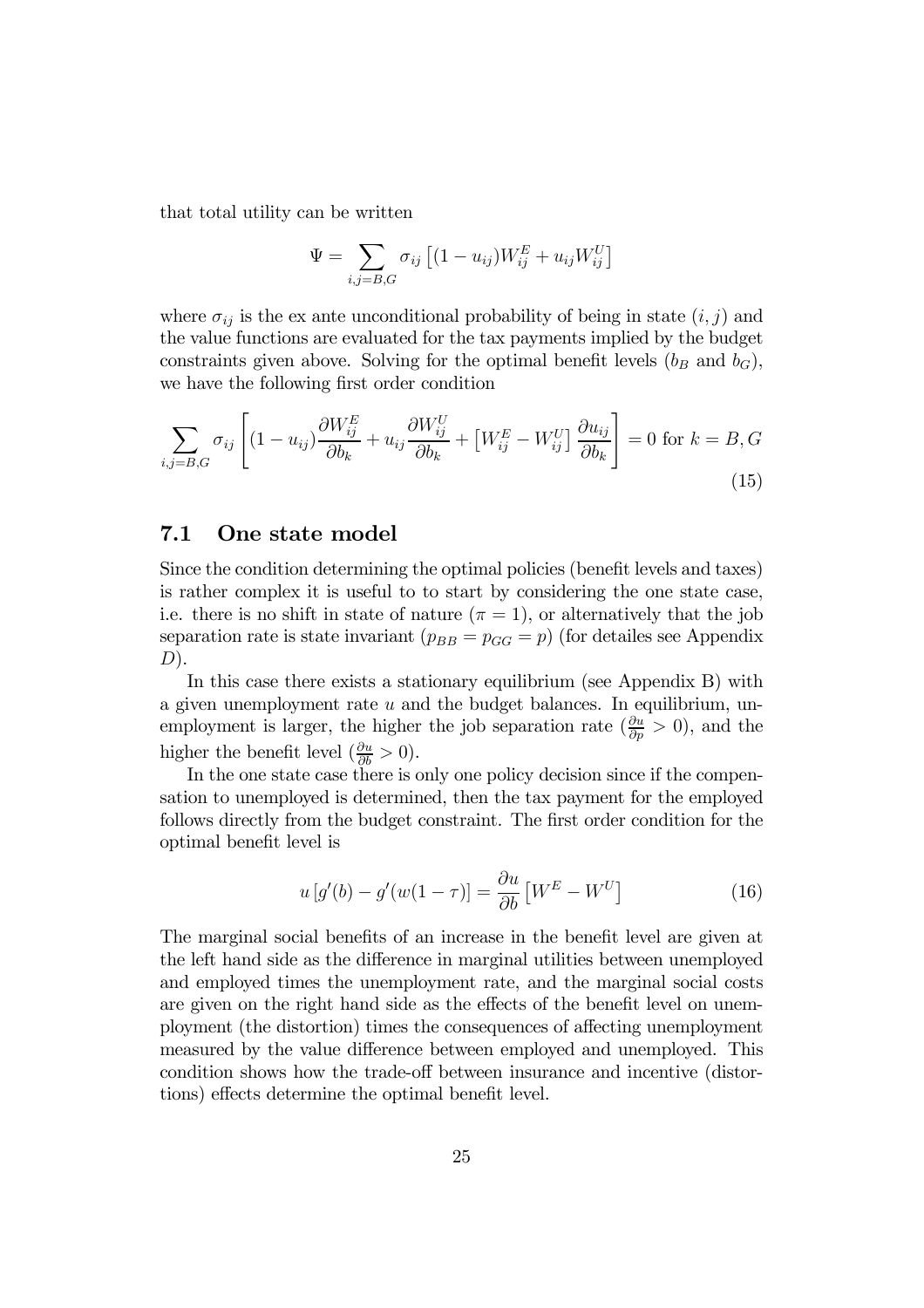To interpret the condition for the optimal benefit level (16), consider first the case where there is no distortion ie.  $\frac{\partial u}{\partial b} = 0$  (follows if  $\frac{\partial s}{\partial b} = 0$ , i.e. no incentive effects of unemployment benefits). In this special case optimal benefits are determined by the condition

$$
g'(b) = g'(w - \frac{u}{1 - u}b)
$$
\n(17)

i.e. the optimal benefit level ensures that the marginal utility of income is the same for employed and unemployed<sup>25</sup>. This is known as the "Borch" condition" for full insurance (Borch (1960)). The insurance effect is not directly related to the unemployment rate in this case but depends on the conditions prevailing as either unemployed or employed. However, there is a budget effect since the benefits are financed by taxes levied on the employed, and we have

$$
\frac{db}{du} = -\frac{h''(w - \frac{u}{1-u}b)\frac{b}{(1-u)^2}}{g''(b) + h''(w - \frac{u}{1-u}b)\frac{u}{1-u}} < 0
$$

i.e. a higher unemployment rate is accompanied by lower benefits. The intuition is that higher unemployment raises the financing requirements to maintain a given benefit level, which in turn reduces the disposable income of employed and thus raises their marginal utility of income. To rebalance the marginal utility of consumption between the two groups, it is necessary to lower benefits. While non-distortionary benefits are a special case, this points out that a balanced budget requirement in itself implies pro-cyclical benefits.

### 7.2 Two state model

As shown in the previsous section the optimal policy trades-off insurance and incentives, cf (16). Importantly the value of insurance is weigthed by the unemployment rate, and the distortion of unemployment is weighted by the value of having a job rather than being unemployed. Allowing for business cycle fluctuations affect all these factors in an interesting way both directly since the unemployment rate and the value of being employed obviously differ across states of nature, but also because the possibility of business cycle changes affects these and thus search incentives, cf above. Since a bad

$$
\[h(w - \frac{u}{1-u}b) - e(1-l)\] - [g(b) - f(1-s_u)] = 0
$$

<sup>&</sup>lt;sup>25</sup>Note that the participation constraint is implicitly assumed fulfilled. Otherwise there is an additional constraint in which case the benefit level is determined by the "corner" condition that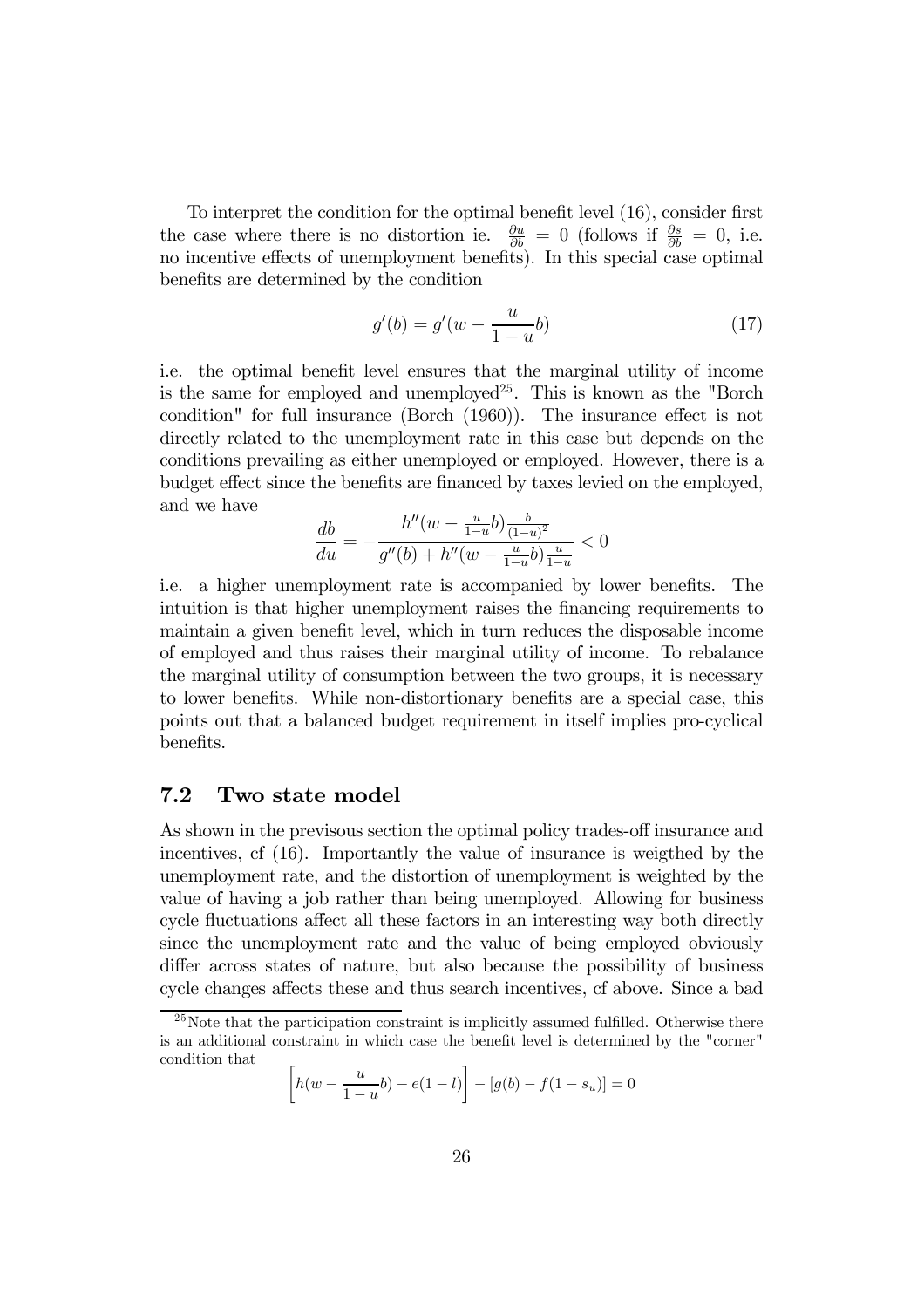state is characterized by a higher unemployment rate the value of insurane is larger than in a good state. At the same time distortions may be lower in a bad than a good state, and the gain from finding a job is smaller in a bad than a good state. Hence both the insurance and the incentive effects go in the direction of having benefit levels to be high in bad state of nature and low in good states of nature, that is, counter-cyclical benefit generosity.

Figure 5 below shows how the optimal net compensation (benefits less taxes paid) for the four possible states of nature depends on the underlying persistence in the business cycle situation<sup>26</sup>. It is seen that the net compensation is highest when a bad state follows a good state, and the intuition is that unemployed are compensated for the more bleak outlooks and lower possibilities of finding a job. Oppositely, we have the lowest net compensation when a good state follows a bad state. The net compensation offered when the bad state persists  $(BB)$  is higher than when the good state persists  $(GG)$ . It is seen that the differences in net compensation are largest for intermediary levels of persistence. The intuition is that the expected gains from shifting status become lower in bad states and higher in good states of nature.

Figure 5: Business cycle dependent net compensation to unemployed and persistence



**State dependent net compensation**

Note: The net compensation is given as  $b_i - T_{ij}$ . The optimal level is found

 $26\,\text{We present the optimal net compensation imposing a symmetry condition; that is,}$ increases in bad states equal decreases in good states. Considering whether optimal policies imply asymmetric adjustments, we found only small differences to the symmetric case.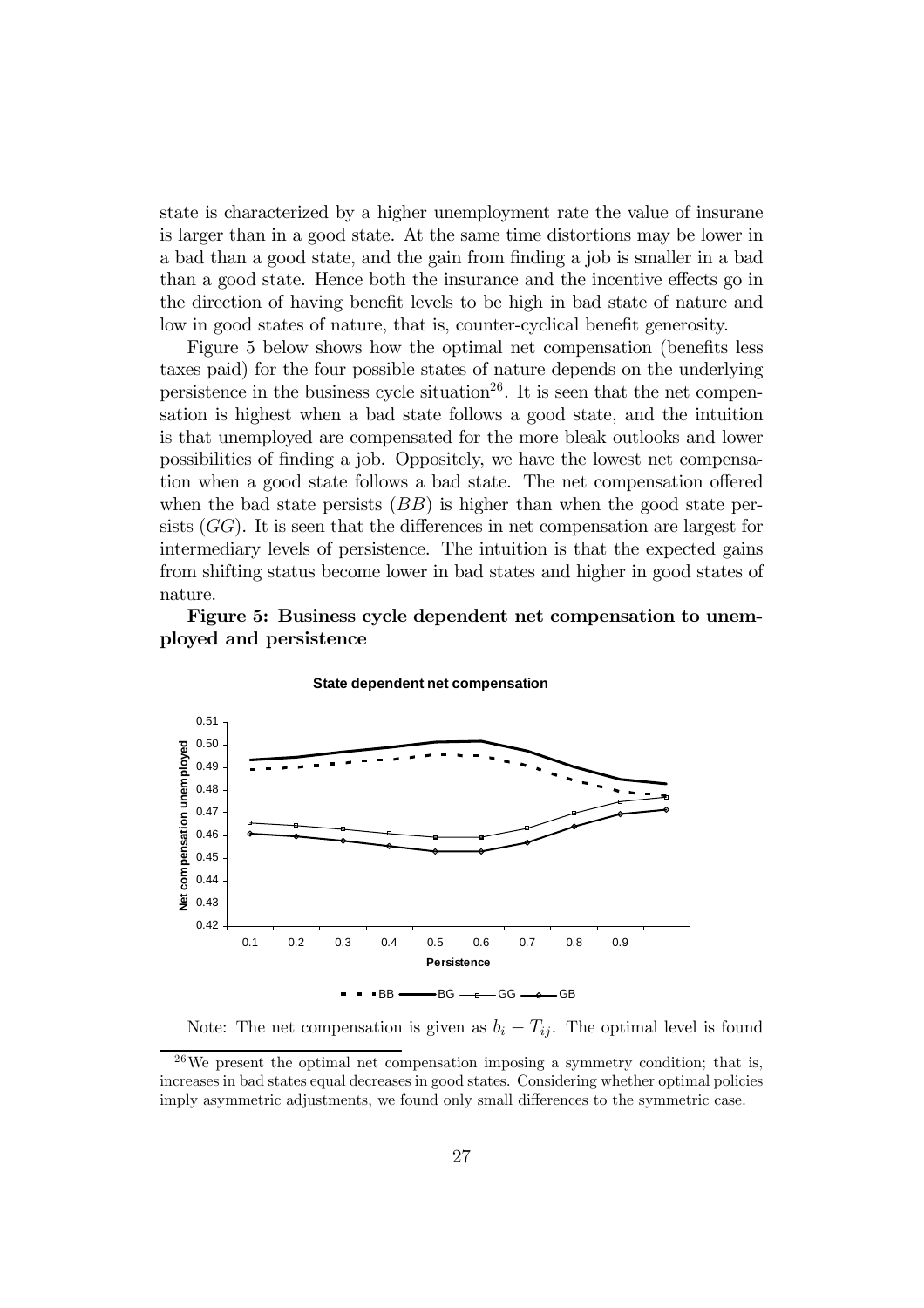in the class of symmetric business cycle dependencies in benefit levels; i.e. the increase in the bad state equals the decrease in the good state.

The paths for the net compensation to the unemployed are reflected in the unemployment rates in the two states of nature, and thus the average (structural) unemployment rate. Unemployment is higher in bad states and lower in good states, and the difference is widening with the persistence of the business cycle situation. The average (structural) unemployment rate is for the case considered weakly U-shaped in the persistence of the business cycle situation.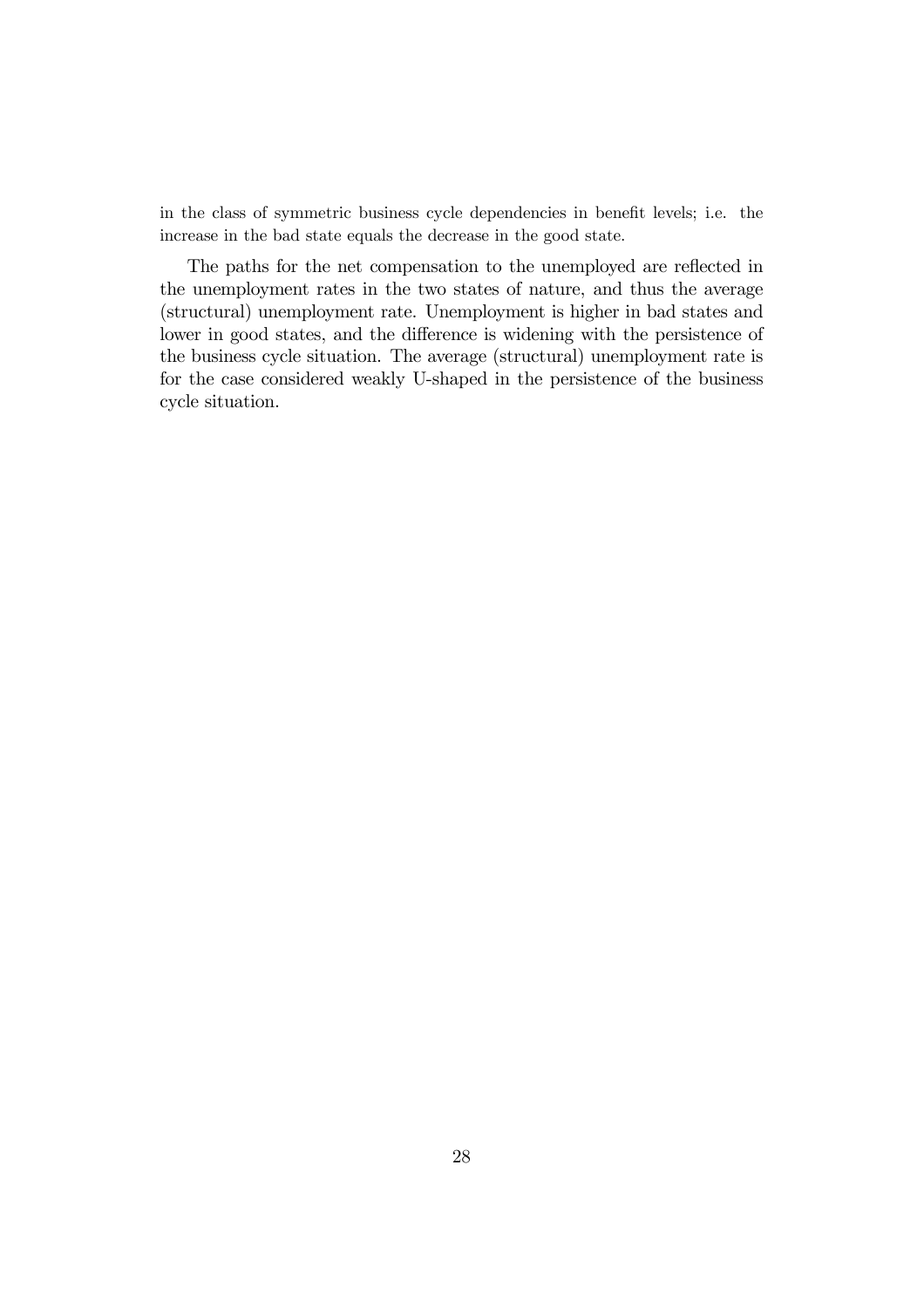



One way to see the welfare consequences of business cycle dependent benefit levels is given in Figure 7. It shows that the optimal policy implies that the consequences of becoming unemployed in good states cause a larger utility loss than if benefits were business cycle independent, while in bad states the welfare loss from becoming unemployed is reduced. In this way one may say that the optimal state contingent policy effectively transfers utility from good to bad states of nature.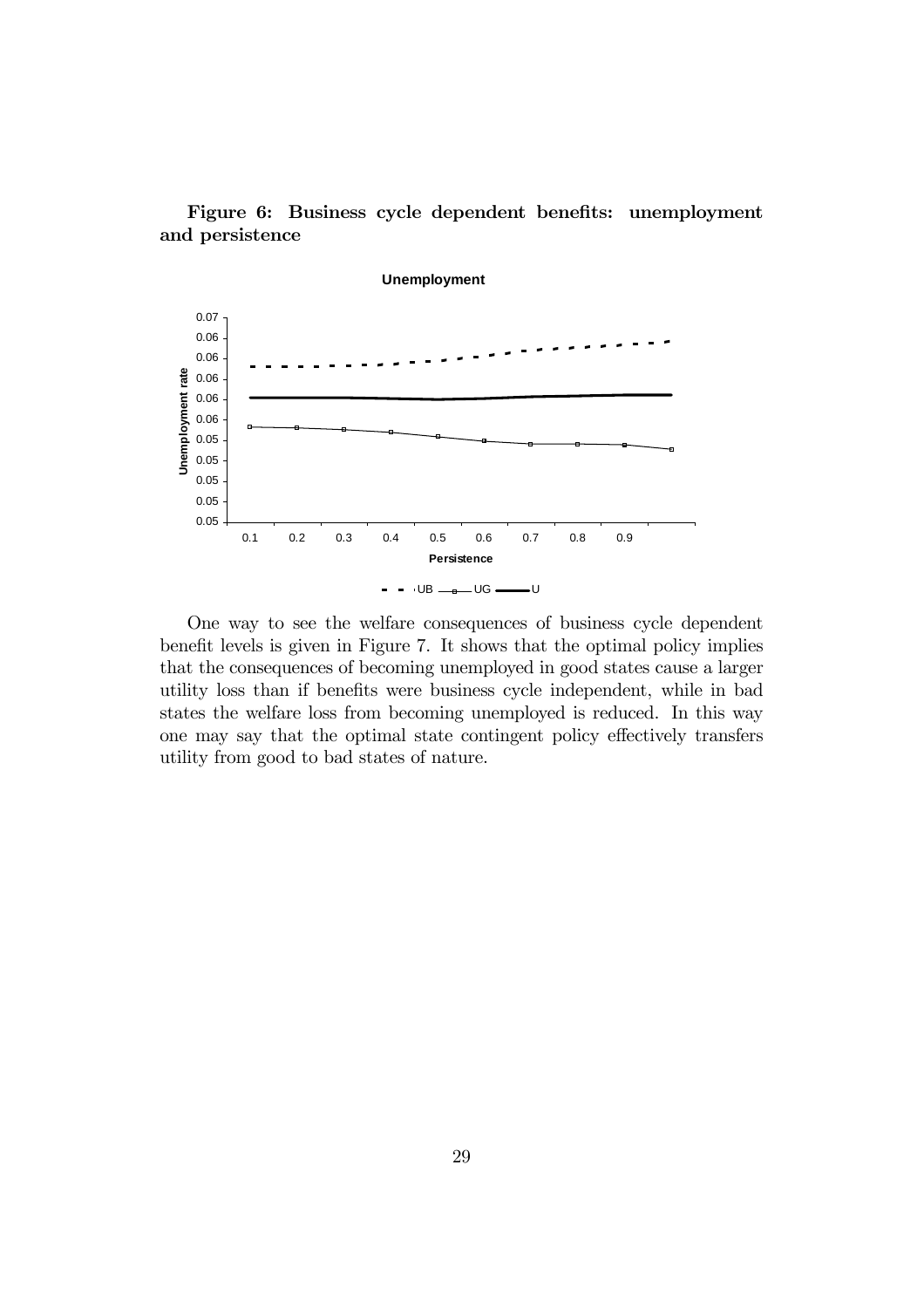Figure 7: Relative utility loss of becoming unemployed - constant vs. business cycle dependent benefits, different levels of persistence.



Note: The figure shows the utility loss of being unemployed with business cycle dependent benefits relative to the model with business cycle independent benefits. The utility in the latter model is normalized to 1.

Finally, note that the welfare consequences differ from the consequences on the unemployment rate. Figure 8 shows that optimal business cycle dependent benefits imply more variability in unemployment rates than business cycle independent benefits. The reason is that benefits are increased in bad times with high unemployment, and decreased in good times with low employment. Hence, insurance shifts compensation from good to bad times, and search effort from bad to good times. In this way insurance and incentives are better aligned with the business cycle situation. An implication, in this illustration, is that the average unemployment rate is lower.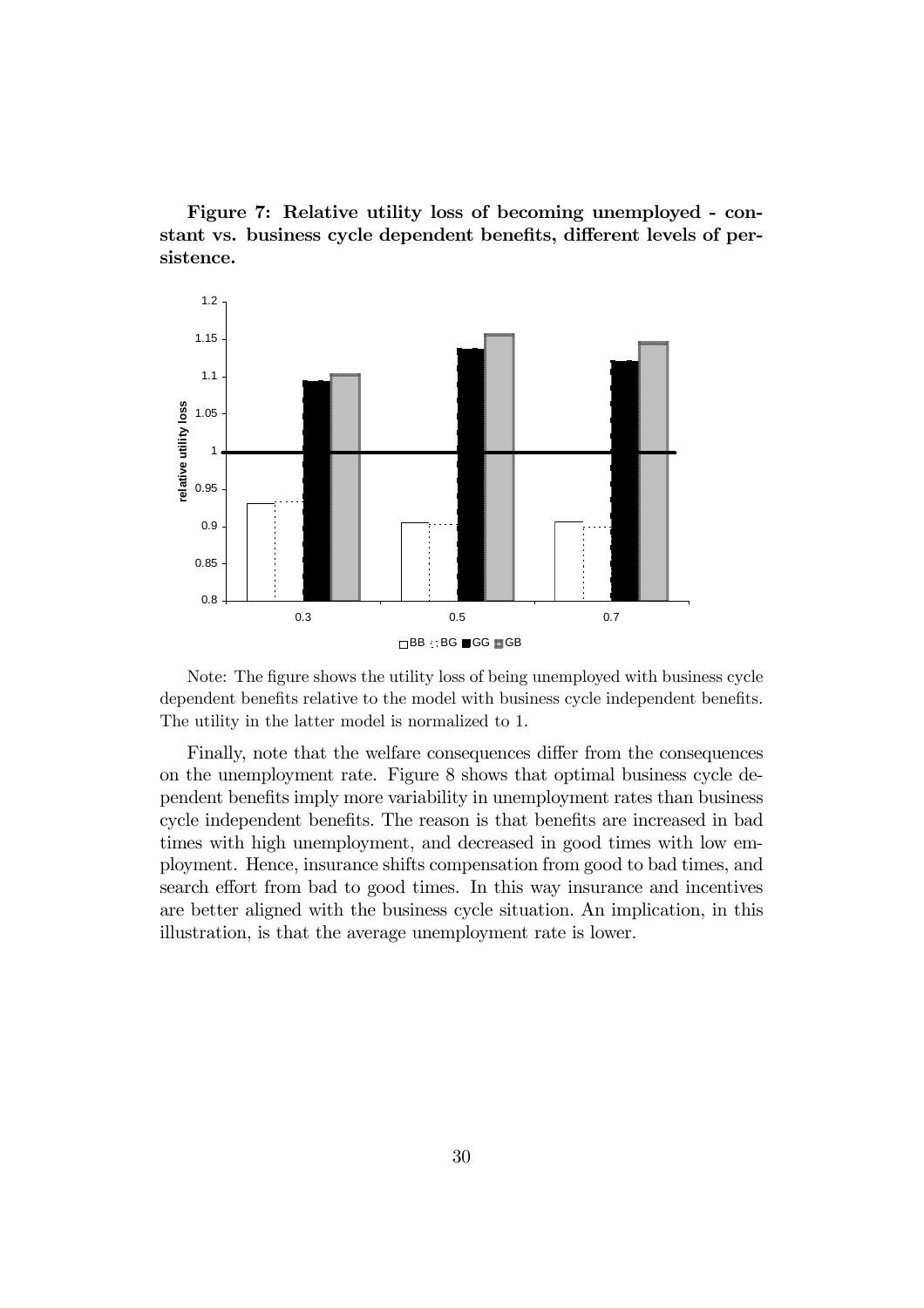

Figure 8: Relative unemployment: Constant vs business cycle dependent benefits

Note: The figure shows the unemployment with business cycle dependent benefits relative to the level of unemployment in a model with business cycle independent benefits. The level of unemployment in the latter model is normalized to 1.

This shows that it is possible to improve the insurance properties by making benefit levels business cycle dependent without causing an increase in the structural (average) unemployment rate. However, this gain may be achieved at the cost of more variability in unemployment.

### 8 Conclusion

In this paper the effects of making unemployment benefits conditional on the business cycle situation have been shown to depend not only on an insurance effect but also a budget and an incentive (distortion) effect. The budget effect tends to make benefit levels pro-cyclical since there are higher benefit expenditures in bad times with high unemployment, and vice versa. Hence, counter-cyclical benefit levels can only arise if the incentive effects of unemployment benefits are business cycle contingent. We have shown in a stylized business cycle model that if the benefit level distorts more in good than in bad times, this strengthens the argument for counter-cyclical benefit levels.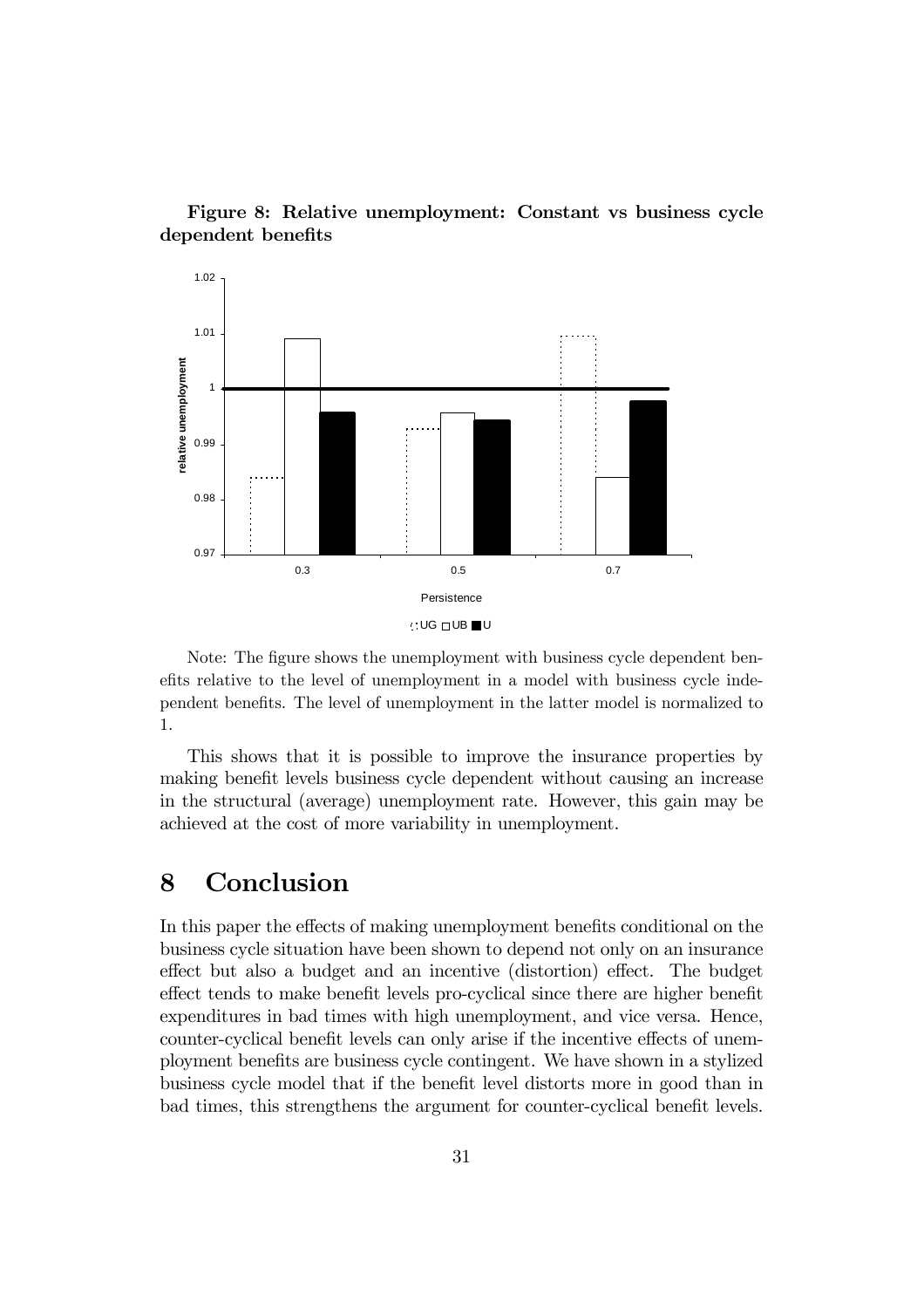It is an important implication that such a dependency is welfare improving (utilitarian) since it shifts utility for unemployed from good to bad times. Moreover, it tends to reduce structural (average) unemployment, but it may imply that the unemployment rate becomes more sensitive to the business cycle situation. The present analysis therefore shows that a business cycle dependent unemployment insurance system can provide better insurance without resulting in higher structural unemployment.

The preceding analysis considers a very stylized unemployment insurance scheme focussing entirely on the benefit level. In practice, it may be an equally important dimension of the unemployment insurance to make the benefit duration business cycle contingent. We conjecture that the case for such a business cycle dependency is qualitatively the same as the one found in this paper for the benefit level.

The are many possible extensions of the current analysis. First, we completely ignore aggregate demand effects (automatic stabilizers) of running a business cycle dependent policy. We conjecture that incorporation of this aspect will strengthen the case for having a state dependent policy. Second, the model used in this paper relies on a very stylized description of the business cycle and a somewhat rudimentary policy rule for diversification across states of nature. It would be interesting to extent the model in these two dimensions - something which we leave for future work.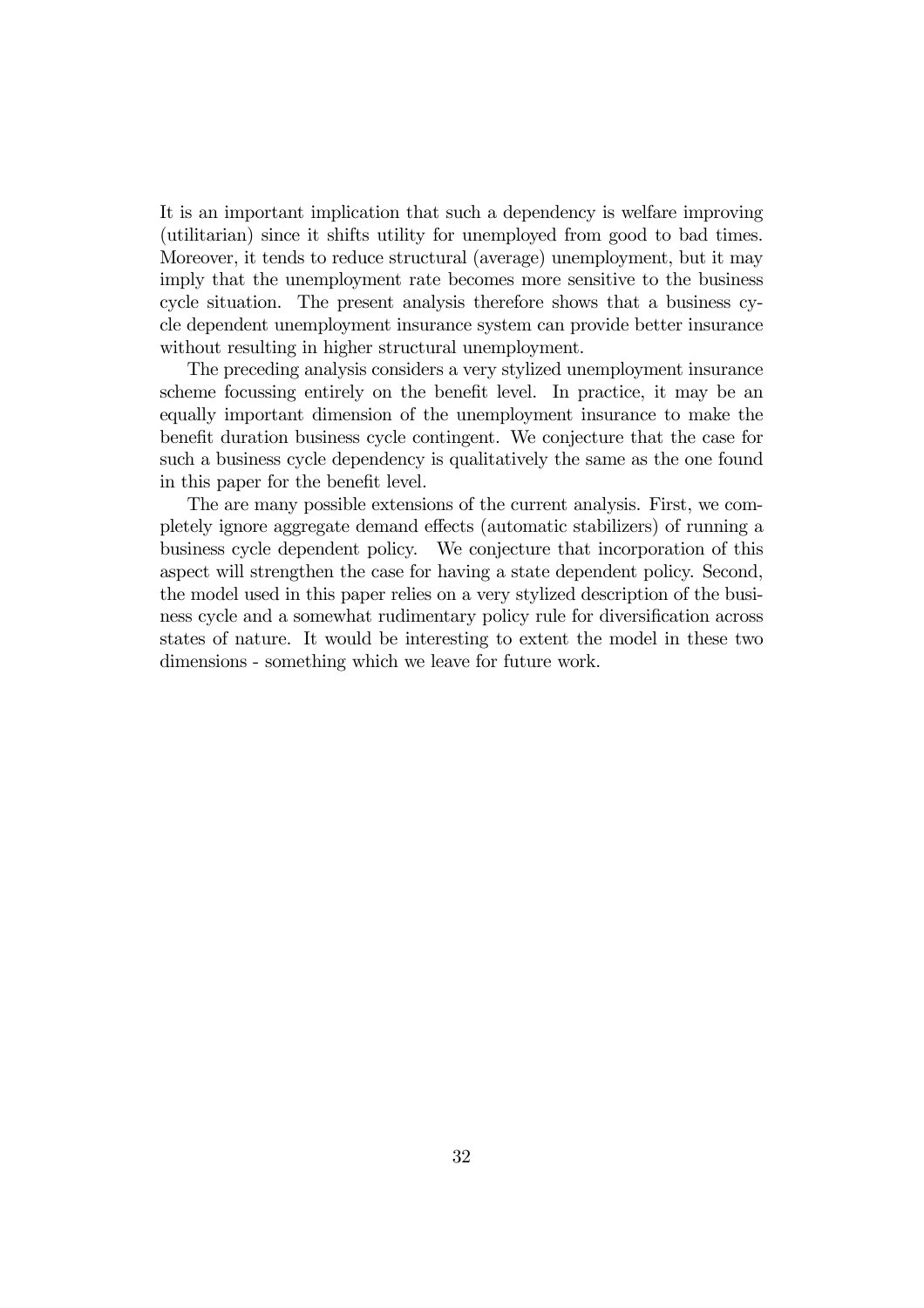### Appendix A: Stationary debt levels

To see that this policy rule ensures stationary debt levels in all states, note that the primary budget balance now can be written

$$
B_{BB} = 0
$$
  
\n
$$
B_{BG} = [b_G u_{GB} - \tau w (1 - u_{GB})] - [b_B u_{BG} - \tau w (1 - u_{BG})]
$$
  
\n
$$
B_{GB} = [b_B u_{BG} - \tau w (1 - u_{BG})] - [b_G u_{GB} - \tau w (1 - u_{GB})]
$$
  
\n
$$
B_{GG} = 0
$$

implying

$$
B_{BG}=-B_{GB}
$$

i.e. if the public sector is running a budget deficit when a bad state of nature with high job separations ( $B_{BG} < 0$ ) replaces a good state of nature with low job separations, then it will run a similar surplus when a good state of nature replaces a bad state of nature. In this way the scheme allows some risk diversification. To see that this is consistent with a stationary debt level in any state of nature, observe further that

$$
\rho D_{GB} = b_G u_{GB} - \tau w (1 - u_{GB}) - [b_B u_{BG} - \tau w (1 - u_{BG})]
$$
  
+  $\pi [D_{GG} - D_{GB}] + (1 - \pi) [D_{BG} - D_{GB}]$   
 $\rho D_{BG} = b_B u_{BG} - \tau w (1 - u_{BG}) - [b_G u_{GB} - \tau w (1 - u_{GB})]$   
+  $\pi [D_{BB} - D_{BG}] + (1 - \pi) [D_{GB} - D_{BG}]$ 

implying that

$$
(\rho + \pi) [D_{GB} + D_{BG}] = \pi [D_{GG} + D_{BB}]
$$

and since we have from the debt level equation for  $D_{GG}$  and  $D_{BB}$  that

$$
(\rho + 1 - \pi) [D_{GG} + D_{BB}] = (1 - \pi) [D_{GB} + D_{BG}]
$$

it follows that

$$
D_{GB} + D_{BG} = 0
$$
  

$$
D_{GG} + D_{BB} = 0.
$$

The debt levels in the different states of nature can be found be using that

$$
\rho D_{BB} = b_B u_{BB} - \tau w (1 - u_{BB}) - T_{BB} + (1 - \pi) [D_{GB} - D_{BB}]
$$
  
\n
$$
\rho D_{GB} = b_G u_{GB} - \tau w (1 - u_{GB}) - T_{GB} + \pi [D_{GG} - D_{GB}] + (1 - \pi) [D_{BG} - D_{GB}]
$$
  
\nwhich implies (by use of  $b_B u_{BB} - \tau w (1 - u_{BB}) - T_{BB} = 0$ )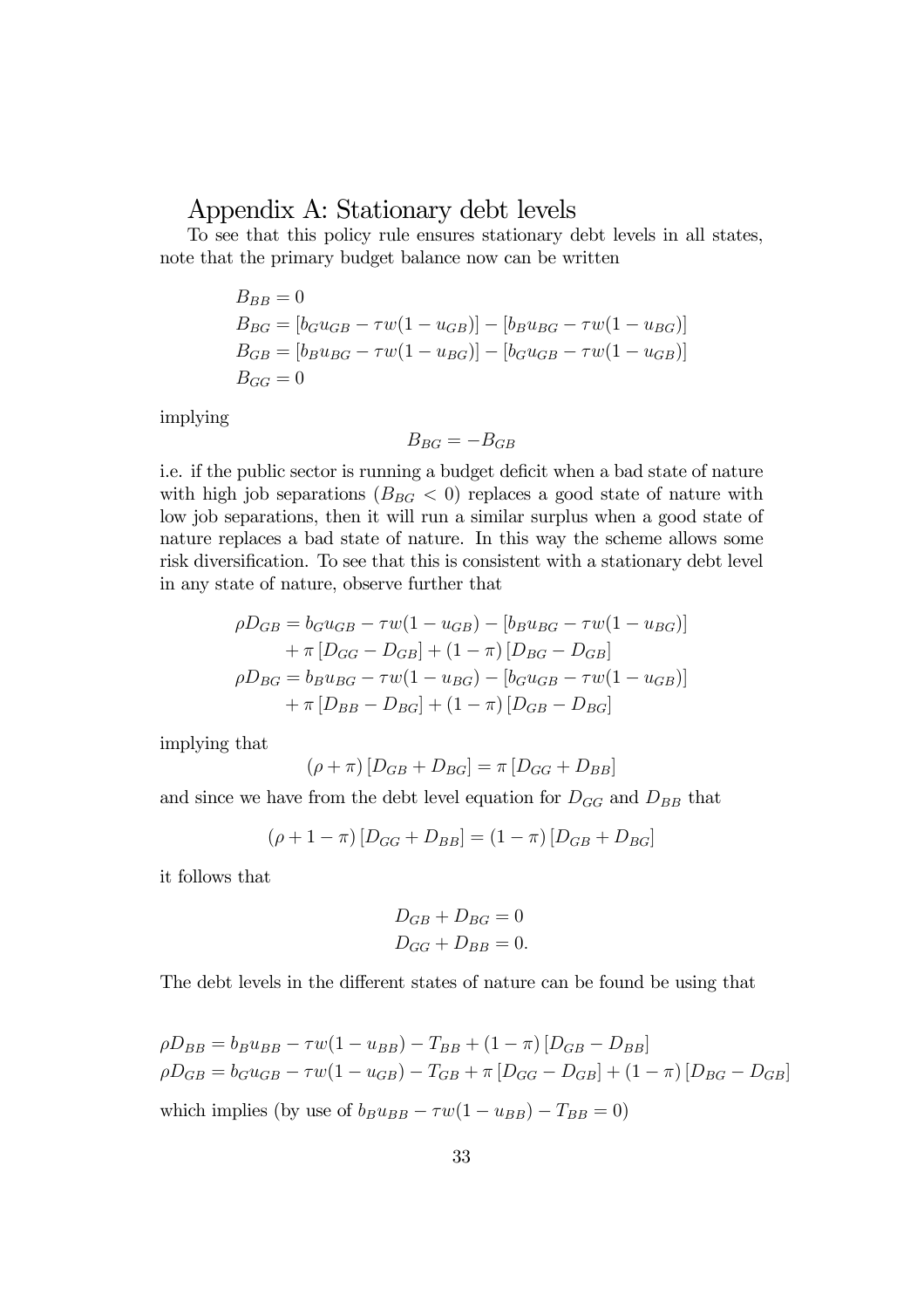$$
(\rho + 1 - \pi) D_{BB} = (1 - \pi) D_{GB}
$$
  

$$
(\rho + \pi + 2(1 - \pi)) D_{GB} = b_G u_{GB} - \tau w (1 - u_{GB}) - T_{GB} - \pi D_{BB}
$$

Hence

$$
D_{GB} = \left[\rho + \pi + 2(1 - \pi) + \pi \frac{1 - \pi}{\rho + 1 - \pi}\right] \left[b_G u_{GB} - \tau w (1 - u_{GB}) - T_{GB}\right]^{-1}
$$

which is finite, and hence  $D_{BB}$ ,  $D_{BG}$ , and  $D_{GG}$  are finite.

Appendix B: Proof of equilibrium to the two state model

Note that from  $(9)$  and  $(12)$ , we have

$$
\frac{m(1, \theta_B)}{(1 - u_B)} = p_{BB}
$$

$$
\frac{m(1, \theta_G)}{(1 - u_G)} = p_{GG}
$$

and hence

$$
\frac{(1 - u_G)}{(1 - u_B)} \frac{m(1, \theta_B)}{m(1, \theta_G)} = \frac{p_{BB}}{p_{GG}}
$$
(18)

Since  $\frac{p_{BB}}{p_{GG}} > 1$ , it follows that a sufficient condition that  $u_B > u_G$  is  $\frac{m(1,\theta_B)}{m(1,\theta_G)} <$ 1 or  $\theta_B < \theta_G$ .

From the value functions for a filled job  $(5)$  and  $(6)$ , we have by use of  $J_G^V = J_B^V = 0$  that

$$
\rho J_B^E = y - w + \pi p_{BB}(-J_B^E) + (1 - \pi) \left[ p_{GB}(-J_B^E) + (1 - p_{GB})(\frac{q_B}{q_G} - 1)J_B^E \right]
$$
  
\n
$$
\rho J_G^E = y - w + \pi p_{GG}(-J_G^E) + (1 - \pi) \left[ p_{BG}(-J_G^E) + (1 - p_{BG})(\frac{q_G}{q_B} - 1)J_G^E \right]
$$
  
\n(19)  
\n(20)

Hence

$$
\[\rho + \pi p_{BB} + (1 - \pi) \left[ p_{GB} + (1 - p_{GB})(1 - \frac{q_B}{q_G}) \right] J_B^E = y - w \]
$$
\n
$$
\left[ \rho + \pi p_{GG} + (1 - \pi) \left[ p_{BG} + (1 - p_{BG})(1 - \frac{q_G}{q_B}) \right] J_G^E = y - w \]
$$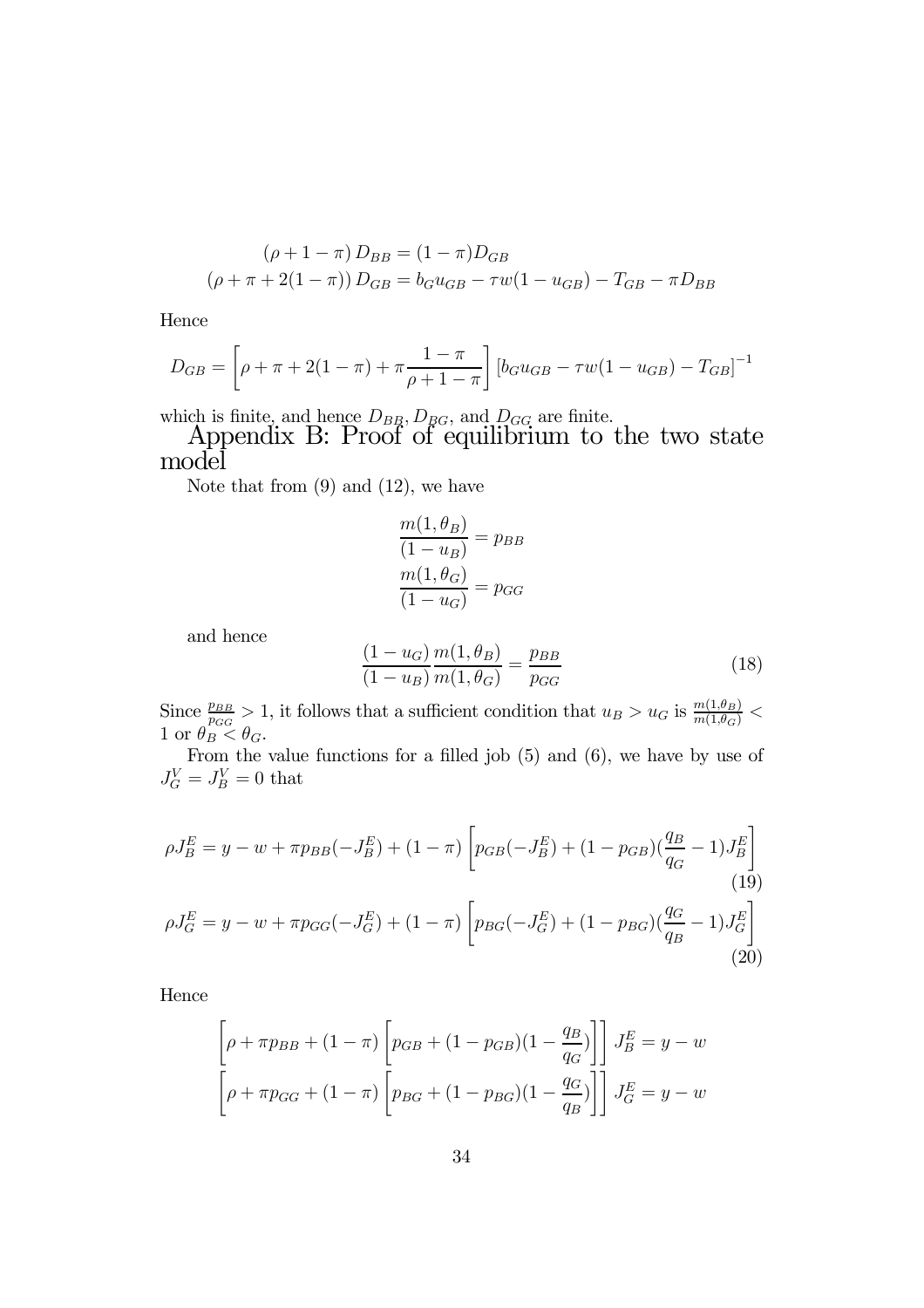and

$$
\frac{\left[\rho + \pi p_{BB} + (1 - \pi) \left[1 - (1 - p_{GB})\frac{q_B}{q_G}\right]\right]}{\left[\rho + \pi p_{GG} + (1 - \pi) \left[1 - (1 - p_{BG})\frac{q_G}{q_B}\right]\right]} = \frac{J_G^E}{J_B^E} = \frac{q_B}{q_G}
$$
(21)

where the last equality follows from (7).

Using  $(13)$  and  $(13)$  we have

$$
1 - p_{BG} = \frac{(1 - u_B)}{(1 - u_G)} (1 - p_{BB})
$$

$$
1 - p_{GB} = \frac{(1 - u_G)}{(1 - u_B)} (1 - p_{GG})
$$

Implying that (21) can be written

$$
\frac{\left[\rho + \pi p_{BB} + (1 - \pi) \left[1 - \frac{(1 - u_G)}{(1 - u_B)} (1 - p_{GG}) \frac{q_B}{q_G}\right]\right]}{\left[\rho + \pi p_{GG} + (1 - \pi) \left[1 - \frac{(1 - u_B)}{(1 - u_G)} (1 - p_{BB}) \frac{q_G}{q_B}\right]\right]} = \frac{q_B}{q_G}
$$

and using (18) we get

$$
\frac{\left[\rho + \pi p_{BB} + (1 - \pi) \left[1 - \frac{p_{BB}}{p_{GG}} \frac{m(1, \theta_G)}{m(1, \theta_B)} (1 - p_{GG}) \frac{q_B}{q_G}\right]\right]}{\left[\rho + \pi p_{GG} + (1 - \pi) \left[1 - \frac{p_{GG}}{p_{BB}} \frac{m(1, \theta_B)}{m(1, \theta_G)} (1 - p_{BB}) \frac{q_G}{q_B}\right]\right]} = \frac{q_B}{q_G}
$$
(22)

We have that

$$
\frac{q_B}{q_G} = \frac{m(\theta_B^{-1}, 1)}{m(\theta_G^{-1}, 1)} = \frac{\theta_B^{-\alpha}}{\theta_G^{-\alpha}} = \left[\frac{\theta_G}{\theta_B}\right]^{\alpha}
$$

and

$$
\frac{q_B}{q_G} \frac{m(1, \theta_G)}{m(1, \theta_B)} = \frac{m(\theta_B^{-1}, 1)}{m(\theta_G^{-1}, 1)} \frac{m(1, \theta_G)}{m(1, \theta_B)} = \frac{\theta_B^{-\alpha}}{\theta_G^{-\alpha}} \frac{\theta_G^{1-\alpha}}{\theta_B^{1-\alpha}} = \frac{\theta_G}{\theta_B}
$$

Condition (22) can now be written

$$
\frac{\left[\rho + \pi p_{BB} + (1 - \pi) \left[1 - \frac{p_{BB}}{p_{GG}} \left(1 - p_{GG}\right) \frac{\theta_G}{\theta_B}\right]\right]}{\left[\rho + \pi p_{GG} + (1 - \pi) \left[1 - \frac{p_{GG}}{p_{BB}} \left(1 - p_{BB}\right) \frac{\theta_B}{\theta_G}\right]\right]} = \left[\frac{\theta_G}{\theta_B}\right]^\alpha \tag{23}
$$

It is seen that the LHS of (23) is decreasing in  $\frac{\theta_G}{\theta_B}$ , and the RHS is increasing in  $\frac{\theta_G}{\theta_B}$ . It follows that there is a unique solution to  $\frac{\theta_G}{\theta_B}$  from which all other variables can be found. To prove that  $\frac{\theta_G}{\theta_B} > 1$ , observe that for  $\frac{\theta_G}{\theta_B} = 1$  we have that the RHS of  $(23)$  equals one, whereas the LHS is larger than one.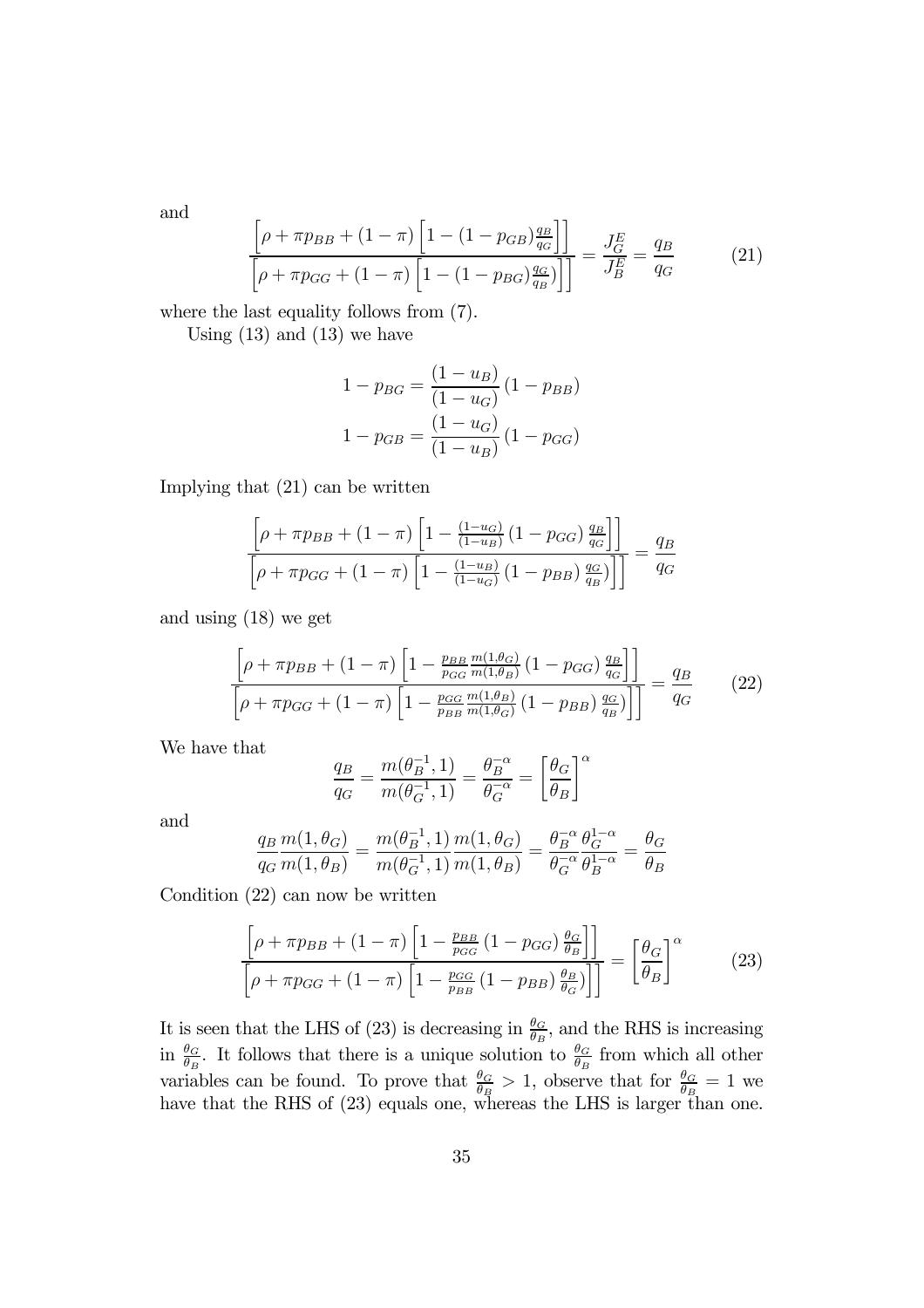Hence, it follows that  $\frac{\theta_G}{\theta_B} > 1$ . Note that this implies  $\frac{q_G}{q_B} < 1$ , and hence  $u_G < u_B$ .

## Appendix C: Distortions

First, notice a recursive structure of the model. We have from (5), (6), and (8) that

$$
J_B^E = \frac{(1 - \beta) y + (1 - \pi)(1 - p_{GB})J_G^E}{[\rho + \pi p_{BB} + p_{GB}]} J_G^E = \frac{(1 - \beta) y + (1 - \pi)(1 - p_{BG})J_B^E}{\rho + \pi p_{GG} + p_{BG}}
$$

and using that in equilibrium that

$$
J_B^E = \frac{ky}{q_B}
$$

$$
J_G^E = \frac{ky}{q_G}
$$

we get (using that  $q = q(\theta)$ )

$$
\frac{ky}{q(\theta_B)} = \frac{(1-\beta) y + (1-\pi)(1-p_{GB})\frac{ky}{q(\theta_G)}}{[\rho + \pi p_{BB} + p_{GB}]\frac{ky}{q(\theta_G)}} = \frac{(1-\beta) y + (1-\pi)(1-p_{BG})\frac{ky}{q(\theta_B)}}{\rho + \pi p_{GG} + p_{BG}}
$$

From Appendix  $B$  we have

$$
\frac{m(1, \theta_B)}{(1 - u_B)} = p_{BB}
$$

$$
\frac{m(1, \theta_G)}{(1 - u_G)} = p_{GG}
$$

and from (13) and (14) that

$$
p_{BG} = \frac{u_B - u_G}{(1 - u_G)} + \frac{(1 - u_B)}{(1 - u_G)} p_{BB}
$$

$$
p_{GB} = \frac{u_G - u_B}{(1 - u_B)} + \frac{(1 - u_G)}{(1 - u_B)} p_{GG}
$$

The last six equations determine the six endogenous variables:  $\theta_B$ ,  $\theta_G$ ,  $u_B$ ,  $u_G$ ,  $p_{BG}$ and  $p_{GB}$  given the exogenous:  $p_{BB}$  and  $p_{GG}$ .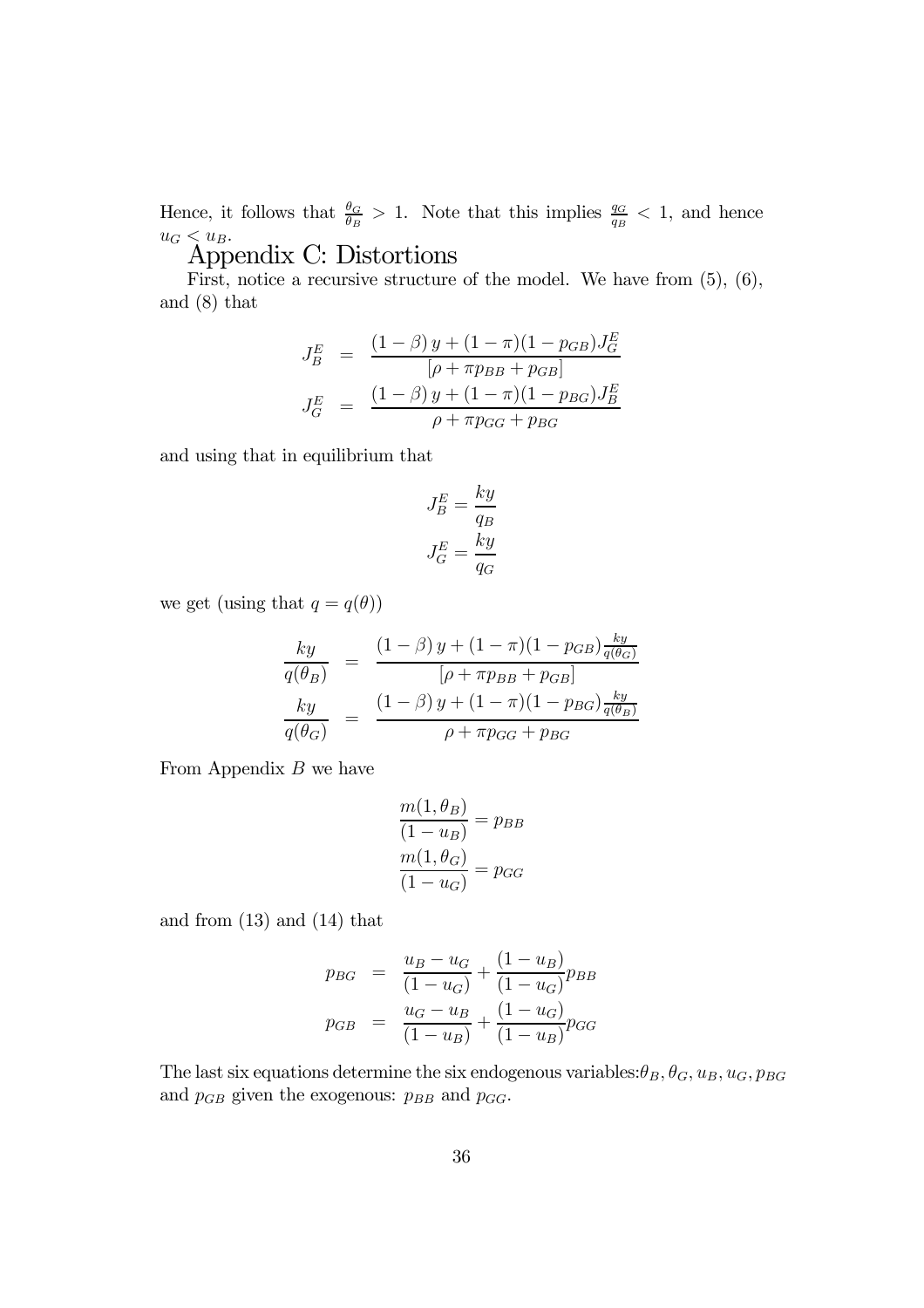Using this and from (9) that

$$
u_B = \frac{p_{BB}}{p_{BB} + \alpha_B s_B}
$$

we have

$$
\frac{\partial u_B}{\partial b_B} \frac{b_B}{u_B} = -(1 - u_B) \frac{\partial s_B}{\partial b_B} \frac{b_B}{s_B}
$$

and similarly for the good state of nature.

### Appendix D: One state model

In the one state case  $(p_{BB} = p_{GG} = p)$ , we have that the model is summarized by

| Value function employed   | $\rho W^{E} = h(w - T) + e(1 - l) + p W^{U} - W^{E} $                     |
|---------------------------|---------------------------------------------------------------------------|
| Value function unemployed | $\rho W^{U} = g(b) + f(1 - s) + \alpha s [W^{E} - W^{U}]$                 |
| Search                    | $f'(1-s) = \alpha [W^E - W^U]$                                            |
| Inflow outflow            | $0 = (1 - u)p - \alpha(\theta)su$                                         |
| Job filling rate          | $[\rho + p] \frac{k}{q(\theta)} = 1 - \beta$                              |
| Budget balance            | $(1-u)T = ub$                                                             |
|                           | Note that the job filling rate is found from $(5)$ which is the one state |

Note that the job-filling rate is found from (5), which in the one state case reads

$$
\rho J^E = y - w - pJ^E
$$

and using (??) we have

$$
[\rho + p] \, \frac{k}{q} = 1 - \beta
$$

This determines the job filling rate  $(q)$  and thus also the job finding rate  $(\alpha)$ . It follows straightforwardly that

$$
\frac{\partial q}{\partial b} = \frac{\partial \alpha}{\partial b} = 0
$$

and  $\frac{\partial q}{\partial p}$  $\frac{p}{q} = \frac{p}{\rho + p} \in [0, 1]$  and  $\frac{\partial \alpha}{\partial p}$  $\frac{p}{\alpha} < 0.$ Note for later reference that

$$
\rho \left[ W^{E} - W^{U} \right] = h(w - T) + e(1 - l) - [g(b) + f(1 - s)] + (p + \alpha s) [W^{U} - W^{E}]
$$

and hence

$$
[W^{E} - W^{U}] = \frac{h(w - T) + e(1 - l) - [g(b) + f(1 - s)]}{[\rho + p + \alpha s]}
$$
(24)

From the inflow-outflow relation, we have

$$
\frac{u}{1-u} = \frac{p}{\alpha s} \tag{25}
$$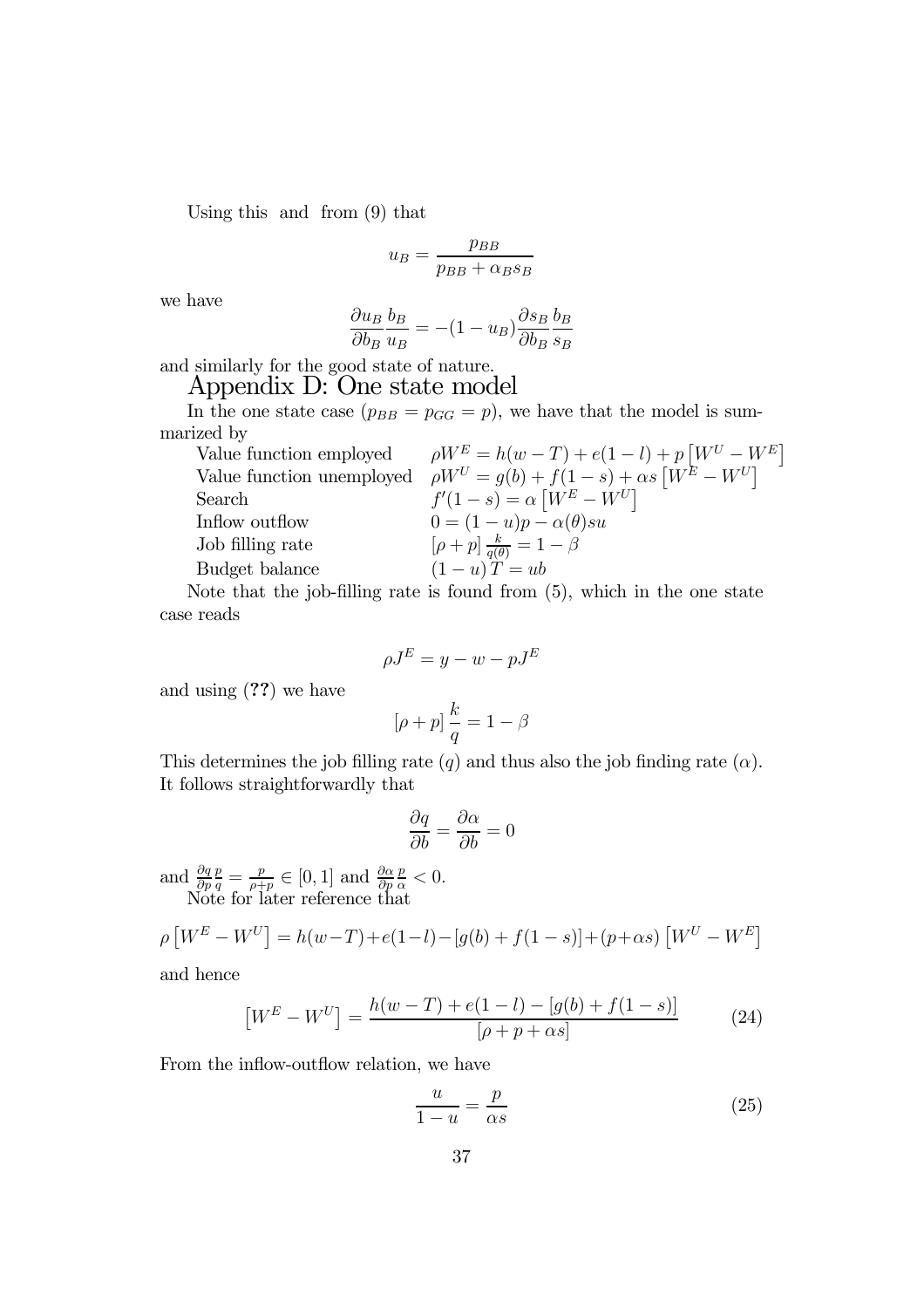#### Job separation

First consider the response of the unemployment rate to the job separation rate. From (25) we have

$$
\frac{\partial u}{\partial p} = \left[1 - u\right]^2 \frac{1 - \left[\frac{\partial \alpha}{\partial p} \frac{p}{\alpha} + \frac{\partial s}{\partial p} \frac{p}{s}\right]}{s \alpha}
$$

where  $\frac{\partial \alpha}{\partial p}$  $\frac{p}{\alpha}$  < 0 and  $\frac{\partial s}{\partial p}$  $\frac{p}{s}$  is found from (??) implying

$$
-f''(1-s)\frac{\partial s}{\partial p} = \left[W^{E} - W^{U}\right]\frac{\partial \alpha}{\partial p} + \alpha \frac{\partial \left[W^{E} - W^{U}\right]}{\partial p}
$$

and hence

$$
\frac{\partial s}{\partial p} \frac{p}{s} = \frac{1}{\epsilon(s)} \frac{1-s}{s} \left[ \frac{\partial \alpha}{\partial p} \frac{p}{\alpha} + \frac{\partial \left[ W^E - W^U \right]}{\partial p} \frac{p}{\left[ W^E - W^U \right]} \right]
$$

where  $\epsilon(s) \equiv -\frac{f''()(1-s)}{f'()} > 0.$ From (24) we have

$$
\frac{\partial [W^E - W^U]}{\partial p} = \frac{f'(1 - s)\frac{\partial s}{\partial p}}{[\rho + p + \alpha s]} - \frac{\partial (p + \alpha s)}{\partial p} \frac{[W^E - W^U]}{\rho + p + \alpha s}
$$

Hence, using that  $f'( ) = \alpha \left[ W^E - W^U \right]$  we have

$$
\frac{\partial \left[W^{E} - W^{U}\right]}{\partial p}\frac{p}{\left[W^{E} - W^{U}\right]} = \frac{\alpha \frac{\partial s}{\partial p} p}{\left[\rho + p + \alpha s\right]} - \left[1 + s\frac{\partial \alpha}{\partial p} + \alpha \frac{\partial s}{\partial p}\right] \frac{p}{\rho + p + \alpha s}
$$

$$
= -\left[1 + s\frac{\partial \alpha}{\partial p}\right] \frac{p}{\rho + p + \alpha s}
$$

 $\alpha s$ 

It follows that

$$
\frac{\partial s}{\partial p} \frac{p}{s} = \frac{1}{\epsilon(s)} \frac{1-s}{s} \left[ \left[ \frac{\rho+p}{\rho+p+\alpha s} \right] \frac{\partial \alpha}{\partial p} \frac{p}{\alpha} - \frac{p}{\rho+p+\alpha s} \right] < 0
$$

It is an implication that  $s \left[1 - \left(\frac{\partial \alpha}{\partial p}\right)\right]$ ∂p  $\frac{p}{\alpha}+\frac{\partial s}{\partial p}$ p  $\left\lfloor \frac{p}{s} \right\rfloor$  > 0 and hence  $\frac{\partial u}{\partial p} < 0$ . Note that

$$
\frac{\partial}{\partial p} \mid_s \left( \frac{\alpha}{\left[ \rho + p + \alpha s \right]} \right) = \frac{\frac{\partial \alpha}{\partial p} \left[ \rho + p + \alpha s \right] - \alpha \left[ 1 + \frac{\partial \alpha}{\partial p} s \right]}{\left[ \rho + p + \alpha s \right]^2}
$$

$$
= \frac{\frac{\partial \alpha}{\partial p} \left[ \rho + p \right] - \alpha}{\left[ \rho + p + \alpha s \right]^2} < 0
$$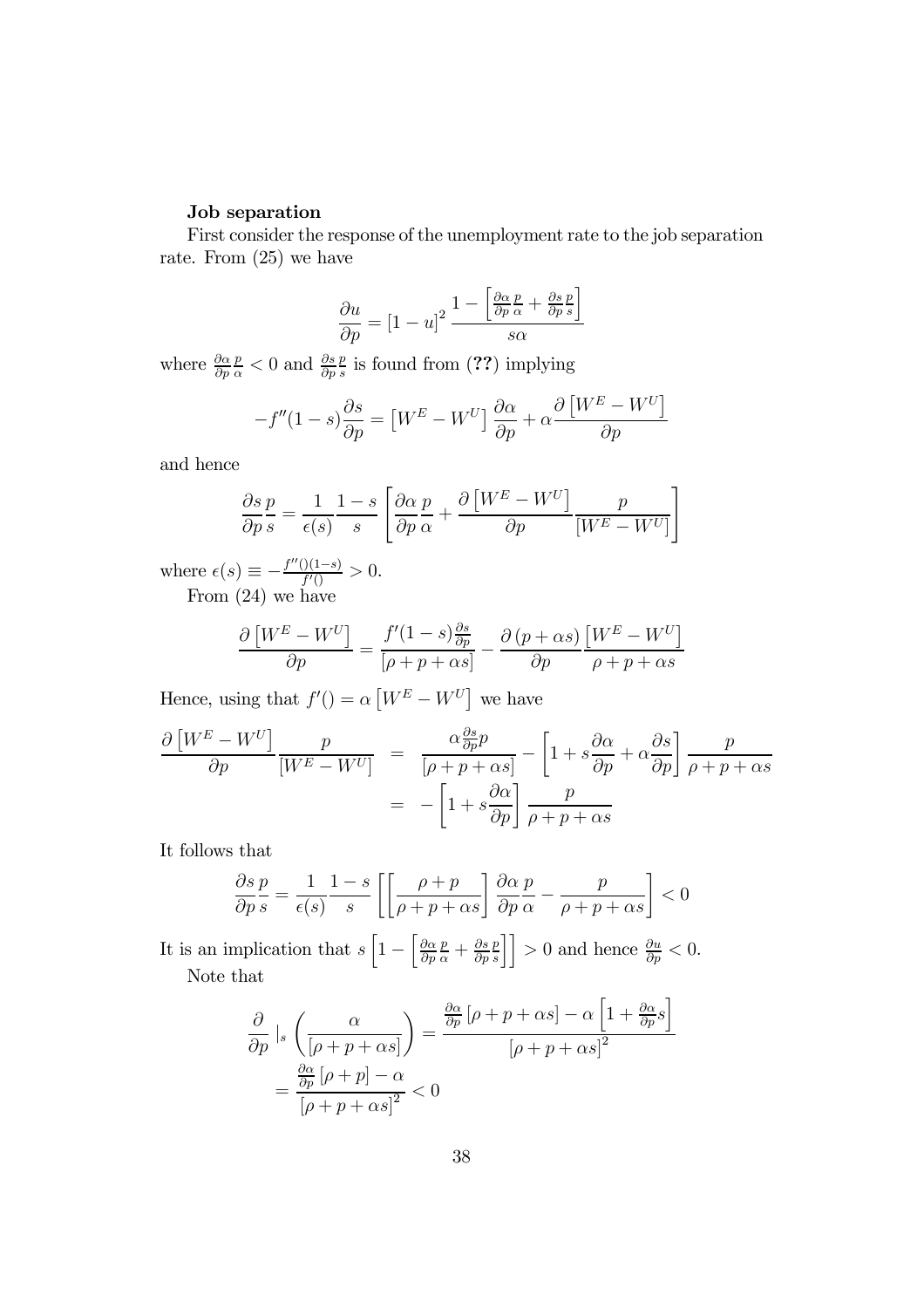#### Benefits

From (25) it follows that

$$
\frac{\partial u}{\partial b} \frac{b}{u} = \frac{-b}{s} \frac{\partial s}{\partial b} [1 - u]
$$

i.e. the elasticity of unemployment wrt. the benefit level depends on the elasticity of search wrt. the benefit level times the employment rate. To find the latter, we have from the search equation (??) that

$$
-f''() \frac{\partial s}{\partial b} = \alpha \frac{\partial \left[ W^E - W^U \right]}{\partial b}
$$

and hence

$$
\frac{\partial s}{\partial b} \frac{b}{s} = \frac{\alpha b}{f''(\left[\rho + p + \alpha s\right]s} \left[h'(\frac{u}{1 - u} \frac{\partial \tau}{\partial b} \frac{b}{\tau} + g'(b))\right]
$$

From the budget constraint we have

$$
\frac{\partial T}{\partial b} = \frac{u}{1-u} + \frac{\frac{\partial u}{\partial b}}{(1-u)^2}b > 0
$$

or

$$
\frac{\partial T}{\partial b} \frac{b}{T} = 1 + \frac{\partial u}{\partial b} \frac{b}{u} \frac{1}{1 - u}
$$

$$
= 1 - \frac{\partial s}{\partial b} \frac{b}{s}
$$

Hence,

$$
\frac{\partial s}{\partial b} \frac{b}{s} = \frac{\alpha b}{f''(\left[\rho + p + \alpha s\right]s} \left[h'(\left(\frac{u}{1-u}\left[1 + \frac{\partial u}{\partial b} \frac{b}{u} \frac{1}{1-u}\right] + g'(b)\right] \right]
$$

$$
= \frac{\alpha b}{f''(\left[\rho + p + \alpha s\right]s} \left[h'(\left(\frac{u}{1-u}\left[1 - \frac{\partial s}{\partial b} \frac{b}{s}\right] + g'(b)\right]
$$

and

$$
\frac{\partial s}{\partial b} \frac{b}{s} = \frac{\frac{\alpha b}{f''(\left[\rho + p + \alpha s\right]s}\left[h'\right)\frac{u}{1-u} + g'(b)\right]}{1 + \frac{\alpha b}{f''(\left[\rho + p + \alpha s\right]s}h'(\left)\frac{u}{1-u}} < 0
$$

The sign follows by noting that  $1 + \frac{\alpha b}{f''(\sqrt{[\rho + p + \alpha s]}s}h'(\sqrt{\frac{u}{1-u}} > 0$  is required for stability. To see the latter, note that search is a decreasing function of the tax rate, and that the tax rate is a decreasing function of the search level. The former gives the chosen search level for a given tax rate, and the latter is giving the required search to balance the budget for a given tax rate.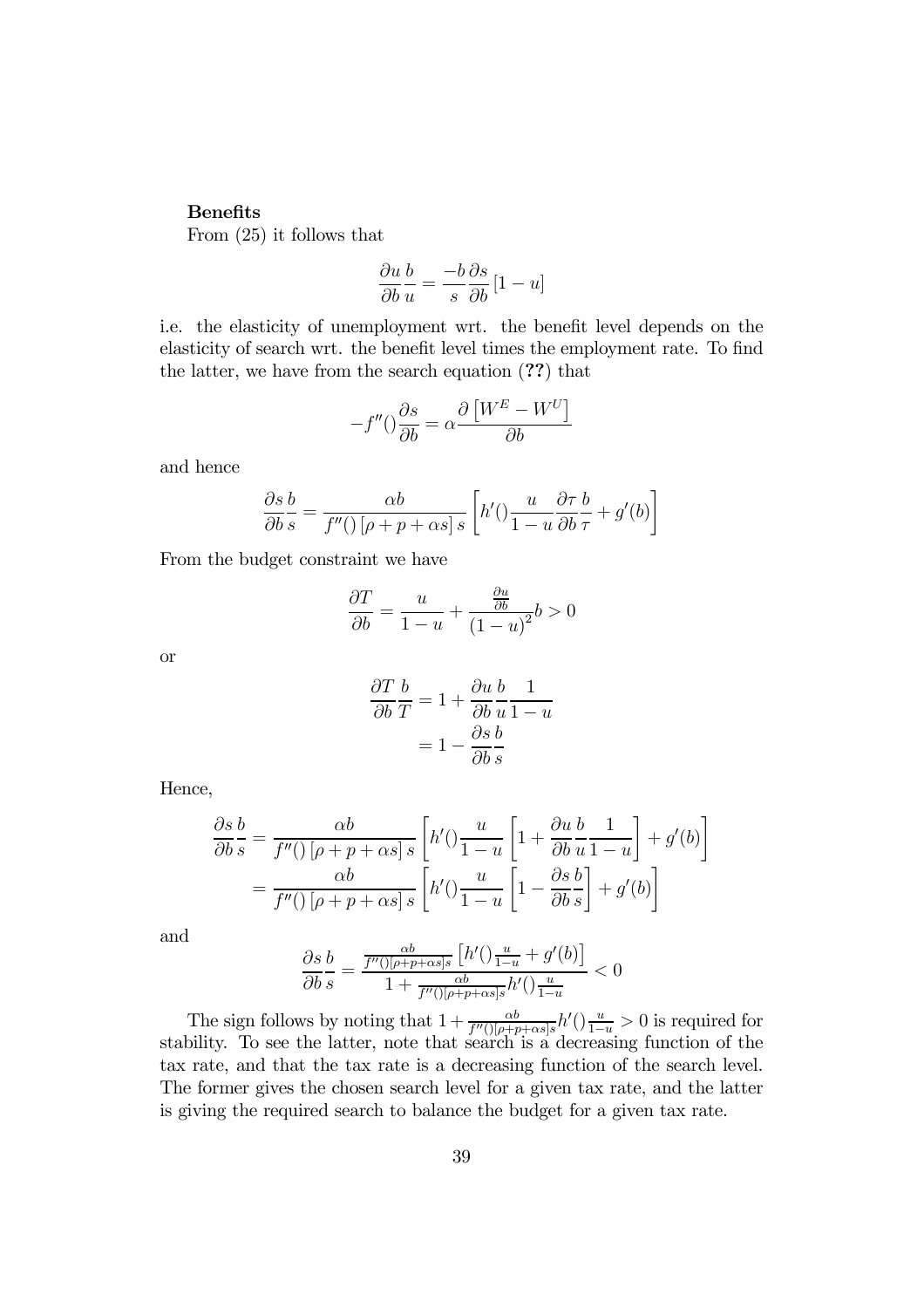Specifically we have from  $(??)$ 

$$
\frac{\partial s}{\partial T} \Big|_{\text{behaviour}} = \frac{\alpha h'()}{f''(\big) \left[\rho + p + \alpha s\right]} < 0
$$

and

$$
T = \frac{u}{1 - u}b = \frac{p}{\alpha s}b
$$

and hence

$$
\frac{\partial \tau}{\partial s} \Big|_{\text{budget}} = \frac{-1}{s^2} \frac{p}{\alpha} b = \frac{-1}{s} \frac{u}{1-u} b < 0
$$

Stability requires that the required search level exceeds the chosen search level for a tax rate below the equilibrium value, and vice versa, and this is ensured if

$$
\frac{\partial s}{\partial \tau} \Big|_{\text{behaviour}} < \frac{\partial s}{\partial \tau} \Big|_{\text{budget}}
$$

or

$$
\frac{\alpha h'(w)}{f''(w)\left[\rho+p+\alpha s\right]} < \frac{-1}{\frac{1}{s}\frac{u}{1-u}\frac{b}{w}}
$$

and hence

$$
\frac{\alpha h'(b)}{f''(\left(\left[\rho + p + \alpha s\right]s\right)} u > -1
$$

# Optimal benefits

The optimal benefit level solves

$$
Max_b \Psi \equiv (1 - u) W^E + uW^U
$$

This problem has the first order condtion

$$
F \equiv (1 - u) \frac{\partial W^E}{\partial b} + u \frac{\partial W^U}{\partial b} + \frac{\partial u}{\partial b} \left[ W^U - W^E \right] = 0
$$

and the second order condition

$$
F_b < 0
$$

Using the the envelope theorem we have from the value functions for employed and unemployed, respectively

$$
\rho \frac{\partial W^E}{\partial b} = -h'(w - T) \frac{u}{1 - u} + p \left[ \frac{\partial W^U}{\partial b} - \frac{\partial W^E}{\partial b} \right]
$$

$$
\rho \frac{\partial W^U}{\partial b} = g'(b) + \alpha s \left[ \frac{\partial W^E}{\partial b} - \frac{\partial W^U}{\partial b} \right]
$$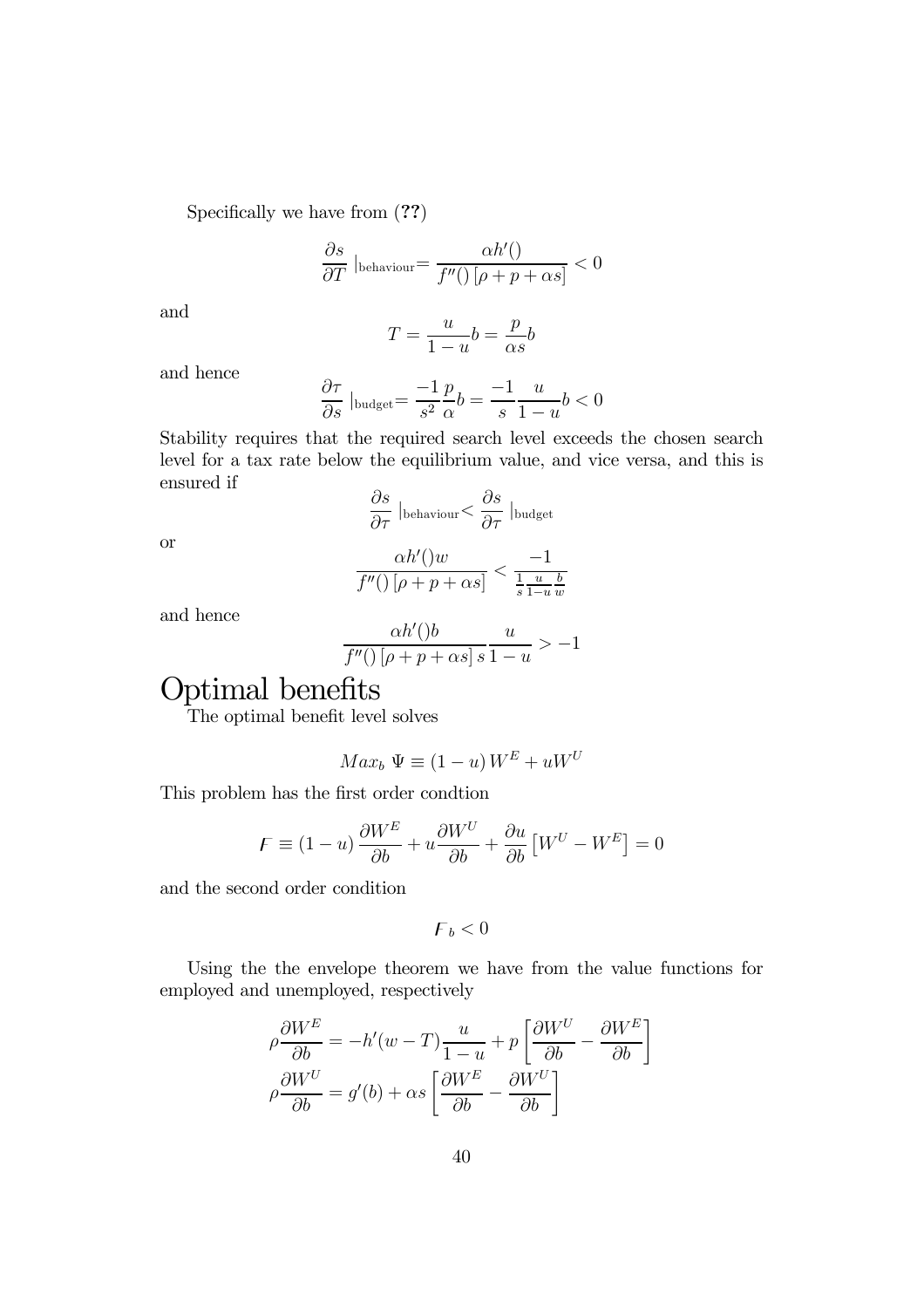and hence

$$
\rho(1-u)\frac{\partial W^E}{\partial b} = -uh'(w-T) + p(1-u)\left[\frac{\partial W^U}{\partial b} - \frac{\partial W^E}{\partial b}\right]
$$

$$
\rho u \frac{\partial W^U}{\partial b} = ug'(b) + \alpha su\left[\frac{\partial W^E}{\partial b} - \frac{\partial W^U}{\partial b}\right]
$$

It follows that

$$
\rho(1-u)\frac{\partial W^E}{\partial b} + \rho u \frac{\partial W^U}{\partial b} = ug'(b) - uh'(w(1-\tau))
$$

which implies

$$
F = u[g'(\cdot) - h'(\cdot)] + \frac{\partial u}{\partial b} [W^U - W^E] = 0
$$

From (??) we find

$$
F_p = [g'(\cdot) - h'(\cdot)] \frac{\partial u}{\partial p} + uh''(\cdot) \frac{\partial \tau}{\partial p} + \frac{\partial u}{\partial b} \frac{\partial [W^U - W^E]}{\partial p} + [W^U - W^E] \frac{\partial [\frac{\partial u}{\partial b}]}{\partial p}
$$
  
or by using  $u[g'(b) - h'(w(1 - \tau))] = \frac{\partial u}{\partial b} [W^E - W^U]$  that  

$$
F_p = \frac{\partial u}{\partial b} \frac{[W^E - W^U]}{p} \left[ \frac{\partial u}{\partial p} \frac{p}{u} + \frac{h''(\cdot)p}{g'(\cdot) - h'(\cdot)} \frac{\partial T}{\partial p} + \frac{\partial [W^U - W^E]}{\partial p} \frac{p}{[W^U - W^E]} + \frac{\partial [\frac{\partial u}{\partial b}]}{\partial p} \frac{p}{\frac{\partial u}{\partial b}} \right]
$$

The key question here is how the optimal benefit level depends on the labour market situation (here the job separation rate). We have from (??) that

$$
\frac{db}{dp} = -\frac{F_p}{F_b}
$$

hence

$$
sign \frac{db}{dp} = sign \ F_p
$$

It can be shown (see Appendix B) that

$$
sign F_p = sign \left[ \underbrace{\frac{\partial u}{\partial p} \frac{p}{u}}_{\text{unempl eff } > 0} + \underbrace{\frac{h''(p)}{g'(\cdot) - h'(\cdot)} \frac{\partial \tau}{\partial p}}_{\text{budget eff } < 0} + \underbrace{\frac{\partial [W^U - W^E]}{\partial p} \frac{p}{[W^U - W^E]}}_{\text{value effect } > 0} + \underbrace{\frac{\partial \left[\frac{\partial u}{\partial b}\right]}{\partial p} \frac{p}{\frac{\partial u}{\partial b}}}{\text{distortion} \leq 0} \right]
$$

The above suggest that benefits can be countercyclical even in the one state case. e.g. let  $h''$  be close to zero (almost linear utility) then this will be the case unless there is a strong counterweighting effect from the distortion!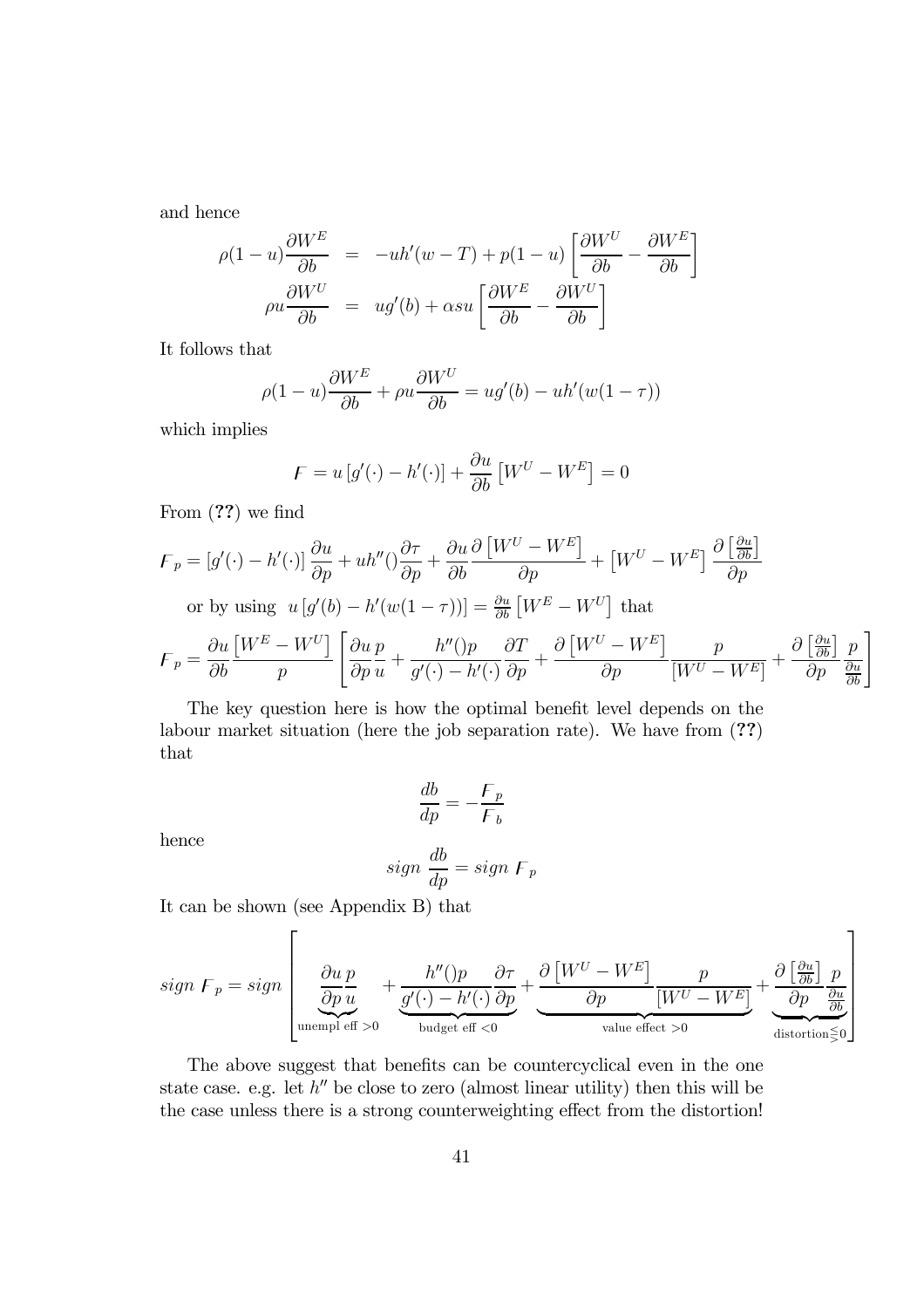# References

- [1] Abraham, K.G. and J.C. Haltivanger (1995): "Real Wages over the Business Cycle", Journal of Economic Literature, 33, 1215-1264.
- [2] Artis, M., H.-M. Krolzig and HJ. Toro (2004): "The European Business Cycle", Oxford Economic Papers, 56, 1-44.
- [3] Andersen, T.M., and R. Dogonowski (2002): "The Public Budget as Social Insurance", Economica, 69, 415-31.
- [4] Andersen, T.M., and M. Svarer (2008): "State Dependent Unemployment Benefits", Working Paper.
- [5] Arulampalam, W. and M. Stewart (1995): "The Determinants of Individual Unemployment Duration in an Area of High Unemployment", Economic Journal, 105,321-332.
- [6] Baily, M. (1978): "Some Aspects of Optimal Unemployment Insurance", Journal of Public Economics, 10, 379-410.
- [7] Binmore, K., A. Rubenstein and A. Wolinsky (1986): "The Nash Bargaining Solution in Economic Modelling", Rand Journal of Economics, 17, 176-188.
- [8] Bloemen, H. and E. Stancanelli (2005): "Financial Wealth, Consumption Smoothing and Income Shocks Arising from Job Losses", Economica, 72, 431-52.
- [9] Borch, K. (1960): "The Safety Loading of Reinsurance Premiums", Skandinavisk Aktuarietidskrift,43, 162-184.
- [10] Bovenberg, L. A., M.I. Hansen, and P.B. Sørensen (2008): "Individual Savings Accounts for Social Insurance: Rationale and Alternative designs", International Tax and Public Finance, 15, 67-86.
- [11] Chetty, R. (2008): "Moral Hazard versus Liquidity and Optimal Unemployment Insurance", Journal of Political Economy, 116, 173-234.
- [12] Coles, M., and A. Masters (2007): "Re-entitlement Effects with Duration Dependent Unemployment Insurance in a Stochastic Matching Equilibrium", Journal of Economic Dynamics and Control, 31, 2879- 2898.
- [13] Committee on Ways and Means (2004): The 2004 Green Book Background Material and Data on Programs within the Jurisdiction of the Committee on Ways and Means. U.S. House of Representatives, 18th edition, http://waysandmeans.house.gov/ Documents.asp?section=813.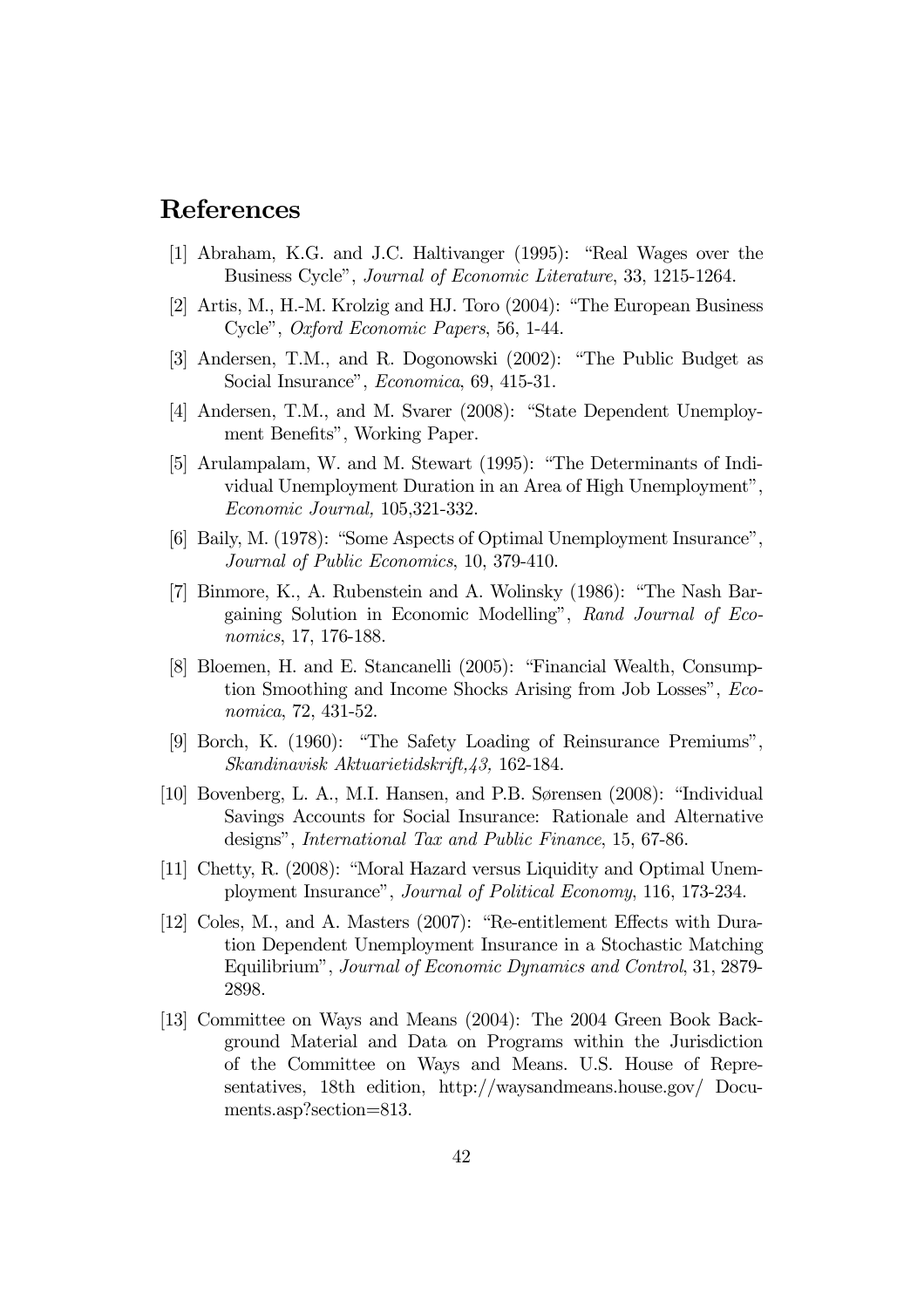- [14] Costain, J.S., and M. Reier (2005): "Stabilization versus Insurance: Welfare Effects of Procyclical Taxation under Incomplete Information", Working Paper, Bank of Spain.
- [15] Elsby, M., B. Hobijn, and A. Sahin (2008): "Unemployment Dynamics in the OECD", NBER Working Paper 14617.
- [16] Fredriksson, P., and B. Holmlund (2006): "Incentives in Unemployment Insurance: A Review of the Recent Literature", Journal of Economic Surveys, 20(3), 357-386.
- [17] Gordon, R and H.R. Varian (1988): "Intergenerational Risk Sharing", Journal of Public Economics, 37, 185-202.
- [18] Gruber, J. (1997): "The Consumption Smoothing Effects of Unemployment Insurance", American Economic Review, 87, 192-205.
- [19] Hairault, J., F. Langot and S. Osotimehin (2008): "Unemployment Dynamics and the Cost of Business Cycles", IZA Discussion Paper 3840.
- [20] Hall, R. (2005): "Employment Fluctuations with Equilibrium Wage Stickiness", American Economic Review, 95(1), 50-65.
- [21] Hall, R. and P. Milgrom (2008): "The Limited Influence of Unemployment on the Wage Bargain", American Economic Review, 98(4), 1653-1674.
- [22] Hamilton, J.D. (1994): Time Series Analysis, Princeton University Press (Princeton).
- [23] Jurajda, S. and F.J. Tannery (2003): "Unemployment Durations and Extended Unemployment Benefits in Local Labour Markets", Industrial and Labor Relations Review, 56(2), 324-348.
- [24] Kiley, M.T. (2003): "How Should Unemployment Benefits Respond to the Business Cycle?" Topics in Economic Analysis and Policy, 3, 1-20.
- [25] Lenz, R., and T. Tranæs (2005): "Job Search and Savings: Wealth Effects and Duration Dependence", Journal of Labour Economics, 23(3), 467-490.
- [26] Messina, J, C. Strozzi and J. Turunen (2009): "Real Wages over the Business Cycle - OECD Evidence from the Time and Frequency Domains", European Central Bank Working Paper no. 1003.
- [27] Moffit, R. (1985): "Unemployment Insurance and the Distribution of Unemployment Spells", Journal of Econometrics, 28, 85-101.